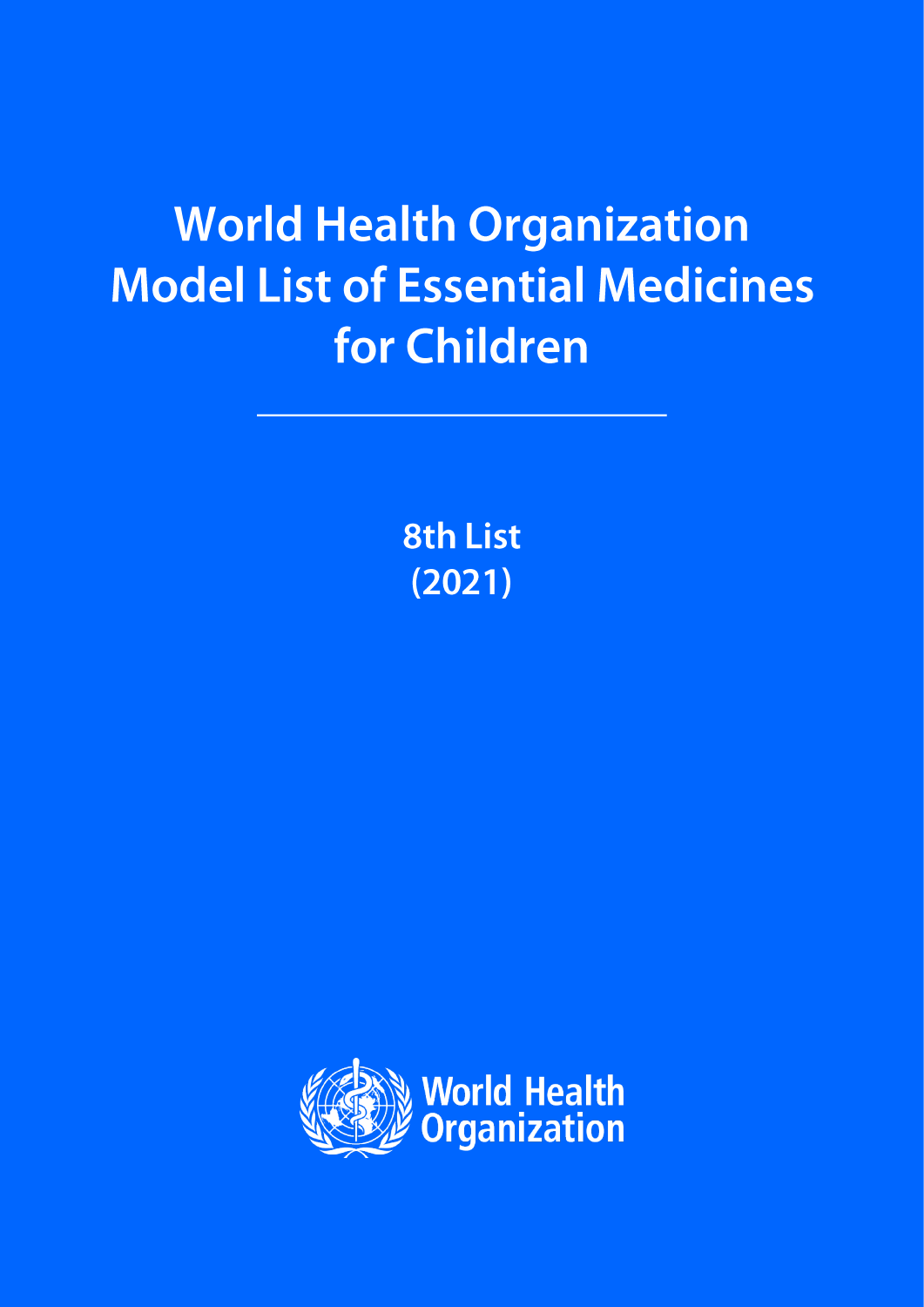#### WHO/MHP/HPS/EML/2021.03

#### © World Health Organization 2021

Some rights reserved. This work is available under the Creative Commons Attribution-NonCommercial-ShareAlike 3.0 IGO licence (CC BY-NC-SA 3.0 IGO; [https://creativecommons.org/licenses/by-nc-sa/3.0/igo\)](https://creativecommons.org/licenses/by-nc-sa/3.0/igo).

Under the terms of this licence, you may copy, redistribute and adapt the work for non-commercial purposes, provided the work is appropriately cited, as indicated below. In any use of this work, there should be no suggestion that WHO endorses any specific organization, products or services. The use of the WHO logo is not permitted. If you adapt the work, then you must license your work under the same or equivalent Creative Commons licence. If you create a translation of this work, you should add the following disclaimer along with the suggested citation: *"*This translation was not created by the World Health Organization (WHO). WHO is not responsible for the content or accuracy of this translation. The original English edition shall be the binding and authentic edition".

Any mediation relating to disputes arising under the licence shall be conducted in accordance with the mediation rules of the World Intellectual Property Organization [\(http://www.wipo.int/amc/en/mediation/rules/\)](http://www.wipo.int/amc/en/mediation/rules/).

Suggested citation. World Health Organization Model List of Essential Medicines for Children – 8th List, 2021. Geneva: World Health Organization; 2021 (WHO/MHP/HPS/EML/2021.03). Licence: CC [BY-NC-SA](https://creativecommons.org/licenses/by-nc-sa/3.0/igo/) 3.0 IGO.

Cataloguing-in-Publication (CIP) data. CIP data are available a[t http://apps.who.int/iris.](http://apps.who.int/iris/)

Sales, rights and licensing. To purchase WHO publications, see [http://apps.who.int/bookorders.](http://apps.who.int/bookorders) To submit requests for commercial use and queries on rights and licensing, se[e http://www.who.int/about/licensing.](http://www.who.int/about/licensing)

Third-party materials. If you wish to reuse material from this work that is attributed to a third party, such as tables, figures or images, it is your responsibility to determine whether permission is needed for that reuse and to obtain permission from the copyright holder. The risk of claims resulting from infringement of any third-party-owned component in the work rests solely with the user.

General disclaimers. The designations employed and the presentation of the material in this publication do not imply the expression of any opinion whatsoever on the part of WHO concerning the legal status of any country, territory, city or area or of its authorities, or concerning the delimitation of its frontiers or boundaries. Dotted and dashed lines on maps represent approximate border lines for which there may not yet be full agreement.

The mention of specific companies or of certain manufacturers' products does not imply that they are endorsed or recommended by WHO in preference to others of a similar nature that are not mentioned. Errors and omissions excepted, the names of proprietary products are distinguished by initial capital letters.

All reasonable precautions have been taken by WHO to verify the information contained in this publication. However, the published material is being distributed without warranty of any kind, either expressed or implied. The responsibility for the interpretation and use of the material lies with the reader. In no event shall WHO be liable for damages arising from its use.

This publication contains the collective views of an international group of experts and does not necessarily represent the decisions or the policies of WHO.

The recommendations contained in this publication are based on the advice of independent experts, who have considered the best available evidence, a risk–benefit analysis and other factors, as appropriate. This publication may include recommendations on the use of medicinal products for an indication, in a dosage form, dose regimen, population or other use parameters that are not included in the approved labelling. Relevant stakeholders should familiarize themselves with applicable national legal and ethical requirements. WHO does not accept any liability for the procurement, distribution and/or administration of any product for any use.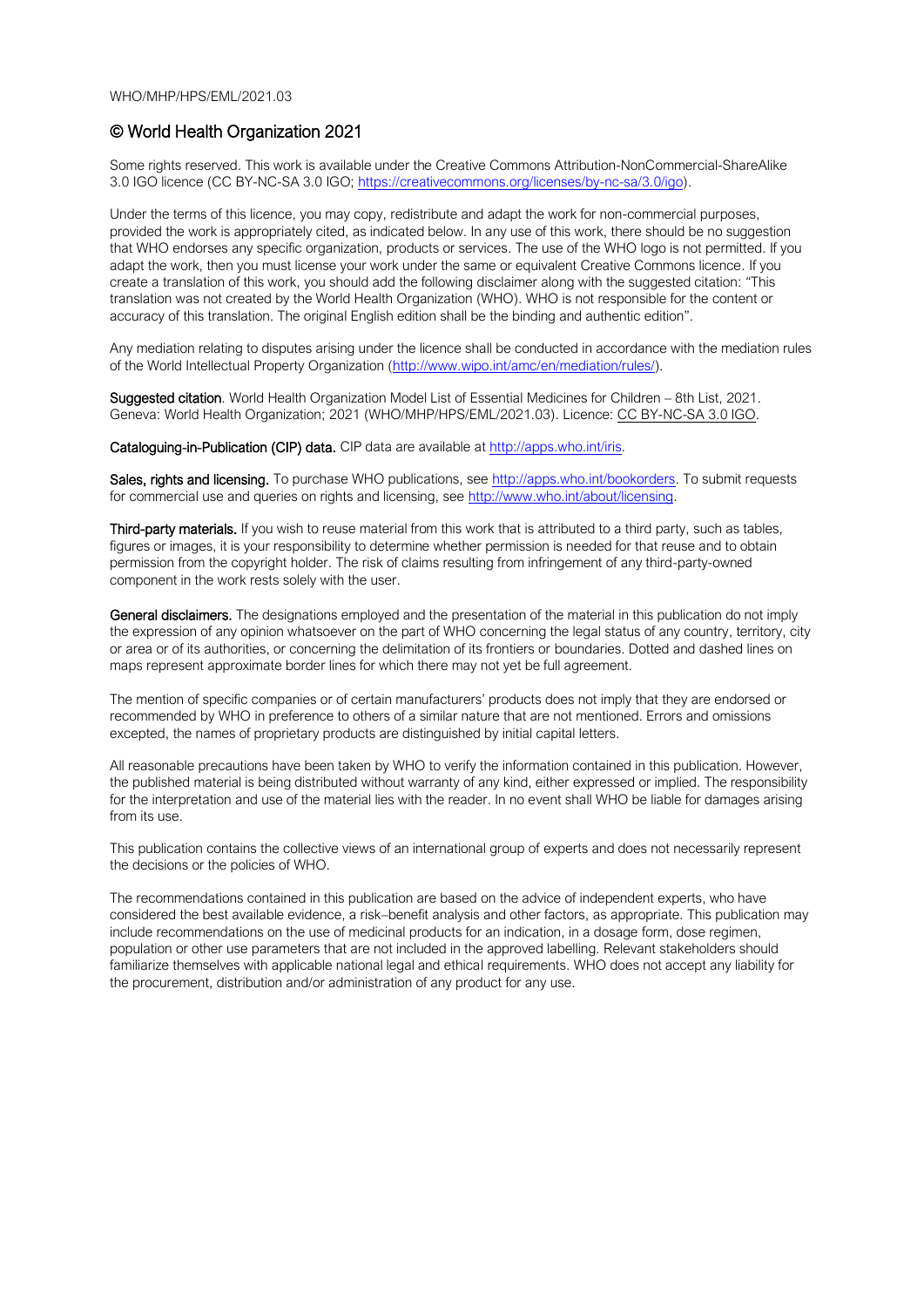#### Explanatory notes

#### This Model List is intended for use for children up to and including 12 years of age.

The core list presents a list of minimum medicine needs for a basic health-care system, listing the most efficacious, safe and cost-effective medicines for priority conditions. Priority conditions are selected on the basis of current and estimated future public health relevance, and potential for safe and cost-effective treatment.

The **complementary list** presents essential medicines for priority diseases, for which specialized diagnostic or monitoring facilities, and/or specialist medical care, and/or specialist training are needed. In case of doubt medicines may also be listed as complementary on the basis of consistent higher costs or less attractive cost–effectiveness in a variety of settings.

The square box symbol  $(D)$  is intended to indicate therapeutic alternatives to the listed medicine that may be considered for selection in national essential medicines lists. Alternatives may be individual medicines, or multiple medicines within a pharmacological class or chemical subgroup, defined at the 4th level of the [Anatomical Therapeutic Chemical \(ATC\) classification,](https://www.whocc.no/atc_ddd_index/) which have similar clinical effectiveness and safety. The listed medicine should be the example of the class or subgroup for which there is the best evidence for effectiveness and safety. In some cases, this may be the first medicine that is licensed for marketing; in other instances, subsequently licensed compounds may be safer or more effective. Where there is no difference in terms of efficacy and safety data, the listed medicine should be the one that is generally available at the lowest price, based on international drug price information sources. A square box is not used to indicate alternative generic brands of the same small molecule medicines, nor alternative biosimilars of biological medicines. However, the selection and use of quality-assured generics and biosimilars of essential medicines at country level is recommended.

National lists should not use a similar symbol and should be specific in their final selection, which would depend on local availability and price.

The format and numbering of the 22nd WHO Model List of Essential Medicines is used for the 8th WHO Model Essential List for Children. Some sections have been deleted because they contain medicines that are not relevant for children.

The a symbol indicates that there is an age or weight restriction on use of the medicine; details for each medicine are in Table 1.1 of Annex 1.

The presence of an entry on the Essential Medicines List for Children carries no assurance as to pharmaceutical quality. It is the responsibility of the relevant national or regional drug regulatory authority to ensure that each product is of appropriate pharmaceutical quality (including stability) and that when relevant, different products are interchangeable.

For recommendations and advice concerning all aspects of the quality assurance of medicines see the WHO Medicines website [https://www.who.int/teams/health-product-and-policy-standards/standards-and](https://www.who.int/teams/health-product-and-policy-standards/standards-and-specifications/norms-and-standards-for-pharmaceuticals/guidelines/quality-assurance)[specifications/norms-and-standards-for-pharmaceuticals/guidelines/quality-assurance](https://www.who.int/teams/health-product-and-policy-standards/standards-and-specifications/norms-and-standards-for-pharmaceuticals/guidelines/quality-assurance).

Medicines and dosage forms are listed in alphabetical order within each section and the order of listing does not imply preference for one form over another. Standard treatment guidelines should be consulted for information on appropriate dosage forms.

The main terms used for dosage forms in the Essential Medicines List can be found in Table 1.2 of Annex 1.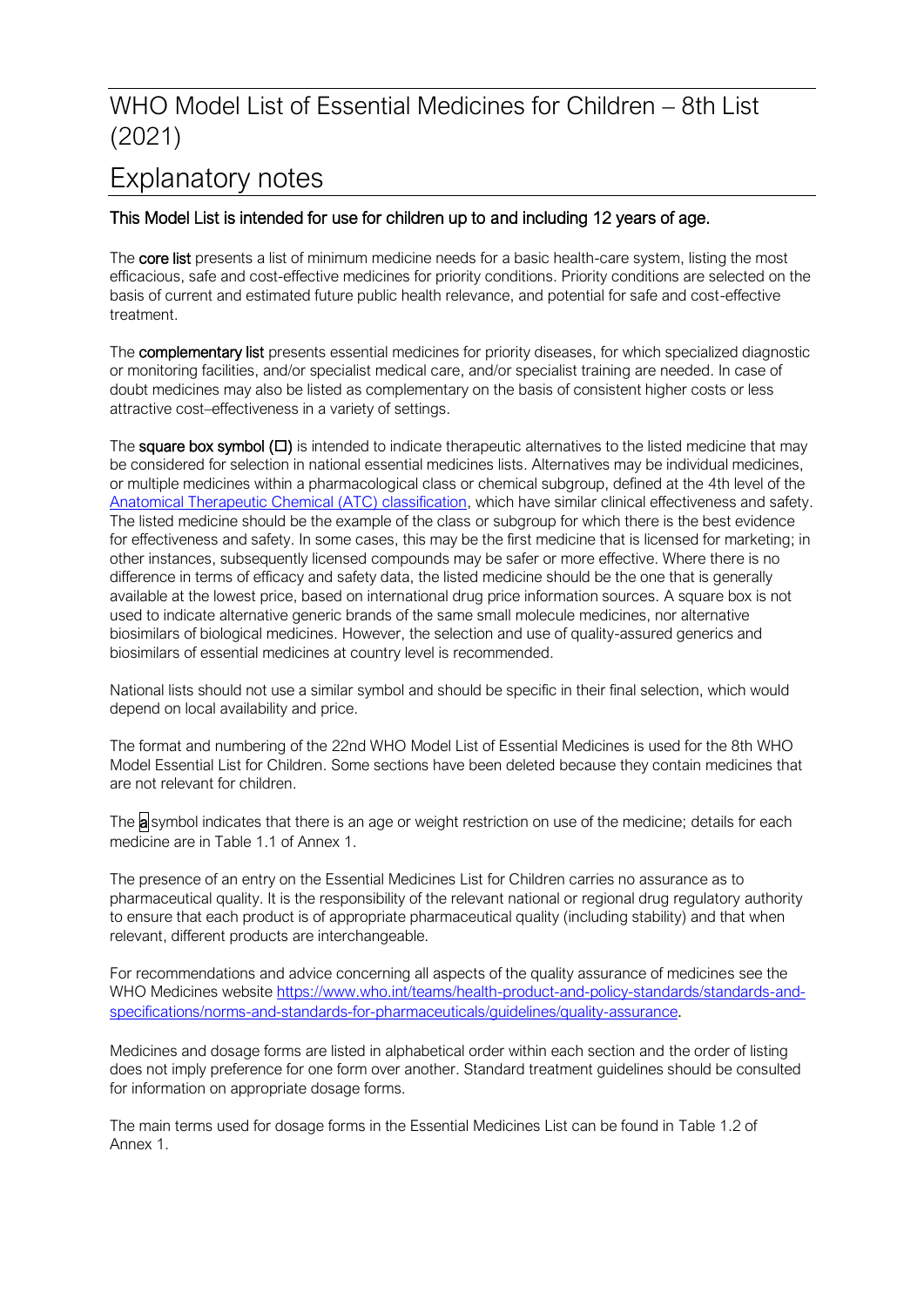Definitions of many of these terms and pharmaceutical quality requirements applicable to the different categories are published in the current edition of *The International Pharmacopoeia* [https://www.who.int/teams/health-product-and-policy-standards/standards-and-specifications/norms-and](https://www.who.int/teams/health-product-and-policy-standards/standards-and-specifications/norms-and-standards-for-pharmaceuticals/pharmacopoeia)[standards-for-pharmaceuticals/pharmacopoeia.](https://www.who.int/teams/health-product-and-policy-standards/standards-and-specifications/norms-and-standards-for-pharmaceuticals/pharmacopoeia)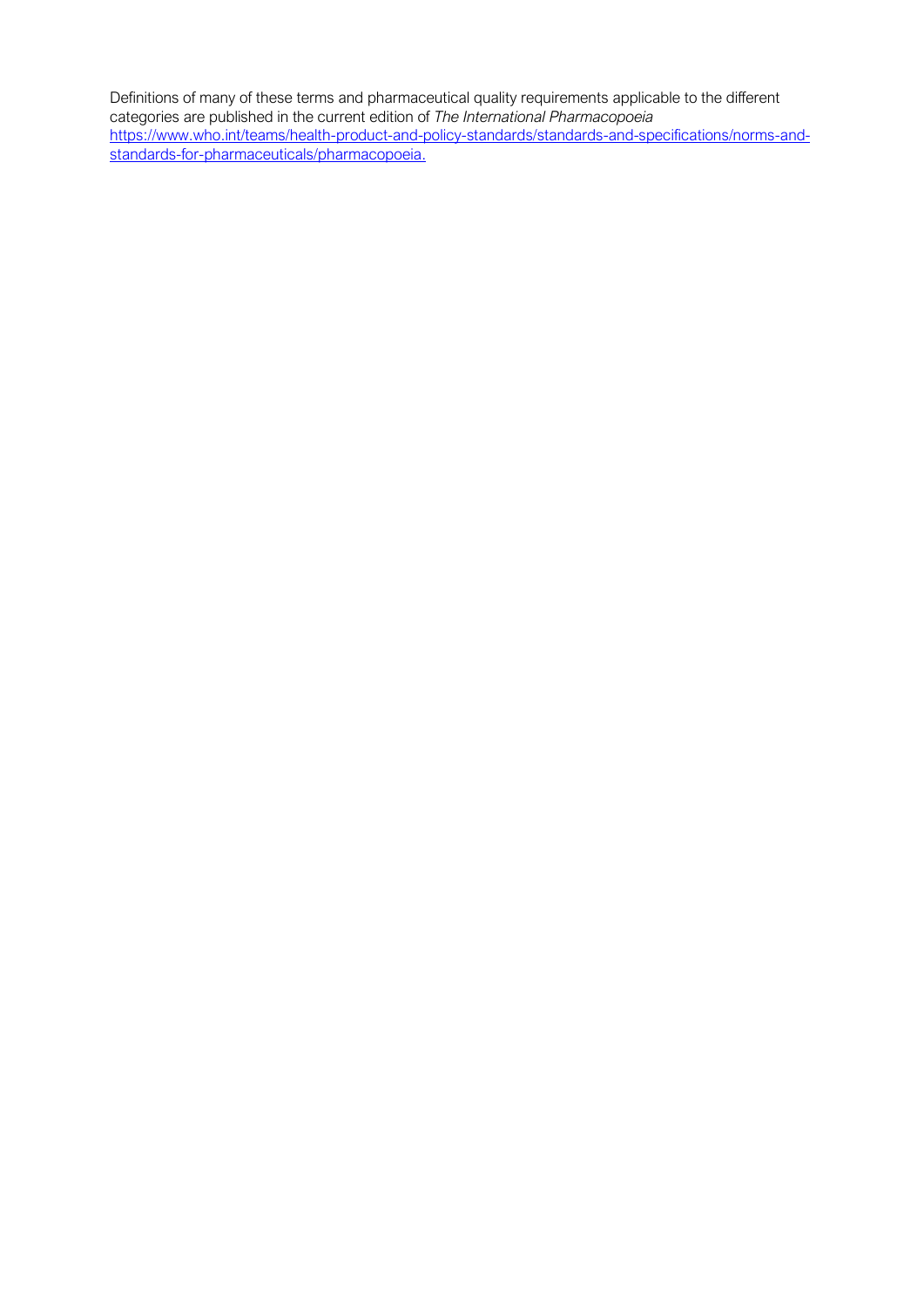| ANAESTHETICS, PREOPERATIVE MEDICINES AND MEDICAL GASES<br>1.            |                                                                                                                               |  |
|-------------------------------------------------------------------------|-------------------------------------------------------------------------------------------------------------------------------|--|
| 1.1 General anaesthetics and oxygen                                     |                                                                                                                               |  |
| 1.1.1 Inhalational medicines                                            |                                                                                                                               |  |
| halothane                                                               | Inhalation.                                                                                                                   |  |
| isoflurane                                                              | Inhalation.                                                                                                                   |  |
| nitrous oxide                                                           | Inhalation.                                                                                                                   |  |
| oxygen                                                                  | Inhalation (medical gas).                                                                                                     |  |
| 1.1.2 Injectable medicines                                              |                                                                                                                               |  |
| ketamine                                                                | Injection: 50 mg/mL (as hydrochloride) in 10 mL vial.                                                                         |  |
| $\square$ propofol $*$                                                  |                                                                                                                               |  |
| Therapeutic alternatives:                                               | Injection: 10 mg/mL; 20 mg/mL.                                                                                                |  |
| - thiopental                                                            |                                                                                                                               |  |
| 1.2 Local anaesthetics                                                  |                                                                                                                               |  |
|                                                                         | Injection: 0.25%; 0.5% (hydrochloride) in vial.                                                                               |  |
| $\square$ bupivacaine<br>Therapeutic alternatives to be reviewed (2023) | Injection for spinal anaesthesia: 0.5% (hydrochloride) in<br>4 mL ampoule to be mixed with 7.5% glucose solution.             |  |
|                                                                         | Injection: 1%; 2% (hydrochloride) in vial.                                                                                    |  |
| $\Box$ lidocaine<br>Therapeutic alternatives to be reviewed (2023)      | Injection for spinal anaesthesia: 5% (hydrochloride) in<br>2 mL ampoule to be mixed with 7.5% glucose solution.               |  |
|                                                                         | Topical forms: 2% to 4% (hydrochloride).                                                                                      |  |
|                                                                         | Dental cartridge: 2% (hydrochloride) + epinephrine 1:80 000.                                                                  |  |
| lidocaine + epinephrine (adrenaline)                                    | Injection: 1%; 2% (hydrochloride or sulfate) + epinephrine 1:200 000 in<br>vial.                                              |  |
| 1.3 Preoperative medication and sedation for short-term procedures      |                                                                                                                               |  |
| atropine                                                                | Injection: 1 mg (sulfate) in 1mL ampoule.                                                                                     |  |
|                                                                         | Injection: 1 mg/mL.                                                                                                           |  |
| $\square$ midazolam                                                     | Oral liquid: 2 mg/mL.                                                                                                         |  |
| Therapeutic alternatives to be reviewed (2023)                          | Tablet: 7.5 mg; 15 mg.                                                                                                        |  |
| morphine                                                                | Injection: 10 mg (sulfate or hydrochloride) in 1mL ampoule.                                                                   |  |
| 1.4 Medical gases                                                       |                                                                                                                               |  |
|                                                                         | Inhalation                                                                                                                    |  |
| oxygen*                                                                 | For use in the management of hypoxaemia.                                                                                      |  |
|                                                                         | *No more than 30% oxygen should be used to initiate resuscitation of<br>neonates less than or equal to 32 weeks of gestation. |  |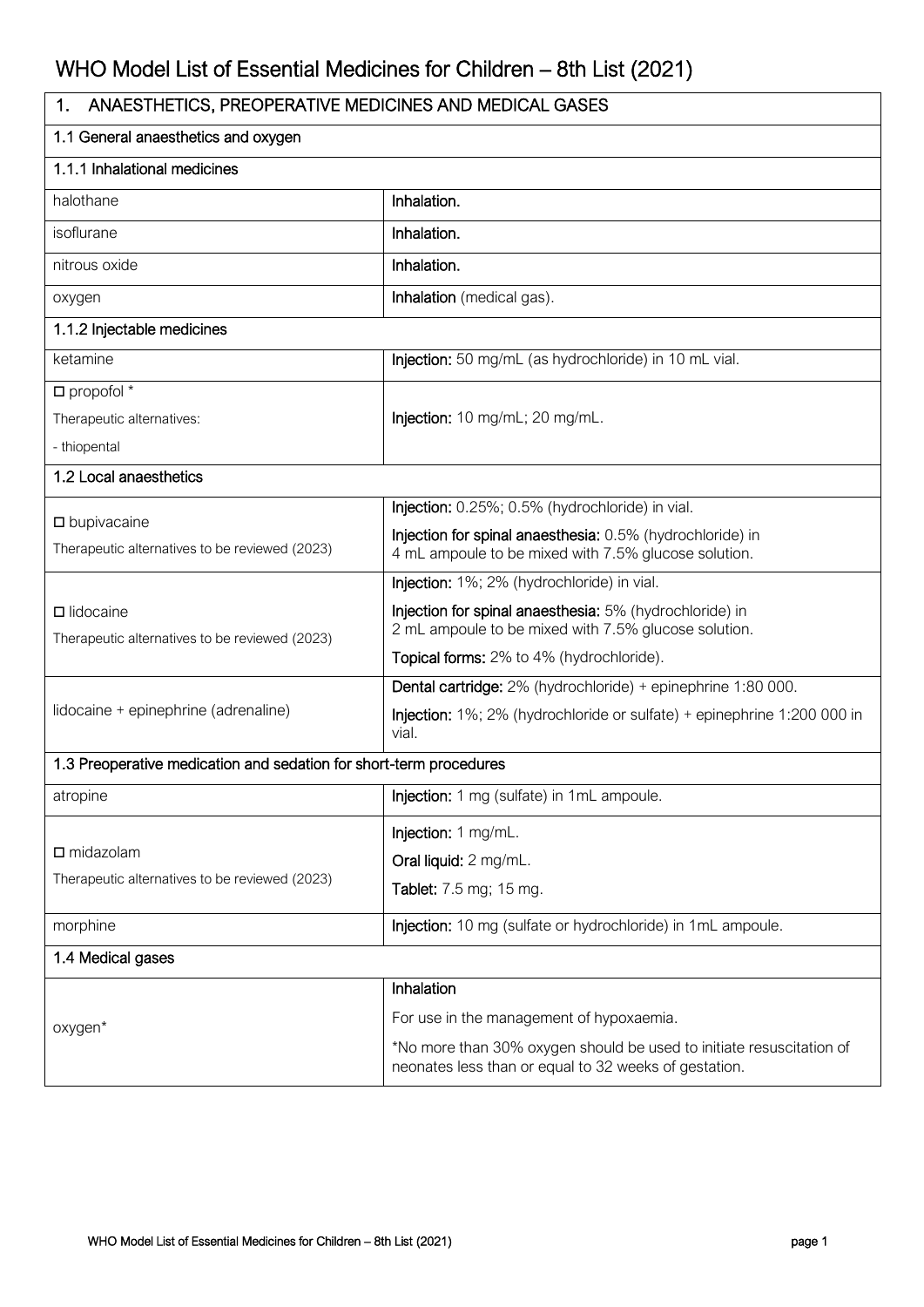| <b>MEDICINES FOR PAIN AND PALLIATIVE CARE</b><br>2.                    |                                                                                             |  |
|------------------------------------------------------------------------|---------------------------------------------------------------------------------------------|--|
| 2.1 Non-opioids and non-steroidal anti-inflammatory medicines (NSAIMs) |                                                                                             |  |
| ibuprofen a                                                            | Oral liquid: 200 mg/5 mL.                                                                   |  |
|                                                                        | Tablet: 200 mg; 400 mg; 600 mg.                                                             |  |
|                                                                        | a Not in children less than 3 months.                                                       |  |
|                                                                        | Oral liquid: 120 mg/5 mL; 125 mg/5 mL.                                                      |  |
|                                                                        | Suppository: 100 mg.                                                                        |  |
| paracetamol*                                                           | Tablet: 100 mg to 500 mg.                                                                   |  |
|                                                                        | *Not recommended for anti-inflammatory use due to lack of proven<br>benefit to that effect. |  |
| 2.2 Opioid analgesics                                                  |                                                                                             |  |
|                                                                        | Granules (slow release; to mix with water): 20 mg to 200 mg (morphine<br>sulfate).          |  |
| $\square$ morphine<br>Therapeutic alternatives:                        | Injection: 10 mg (morphine hydrochloride or morphine sulfate) in 1 mL<br>ampoule.           |  |
| - hydrormorphone<br>- oxycodone                                        | Oral liquid: 10 mg/5 mL (morphine hydrochloride or morphine sulfate).                       |  |
|                                                                        | Tablet (slow release): 10 mg to 200mg (morphine hydrochloride or<br>morphine sulfate).      |  |
|                                                                        | Tablet (immediate release): 10 mg (morphine sulfate).                                       |  |
| Complementary list                                                     |                                                                                             |  |
|                                                                        | Tablet: 5 mg; 10 mg (hydrochloride).                                                        |  |
| methadone*                                                             | Oral liquid: 5 mg/5 mL; 10 mg/5 mL (hydrochloride).                                         |  |
|                                                                        | Concentrate for oral liquid: 5 mg/mL; 10 mg/mL (hydrochloride)                              |  |
|                                                                        | *For the management of cancer pain.                                                         |  |
| 2.3 Medicines for other symptoms common in palliative care             |                                                                                             |  |
| amitriptyline                                                          | Tablet: 10 mg; 25 mg.                                                                       |  |
|                                                                        | Injection: 50 mg/mL.                                                                        |  |
| cyclizine                                                              | Tablet: 50 mg.                                                                              |  |
|                                                                        | Injection: 4 mg/mL (as disodium phosphate salt) in 1 mL ampoule.                            |  |
| dexamethasone                                                          | Oral liquid: 2 mg/5 mL.                                                                     |  |
|                                                                        | Tablet: 2 mg.                                                                               |  |
|                                                                        | Injection: 5 mg/mL.                                                                         |  |
| diazepam                                                               | Oral liquid: 2 mg/5 mL.                                                                     |  |
|                                                                        | Rectal solution: 2.5 mg; 5 mg; 10 mg.                                                       |  |
|                                                                        | Tablet: 5 mg; 10 mg.                                                                        |  |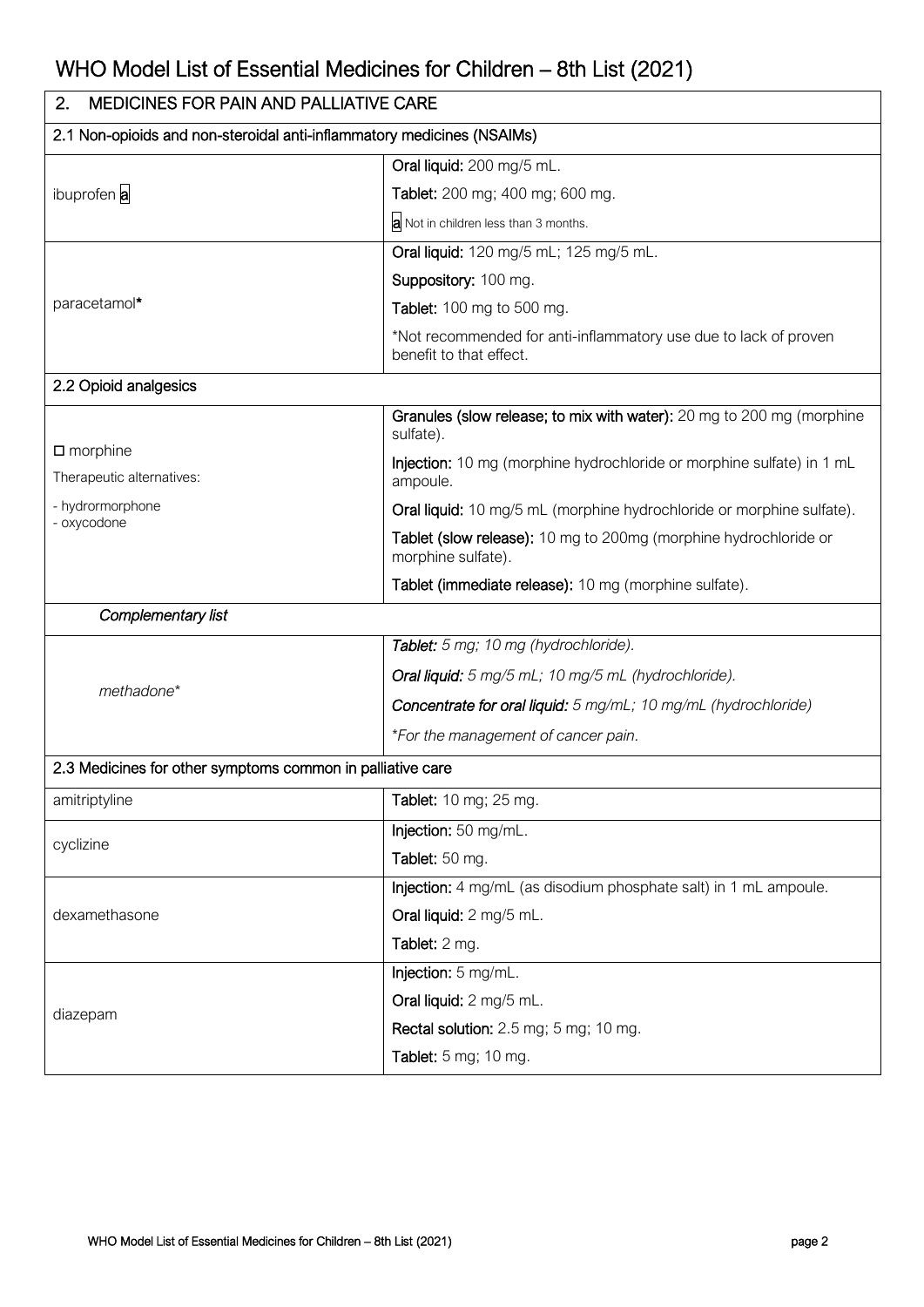| docusate sodium                                      | Capsule: 100 mg.                                                               |  |  |
|------------------------------------------------------|--------------------------------------------------------------------------------|--|--|
|                                                      | Oral liquid: 50 mg/5 mL.                                                       |  |  |
| fluoxetine a                                         | Solid oral dosage form: 20 mg (as hydrochloride).                              |  |  |
|                                                      | $a > 8$ years.                                                                 |  |  |
| hyoscine hydrobromide                                | Injection: 400 micrograms/mL; 600 micrograms/mL.                               |  |  |
|                                                      | Transdermal patches: 1 mg/72 hours.                                            |  |  |
| lactulose                                            | Oral liquid: 3.1 to 3.7 g/5 mL.                                                |  |  |
|                                                      | Injection: 1 mg/mL; 5 mg/mL.                                                   |  |  |
| midazolam                                            | Oral liquid: 2mg/mL.                                                           |  |  |
|                                                      | Solid oral dosage form: 7.5 mg; 15 mg.                                         |  |  |
| $\Box$ ondansetron a                                 | Injection: 2 mg base/mL in 2 mL ampoule (as hydrochloride).                    |  |  |
| Therapeutic alternatives                             | Oral liquid: 4 mg base/5 mL.                                                   |  |  |
| - dolasetron<br>- granisetron                        | Solid oral dosage form: Eq 4 mg base; Eq 8 mg base.                            |  |  |
| - palonosetron                                       | $ a  > 1$ month.                                                               |  |  |
| - tropisetron                                        | Oral liquid: 7.5 mg/5 mL.                                                      |  |  |
| senna                                                |                                                                                |  |  |
| 3. ANTIALLERGICS AND MEDICINES USED IN ANAPHYLAXIS   |                                                                                |  |  |
| dexamethasone                                        | Injection: 4 mg/mL (as disodium phosphate salt) in 1 mL ampoule.               |  |  |
| epinephrine (adrenaline)                             | Injection: 1 mg/mL (as hydrochloride or hydrogen tartrate) in 1 mL<br>ampoule. |  |  |
|                                                      |                                                                                |  |  |
| hydrocortisone                                       | Powder for injection: 100 mg (as sodium succinate) in vial.                    |  |  |
| $\Box$ loratadine*                                   | Oral liquid: 1 mg/mL.                                                          |  |  |
| Therapeutic alternatives:                            | Tablet: 10 mg.                                                                 |  |  |
| - cetirizine<br>- fexofenadine                       | *There may be a role for sedating antihistamines for limited indications.      |  |  |
| $\square$ prednisolone                               |                                                                                |  |  |
| Therapeutic alternatives:                            | Oral liquid: 5 mg/mL.                                                          |  |  |
| - prednisone                                         | Tablet: 5 mg; 25 mg.                                                           |  |  |
| 4. ANTIDOTES AND OTHER SUBSTANCES USED IN POISONINGS |                                                                                |  |  |
| 4.1 Non-specific                                     |                                                                                |  |  |
| charcoal, activated                                  | Powder.                                                                        |  |  |
| 4.2 Specific                                         |                                                                                |  |  |
|                                                      | Injection: 200 mg/mL in 10 mL ampoule.                                         |  |  |
| acetylcysteine                                       | Oral liquid: 10%; 20%.                                                         |  |  |
| atropine                                             | Injection: 1 mg (sulfate) in 1 mL ampoule.                                     |  |  |
| calcium gluconate                                    | Injection: 100 mg/mL in 10 mL ampoule.                                         |  |  |
| naloxone                                             | Injection: 400 micrograms (hydrochloride) in 1 mL ampoule.                     |  |  |
| <b>Complementary List</b>                            |                                                                                |  |  |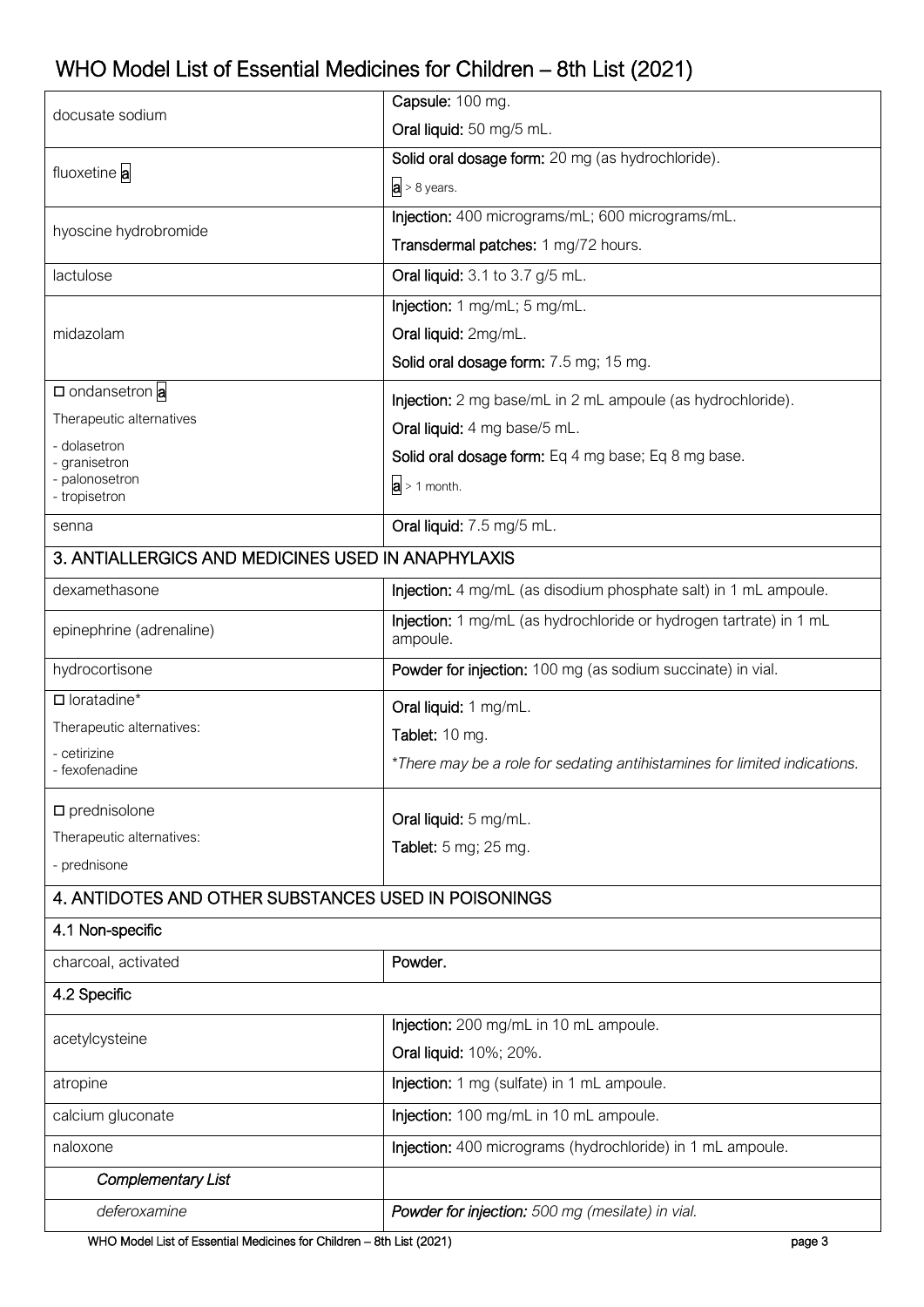| dimercaprol                                                                                                 | Injection in oil: 50 mg/mL in 2 mL ampoule.                                                                                                                   |  |
|-------------------------------------------------------------------------------------------------------------|---------------------------------------------------------------------------------------------------------------------------------------------------------------|--|
| fomepizole                                                                                                  | Injection: 5 mg/mL (sulfate) in 20 mL ampoule or 1 g/mL (base) in<br>1.5 mL ampoule.                                                                          |  |
| sodium calcium edetate                                                                                      | Injection: 200 mg/mL in 5 mL ampoule.                                                                                                                         |  |
| succimer                                                                                                    | Solid oral dosage form: 100 mg.                                                                                                                               |  |
| 5. ANTICONVULSANTS/ANTIEPILEPTICS                                                                           |                                                                                                                                                               |  |
|                                                                                                             | Oral liquid: 100 mg/5 mL.                                                                                                                                     |  |
| carbamazepine                                                                                               | Tablet (chewable): 100 mg; 200 mg.                                                                                                                            |  |
|                                                                                                             | Tablet (scored): 100 mg; 200 mg.                                                                                                                              |  |
| diazepam                                                                                                    | Gel or rectal solution: 5 mg/mL in 0.5 mL; 2 mL; 4 mL tubes.                                                                                                  |  |
|                                                                                                             | Tablet: 25 mg; 50 mg; 100 mg; 200 mg.                                                                                                                         |  |
| lamotrigine*                                                                                                | Tablet (chewable, dispersible): 2 mg; 5 mg; 25 mg; 50 mg; 100 mg;<br>200 mg.                                                                                  |  |
|                                                                                                             | *For use as adjunctive therapy for treatment-resistant partial or<br>generalized seizures.                                                                    |  |
| $\square$ lorazepam                                                                                         |                                                                                                                                                               |  |
| Therapeutic alternatives:                                                                                   | Injection: 2 mg/mL in 1 mL ampoule; 4 mg/mL in 1 mL ampoule.                                                                                                  |  |
| - diazepam (injection)<br>- midazolam (injection)                                                           |                                                                                                                                                               |  |
|                                                                                                             | Solution for oromucosal administration: 5 mg/mL; 10 mg/mL                                                                                                     |  |
|                                                                                                             | Ampoule*: 1 mg/mL; 10 mg/mL                                                                                                                                   |  |
| midazolam                                                                                                   | *For buccal administration when solution for oromucosal administration<br>is not available                                                                    |  |
|                                                                                                             | Injection: 200 mg/mL (sodium).                                                                                                                                |  |
| phenobarbital                                                                                               | Oral liquid: 15 mg/5 mL.                                                                                                                                      |  |
|                                                                                                             | Tablet: 15 mg to 100 mg.                                                                                                                                      |  |
|                                                                                                             | Injection: 50 mg/mL (sodium) in 5 mL vial.                                                                                                                    |  |
|                                                                                                             | Oral liquid: 25 mg to 30 mg/5 mL.*                                                                                                                            |  |
|                                                                                                             | Solid oral dosage form: 25 mg; 50 mg; 100 mg (sodium).                                                                                                        |  |
| phenytoin                                                                                                   | Tablet (chewable): 50 mg.                                                                                                                                     |  |
|                                                                                                             | *The presence of both 25 mg/5 mL and 30 mg/5 mL strengths on the<br>same market would cause confusion in prescribing and dispensing and<br>should be avoided. |  |
| valproic acid (sodium valproate)*                                                                           |                                                                                                                                                               |  |
| *avoid use in pregnancy and in women and girls of<br>child-bearing potential, unless alternative treatments | Oral liquid: 200 mg/5 mL.                                                                                                                                     |  |
| are ineffective or not tolerated because of the high                                                        | Tablet (crushable): 100 mg.                                                                                                                                   |  |
| risk of birth defects and developmental disorders in<br>children exposed to valproate in the womb.          | Tablet (enteric-coated): 200 mg; 500 mg.                                                                                                                      |  |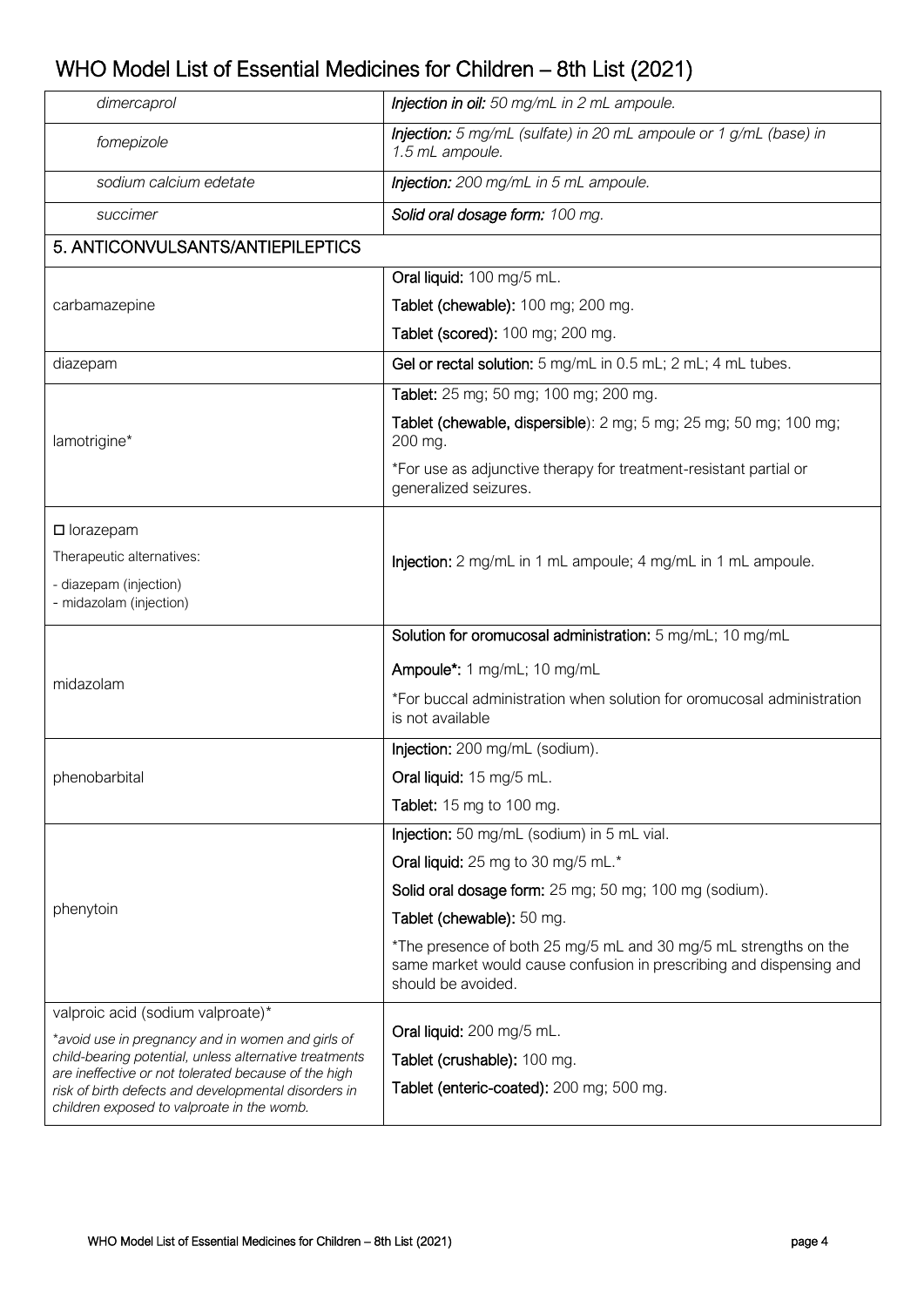| <b>Complementary List</b>                                                                                                                                                                                                                                                    |                                                                          |  |
|------------------------------------------------------------------------------------------------------------------------------------------------------------------------------------------------------------------------------------------------------------------------------|--------------------------------------------------------------------------|--|
| ethosuximide                                                                                                                                                                                                                                                                 | Capsule: 250 mg.                                                         |  |
|                                                                                                                                                                                                                                                                              | Oral liquid: 250 mg/5 mL.                                                |  |
| valproic acid (sodium valproate)*                                                                                                                                                                                                                                            |                                                                          |  |
| *avoid use in pregnancy and in women and<br>girls of child-bearing potential, unless<br>alternative treatments are ineffective or not<br>tolerated because of the high risk of birth<br>defects and developmental disorders in<br>children exposed to valproate in the womb. | <b>Injection:</b> 100 mg/mL in 4 mL ampoule; 100 mg/mL in 10 mL ampoule. |  |
| <b>6. ANTI-INFECTIVE MEDICINES</b>                                                                                                                                                                                                                                           |                                                                          |  |
| 6.1 Anthelminthics                                                                                                                                                                                                                                                           |                                                                          |  |
| 6.1.1 Intestinal anthelminthics                                                                                                                                                                                                                                              |                                                                          |  |
| albendazole                                                                                                                                                                                                                                                                  | Tablet (chewable): 400 mg.                                               |  |
| ivermectin                                                                                                                                                                                                                                                                   | Tablet (scored): 3 mg.                                                   |  |
| levamisole                                                                                                                                                                                                                                                                   | Tablet: 50 mg; 150 mg (as hydrochloride).                                |  |
| mebendazole                                                                                                                                                                                                                                                                  | Tablet (chewable): 100 mg; 500 mg.                                       |  |
| niclosamide                                                                                                                                                                                                                                                                  | Tablet (chewable): 500 mg.                                               |  |
| praziquantel                                                                                                                                                                                                                                                                 | Tablet: 150 mg; 600 mg.                                                  |  |
| pyrantel                                                                                                                                                                                                                                                                     | Oral liquid: 50 mg (as embonate or pamoate)/mL.                          |  |
|                                                                                                                                                                                                                                                                              | Tablet (chewable): 250 mg (as embonate or pamoate).                      |  |
| 6.1.2 Antifilarials                                                                                                                                                                                                                                                          |                                                                          |  |
| albendazole                                                                                                                                                                                                                                                                  | Tablet (chewable): 400 mg.                                               |  |
| diethylcarbamazine                                                                                                                                                                                                                                                           | Tablet: 50 mg; 100 mg (dihydrogen citrate).                              |  |
| ivermectin                                                                                                                                                                                                                                                                   | Tablet (scored): 3 mg.                                                   |  |
| 6.1.3 Antischistosomals and other antitrematode medicines                                                                                                                                                                                                                    |                                                                          |  |
| praziquantel                                                                                                                                                                                                                                                                 | Tablet: 600 mg.                                                          |  |
| triclabendazole                                                                                                                                                                                                                                                              | Tablet: 250 mg.                                                          |  |
| <b>Complementary List</b>                                                                                                                                                                                                                                                    |                                                                          |  |
|                                                                                                                                                                                                                                                                              | Capsule: 250 mg.                                                         |  |
| oxamniquine*                                                                                                                                                                                                                                                                 | Oral liquid: 250 mg/5 mL.                                                |  |
|                                                                                                                                                                                                                                                                              | *For use when praziquantel treatment fails.                              |  |
| 6.1.4 Cysticidal medicines                                                                                                                                                                                                                                                   |                                                                          |  |
| <b>Complementary List</b>                                                                                                                                                                                                                                                    |                                                                          |  |
| albendazole                                                                                                                                                                                                                                                                  | Tablet (chewable): 400 mg.                                               |  |
| mebendazole                                                                                                                                                                                                                                                                  | Tablet (chewable): 500 mg.                                               |  |
| praziquantel                                                                                                                                                                                                                                                                 | Tablet: 500 mg; 600 mg                                                   |  |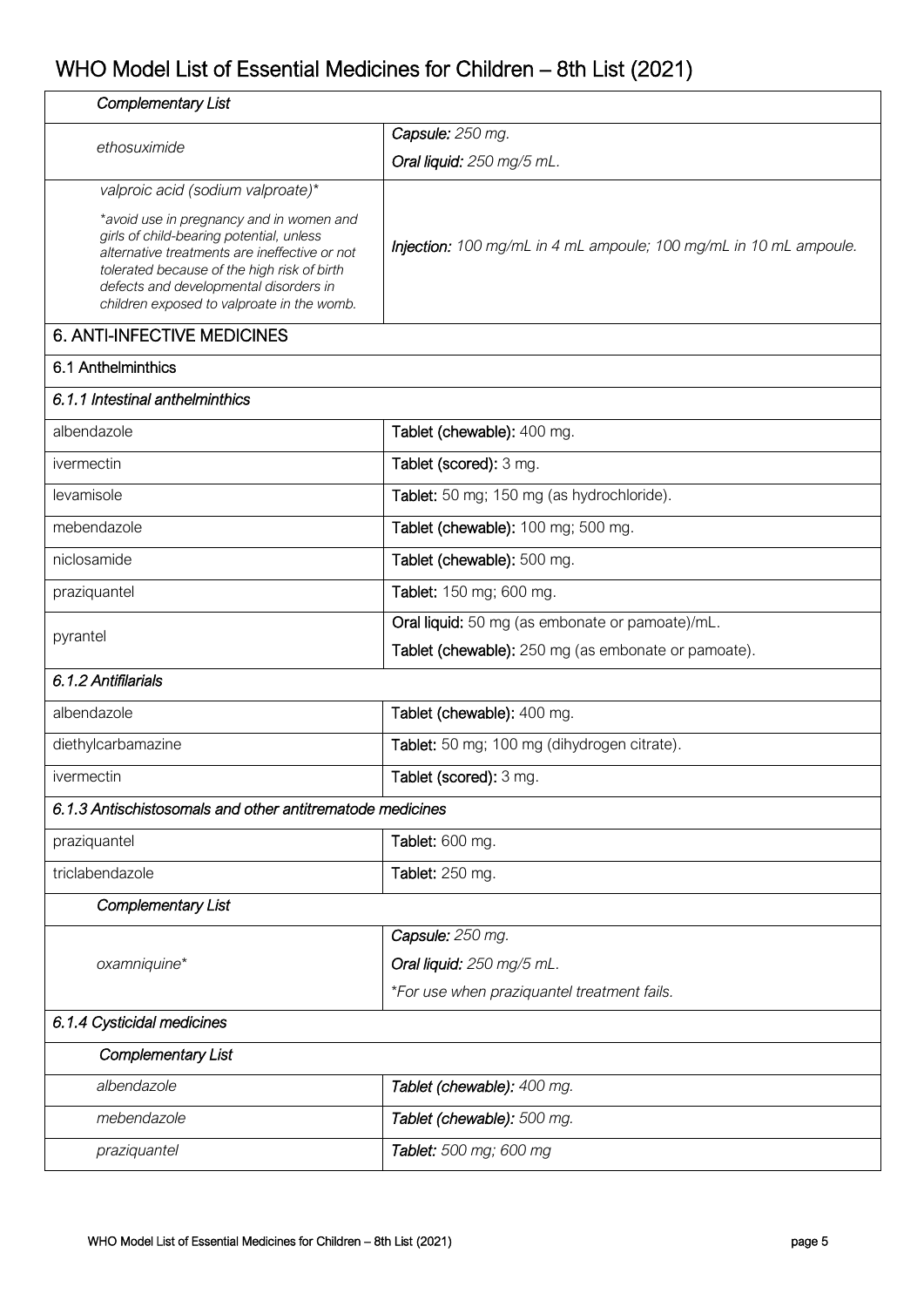#### 6.2 Antibacterials

To assist in the development of tools for antibiotic stewardship at local, national and global levels and to reduce antimicrobial resistance, the Access, Watch, Reserve (AWaRe) classification of antibiotics has been developed by WHO – where antibiotics are classified into different groups to emphasize the importance of their appropriate use.

#### ACCESS GROUP ANTIBIOTICS

This group includes antibiotics that have activity against a wide range of commonly encountered susceptible pathogens while also showing lower resistance potential than antibiotics in the other groups. Selected Access group antibiotics are recommended as essential first or second choice empiric treatment options for infectious syndromes reviewed by the EML Expert Committee and are listed as individual medicines on the Model Lists to improve access and promote appropriate use. They are essential antibiotics that should be widely available, affordable and quality assured.

#### WATCH GROUP ANTIBIOTICS

This group includes antibiotic classes that have higher resistance potential and includes most of the highest priority agents among th[e Critically Important Antimicrobials for Human Medicine](https://apps.who.int/iris/handle/10665/312266) and/or antibiotics that are at relatively high risk of selection of bacterial resistance. These medicines should be prioritized as key targets of stewardship programs and monitoring. Selected Watch group antibiotics are recommended as essential first or second choice empiric treatment options for a limited number of specific infectious syndromes and are listed as individual medicines on the Model Lists.

#### RESERVE GROUP ANTIBIOTICS

This group includes antibiotics and antibiotic classes that should be reserved for treatment of confirmed or suspected infections due to multi-drug-resistant organisms. Reserve group antibiotics should be treated as "last resort" options. Selected Reserve group antibiotics are listed as individual medicines on the Model Lists when they have a favourable riskbenefit profile and proven activity against "Critical Priority" or "High Priority" pathogens identified by the WHO Priority [Pathogens List,](https://apps.who.int/iris/handle/10665/311820) notably carbapenem resistant *Enterobacteriaceae*. These antibiotics should be accessible, but their use should be tailored to highly specific patients and settings, when all alternatives have failed or are not suitable. These medicines could be protected and prioritized as key targets of national and international stewardship programs involving monitoring and utilization reporting, to preserve their effectiveness.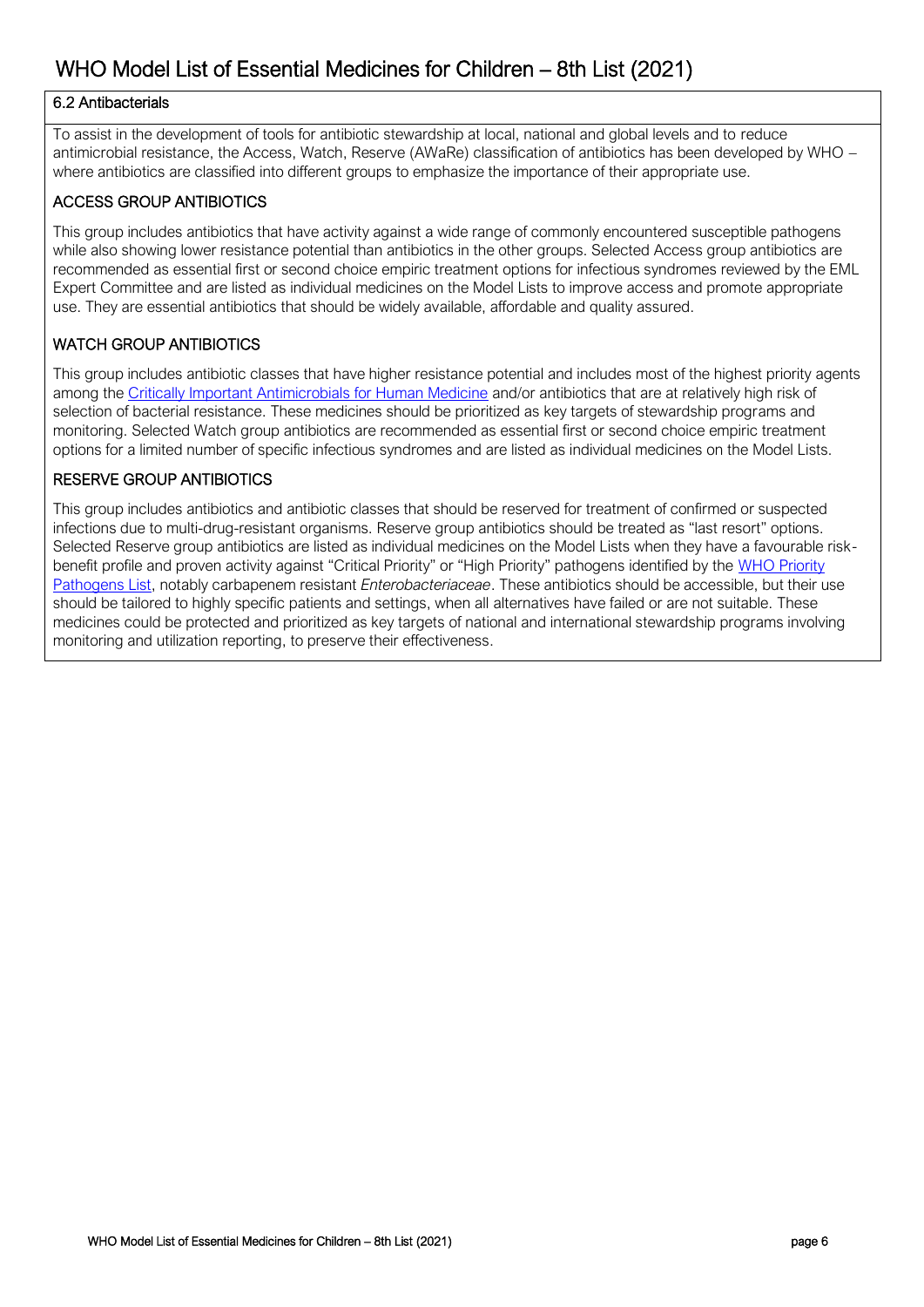| 6.2.1 Access group antibiotics |                                                                                                                                                                                                                                                                                                                                |                                                                                                                                                                               |  |
|--------------------------------|--------------------------------------------------------------------------------------------------------------------------------------------------------------------------------------------------------------------------------------------------------------------------------------------------------------------------------|-------------------------------------------------------------------------------------------------------------------------------------------------------------------------------|--|
|                                | Injection: 250 mg/mL (as sulfate) in 2 mL vial.                                                                                                                                                                                                                                                                                |                                                                                                                                                                               |  |
| amikacin                       | <b>FIRST CHOICE</b>                                                                                                                                                                                                                                                                                                            | <b>SECOND CHOICE</b>                                                                                                                                                          |  |
|                                | - High-risk febrile neutropenia-<br>pyelonephritis (severe)                                                                                                                                                                                                                                                                    | - Sepsis in neonates and children                                                                                                                                             |  |
|                                | Powder for injection: 250 mg; 500 mg; 1 g (as sodium) in vial.                                                                                                                                                                                                                                                                 |                                                                                                                                                                               |  |
|                                | Powder for oral liquid: 125 mg/5 mL; 250 mg/5 mL (as trihydrate).                                                                                                                                                                                                                                                              |                                                                                                                                                                               |  |
|                                | Solid oral dosage form: 250 mg; 500 mg (as trihydrate).                                                                                                                                                                                                                                                                        |                                                                                                                                                                               |  |
|                                | <b>FIRST CHOICE</b>                                                                                                                                                                                                                                                                                                            | <b>SECOND CHOICE</b>                                                                                                                                                          |  |
| amoxicillin                    | - Community acquired pneumonia (mild<br>to moderate)<br>- Community acquired pneumonia<br>(severe)<br>- Complicated severe acute<br>malnutrition<br>- Otitis media<br>- Pharyngitis<br>- Progressive apical dental abscess<br>- Sepsis in neonates and children<br>- Sinusitis<br>- Uncomplicated severe acute<br>malnutrition | - Acute bacterial meningitis                                                                                                                                                  |  |
|                                | Powder for injection: 500 mg (as sodium) + 100 mg (as potassium salt); 1000 mg (as<br>sodium) + 200 mg (as potassium salt) in vial.                                                                                                                                                                                            |                                                                                                                                                                               |  |
|                                | Powder for oral liquid: 125 mg (as trihydrate) + 31.25 mg (as potassium salt)/5 mL;<br>250 mg (as trihydrate) + 62.5 mg (as potassium salt)/5mL.                                                                                                                                                                               |                                                                                                                                                                               |  |
|                                | Tablet: 500 mg (as trihydrate) + 125 mg (as potassium salt).                                                                                                                                                                                                                                                                   |                                                                                                                                                                               |  |
|                                | <b>FIRST CHOICE</b>                                                                                                                                                                                                                                                                                                            | <b>SECOND CHOICE</b>                                                                                                                                                          |  |
| amoxicillin + clavulanic acid  | - Community acquired pneumonia<br>(severe)<br>Complicated intraabdominal<br>infections (mild to moderate)<br>- Hospital acquired pneumonia<br>- Low-risk febrile neutropenia<br>- Lower urinary tract infections<br>- Sinusitis<br>- Skin and soft tissue infections                                                           | - Bone and joint infections<br>- Community acquired pneumonia (mild<br>to moderate)<br>- Community acquired pneumonia<br>(severe)<br>- Otitis media<br>- Surgical prophylaxis |  |
|                                | Powder for injection: 500 mg; 1 g (as sodium) in vial.                                                                                                                                                                                                                                                                         |                                                                                                                                                                               |  |
| ampicillin                     | <b>FIRST CHOICE</b><br>- Community acquired pneumonia<br>(severe)<br>- Complicated intraabdominal<br>infections<br>- Complicated severe acute<br>malnutrition<br>- Sepsis in neonates and children                                                                                                                             | <b>SECOND CHOICE</b><br>- Acute bacterial meningitis                                                                                                                          |  |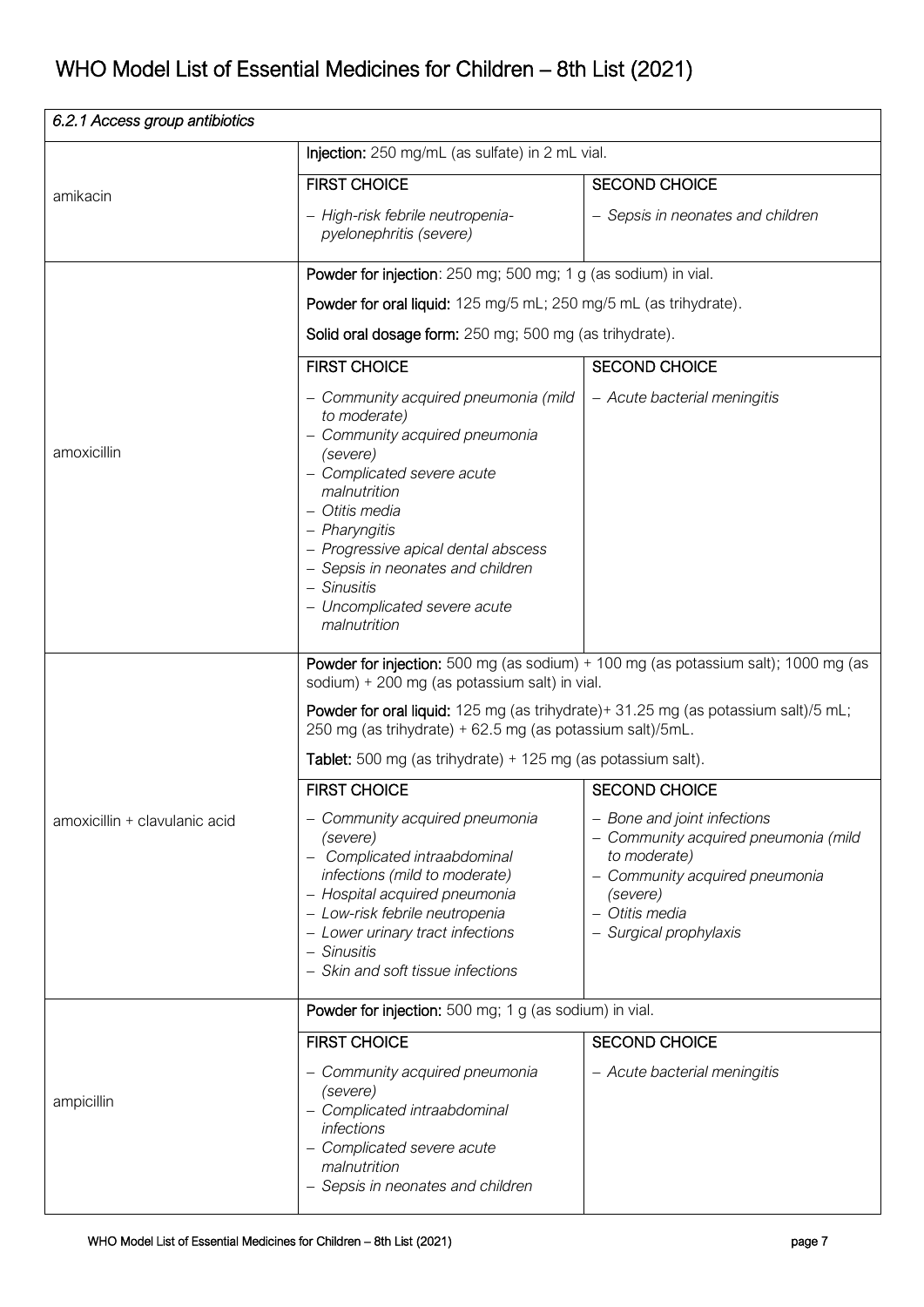|                             | <b>Powder for injection:</b> 1.2 million IU ( $\approx$ 900 mg) in vial; 2.4 million IU ( $\approx$ 1.8 g) in vial.                                      |                              |  |
|-----------------------------|----------------------------------------------------------------------------------------------------------------------------------------------------------|------------------------------|--|
| benzathine benzylpenicillin | <b>FIRST CHOICE</b>                                                                                                                                      | <b>SECOND CHOICE</b>         |  |
|                             | - Syphilis (congenital)                                                                                                                                  |                              |  |
|                             | <b>Powder for injection:</b> 600 mg (= 1 million IU); 3 g (= 5 million IU) (sodium or<br>potassium salt) in vial.                                        |                              |  |
|                             | <b>FIRST CHOICE</b>                                                                                                                                      | <b>SECOND CHOICE</b>         |  |
| benzylpenicillin            | - Community acquired pneumonia<br>(severe)<br>- Complicated severe acute<br>malnutrition<br>- Sepsis in neonates and children<br>- Syphilis (congenital) | - Acute bacterial meningitis |  |
|                             | Powder for oral liquid: 125 mg/5 mL; 250 mg/5 mL (anhydrous).                                                                                            |                              |  |
|                             | Solid oral dosage form: 250 mg (as monohydrate).                                                                                                         |                              |  |
| cefalexin                   | <b>FIRST CHOICE</b>                                                                                                                                      | <b>SECOND CHOICE</b>         |  |
|                             | - Skin and soft tissue infections                                                                                                                        | - Pharyngitis                |  |
|                             | Powder for injection: 1 g (as sodium salt) in vial.                                                                                                      |                              |  |
|                             | $a > 1$ month.                                                                                                                                           |                              |  |
| cefazolin a                 | <b>FIRST CHOICE</b>                                                                                                                                      | <b>SECOND CHOICE</b>         |  |
|                             | - Surgical prophylaxis                                                                                                                                   | - Bone and joint infections  |  |
|                             | Capsule: 250 mg.                                                                                                                                         |                              |  |
|                             | Oily suspension for injection <sup>*</sup> : 0.5 g/mL (as sodium succinate) in 2 mL ampoule.                                                             |                              |  |
|                             | *Only for the presumptive treatment of epidemic meningitis in children older than 2<br>years.                                                            |                              |  |
| chloramphenicol             | Oral liquid: 150 mg/5 mL (as palmitate).                                                                                                                 |                              |  |
|                             | Powder for injection: 1 g (sodium succinate) in vial.                                                                                                    |                              |  |
|                             | <b>FIRST CHOICE</b>                                                                                                                                      | <b>SECOND CHOICE</b>         |  |
|                             |                                                                                                                                                          | -Acute bacterial meningitis  |  |
|                             | Capsule: 150 mg (as hydrochloride).                                                                                                                      |                              |  |
|                             | Injection: 150 mg/mL (as phosphate).                                                                                                                     |                              |  |
| clindamycin                 | Oral liquid: 75 mg/5 mL (as palmitate).                                                                                                                  |                              |  |
|                             | <b>FIRST CHOICE</b>                                                                                                                                      | <b>SECOND CHOICE</b>         |  |
|                             | - Necrotizing fasciitis                                                                                                                                  | -Bone and joint infections   |  |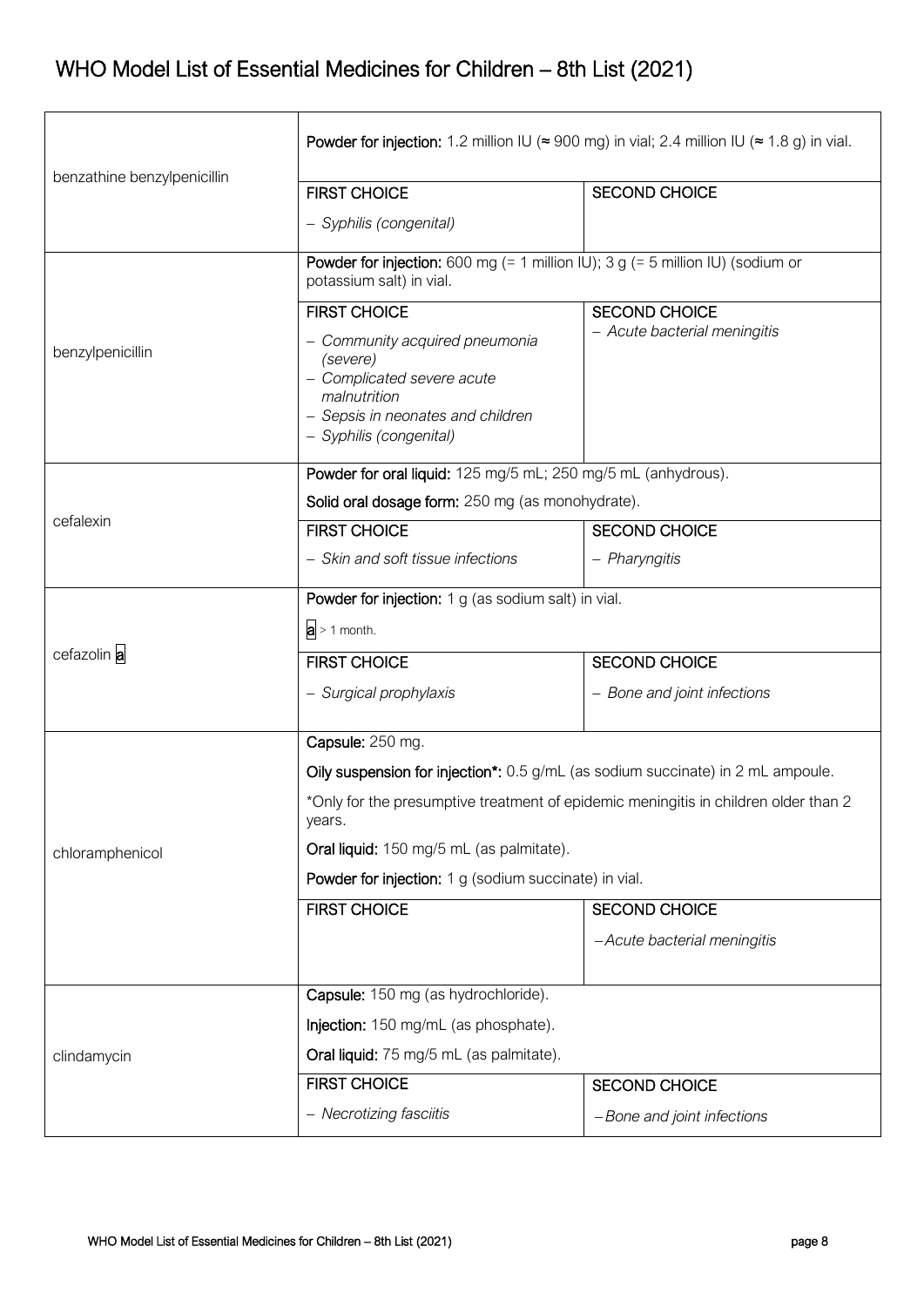|                                                                            | Capsule: 500 mg; 1 g (as sodium).                                                                                                                                                                                       |                                                                   |  |
|----------------------------------------------------------------------------|-------------------------------------------------------------------------------------------------------------------------------------------------------------------------------------------------------------------------|-------------------------------------------------------------------|--|
|                                                                            | Powder for injection: 500 mg (as sodium) in vial.                                                                                                                                                                       |                                                                   |  |
| $\square$ cloxacillin*                                                     | Powder for oral liquid: 125 mg/5 mL (as sodium).                                                                                                                                                                        |                                                                   |  |
| Therapeutic alternatives:<br>- 4 <sup>th</sup> level ATC chemical subgroup | *cloxacillin, dicloxacillin and flucloxacillin are preferred for oral administration due to<br>better bioavailability.                                                                                                  |                                                                   |  |
| (J01CF Beta-lactamase resistant<br>penicillins)                            | <b>FIRST CHOICE</b>                                                                                                                                                                                                     | <b>SECOND CHOICE</b>                                              |  |
|                                                                            | - Bone and joint infections<br>- Skin and soft tissue infections                                                                                                                                                        | - Sepsis in neonates and children                                 |  |
|                                                                            | Oral liquid: 25 mg/5 mL; 50 mg/5 mL (anhydrous).                                                                                                                                                                        |                                                                   |  |
|                                                                            | Powder for injection: 100 mg in vial.                                                                                                                                                                                   |                                                                   |  |
|                                                                            |                                                                                                                                                                                                                         | Solid oral dosage form: 50 mg; 100 mg (as hyclate).               |  |
| doxycycline a                                                              | a Use in children <8 years only for life-threatening infections when no alternative exists.                                                                                                                             |                                                                   |  |
|                                                                            | <b>FIRST CHOICE</b>                                                                                                                                                                                                     | <b>SECOND CHOICE</b>                                              |  |
|                                                                            |                                                                                                                                                                                                                         | – Cholera<br>- Community acquired pneumonia (mild<br>to moderate) |  |
|                                                                            | Injection: 10 mg/mL (as sulfate); 40 mg/mL (as sulfate) in 2 mL vial.                                                                                                                                                   |                                                                   |  |
|                                                                            | <b>FIRST CHOICE</b>                                                                                                                                                                                                     | <b>SECOND CHOICE</b>                                              |  |
| gentamicin                                                                 | - Acute bacterial meningitis in neonates<br>- Community acquired pneumonia<br>(severe)<br>- Complicated intraabdominal<br>infections<br>- Complicated severe acute<br>malnutrition<br>- Sepsis in neonates and children | - Surgical prophylaxis                                            |  |
|                                                                            | Injection: 500 mg in 100 mL vial.                                                                                                                                                                                       |                                                                   |  |
|                                                                            | Oral liquid: 200 mg/5 mL (as benzoate).                                                                                                                                                                                 |                                                                   |  |
|                                                                            | Tablet: 200 mg to 500 mg.                                                                                                                                                                                               |                                                                   |  |
|                                                                            | <b>FIRST CHOICE</b>                                                                                                                                                                                                     | <b>SECOND CHOICE</b>                                              |  |
| metronidazole                                                              | $-$ C. difficile infection<br>- Complicated intra-abdominal<br>infections (mild to moderate)<br>- Complicated intra-abdominal<br>infections (severe)<br>- Necrotizing fasciitis<br>- Surgical prophylaxis               | Complicated intra-abdominal infections<br>(mild to moderate)      |  |
|                                                                            | Oral liquid: 25 mg/5 mL.                                                                                                                                                                                                |                                                                   |  |
| nitrofurantoin                                                             | <b>Tablet: 100 mg.</b>                                                                                                                                                                                                  |                                                                   |  |
|                                                                            | <b>FIRST CHOICE</b>                                                                                                                                                                                                     | <b>SECOND CHOICE</b>                                              |  |
|                                                                            | - Lower urinary tract infections                                                                                                                                                                                        |                                                                   |  |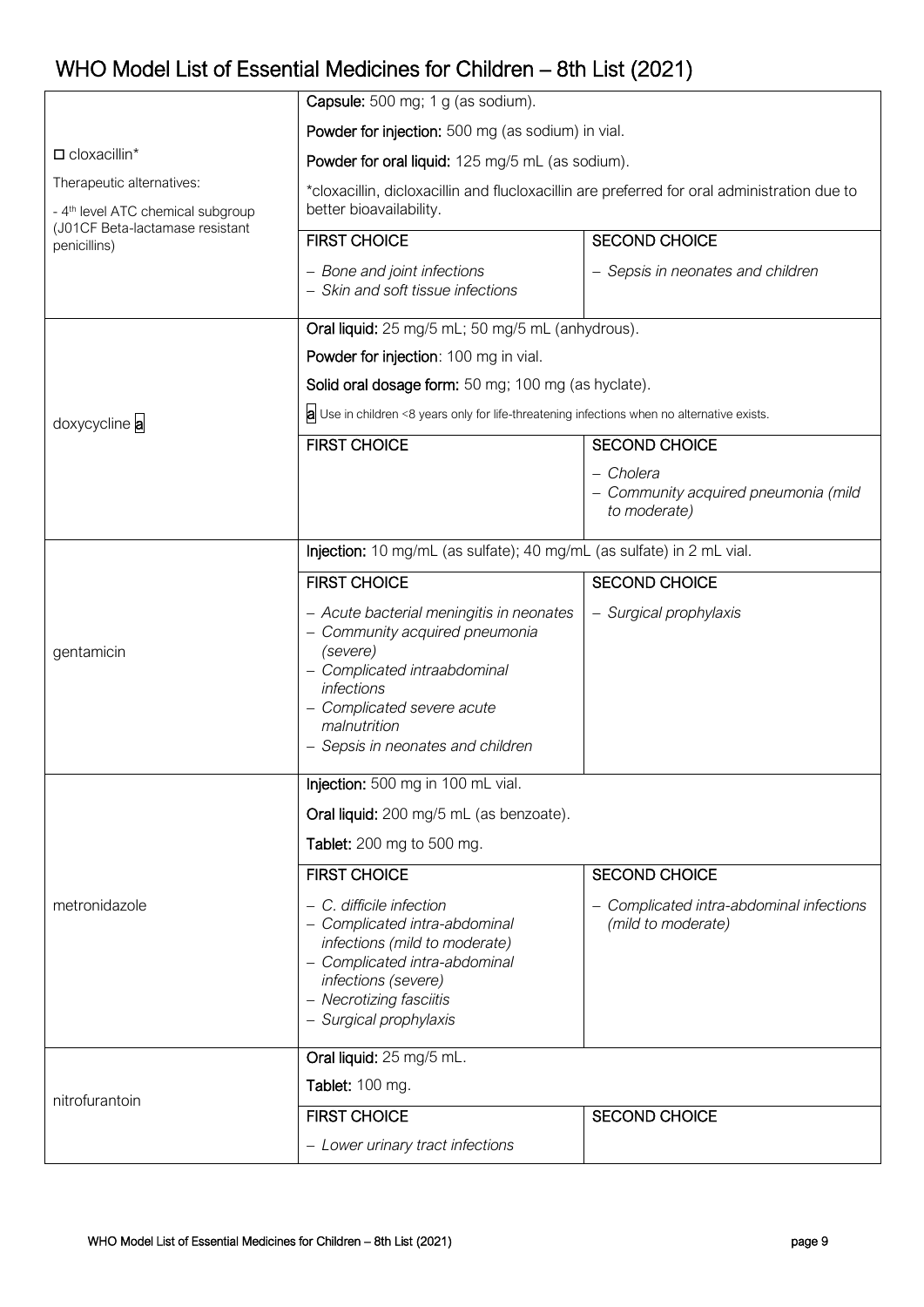|                                 | Powder for oral liquid: 250 mg/5 mL (as potassium).                                                                                                                                                                                            |                                                     |  |
|---------------------------------|------------------------------------------------------------------------------------------------------------------------------------------------------------------------------------------------------------------------------------------------|-----------------------------------------------------|--|
|                                 | Tablet: 250 mg (as potassium).                                                                                                                                                                                                                 |                                                     |  |
| phenoxymethylpenicillin         | <b>FIRST CHOICE</b>                                                                                                                                                                                                                            | <b>SECOND CHOICE</b>                                |  |
|                                 | - Community acquired pneumonia (mild<br>to moderate)<br>- Pharyngitis<br>- Progressive apical dental abscess                                                                                                                                   |                                                     |  |
|                                 | <b>Powder for injection:</b> 1 g (=1 million IU); 3 g (=3 million IU) in vial.                                                                                                                                                                 |                                                     |  |
| procaine benzylpenicillin*      | *Procaine benzylpenicillin is not recommended as first-line treatment for neonatal<br>sepsis / sepsis except in settings with high neonatal mortality, when given by trained<br>health workers in cases where hospital care is not achievable. |                                                     |  |
|                                 | <b>FIRST CHOICE</b>                                                                                                                                                                                                                            | <b>SECOND CHOICE</b>                                |  |
|                                 | - Syphilis (congenital)                                                                                                                                                                                                                        |                                                     |  |
|                                 | Injection: $80$ mg + 16 mg/ mL in 5 mL ampoule; $80$ mg + 16 mg/ mL in 10 mL<br>ampoule.                                                                                                                                                       |                                                     |  |
|                                 | Oral liquid: $200 \text{ mg} + 40 \text{ mg} / 5 \text{ mL}$ .                                                                                                                                                                                 |                                                     |  |
| sulfamethoxazole + trimethoprim | <b>Tablet:</b> 100 mg + 20 mg; 400 mg + 80 mg.                                                                                                                                                                                                 |                                                     |  |
|                                 | <b>FIRST CHOICE</b>                                                                                                                                                                                                                            | <b>SECOND CHOICE</b>                                |  |
|                                 | - Lower urinary tract infections                                                                                                                                                                                                               | - Acute invasive bacterial diarrhoea /<br>dysentery |  |
|                                 | Tablet: 100 mg; 200 mg.                                                                                                                                                                                                                        |                                                     |  |
|                                 | Oral liquid: 50 mg/5 mL.                                                                                                                                                                                                                       |                                                     |  |
| trimethoprim                    | <b>FIRST CHOICE</b>                                                                                                                                                                                                                            | <b>SECOND CHOICE</b>                                |  |
|                                 | - Lower urinary tract infections                                                                                                                                                                                                               |                                                     |  |
| 6.2.2 Watch group antibiotics   |                                                                                                                                                                                                                                                |                                                     |  |
|                                 | Capsule: 250 mg; 500 mg (anhydrous).                                                                                                                                                                                                           |                                                     |  |
|                                 | Oral liquid: 200 mg/5 mL.                                                                                                                                                                                                                      |                                                     |  |
| azithromycin                    | <b>FIRST CHOICE</b>                                                                                                                                                                                                                            | <b>SECOND CHOICE</b>                                |  |
|                                 | - Cholera<br>- Enteric fever<br>- Trachoma<br>- Yaws                                                                                                                                                                                           | - Acute invasive bacterial diarrhoea /<br>dysentery |  |
|                                 | Powder for oral liquid: 100 mg/5 mL.                                                                                                                                                                                                           |                                                     |  |
| cefixime                        | Solid oral dosage form: 200 mg; 400 mg (as trihydrate).                                                                                                                                                                                        |                                                     |  |
|                                 | <b>FIRST CHOICE</b>                                                                                                                                                                                                                            | <b>SECOND CHOICE</b>                                |  |
|                                 |                                                                                                                                                                                                                                                | - Acute invasive bacterial diarrhoea /<br>dysentery |  |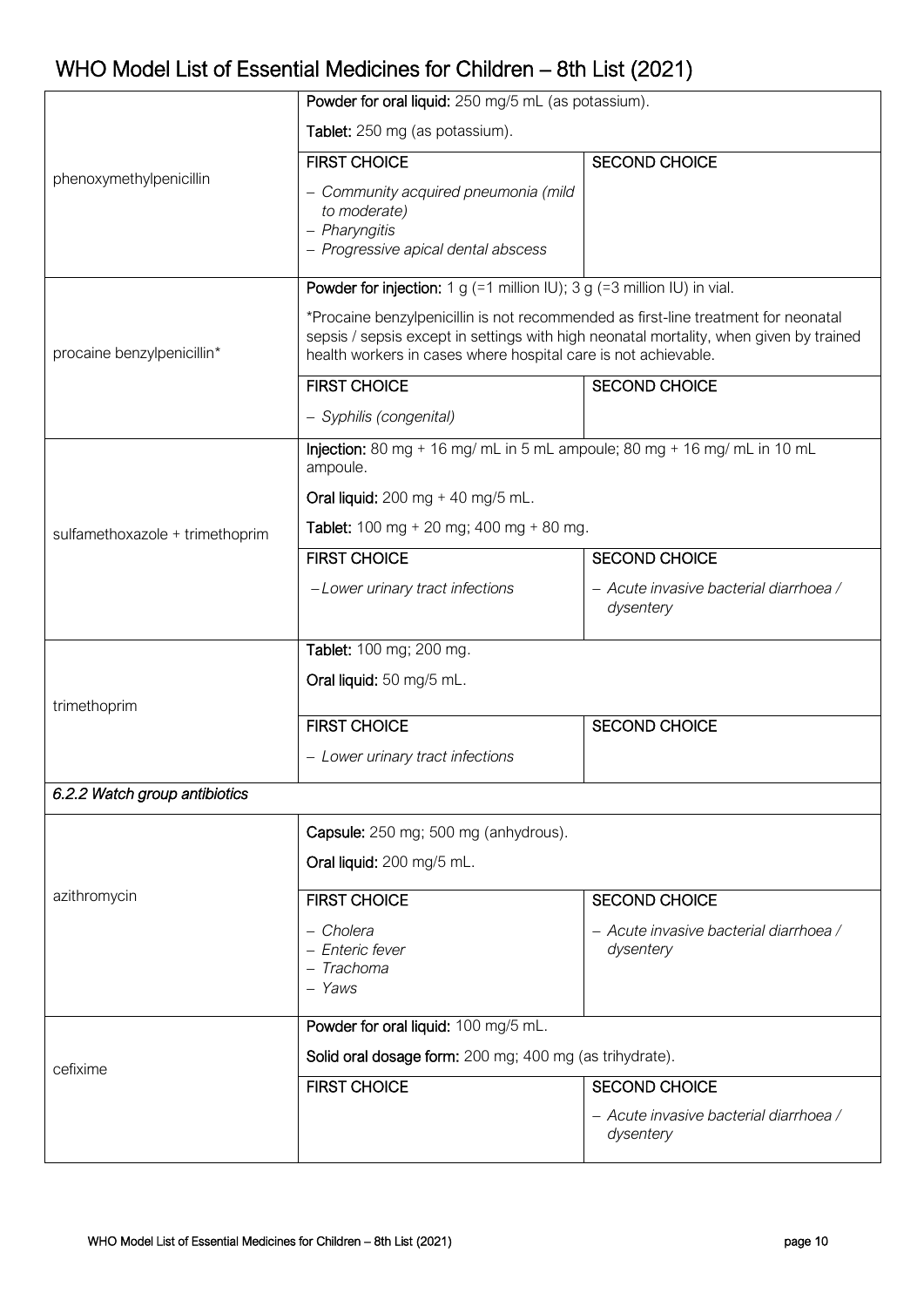|               | Powder for injection: 250 mg (as sodium) in vial.                                                                                                                                                                                                                                                                                   |                                                                                                                                                                                  |  |  |
|---------------|-------------------------------------------------------------------------------------------------------------------------------------------------------------------------------------------------------------------------------------------------------------------------------------------------------------------------------------|----------------------------------------------------------------------------------------------------------------------------------------------------------------------------------|--|--|
|               | *3rd generation cephalosporin of choice for use in hospitalized neonates.                                                                                                                                                                                                                                                           |                                                                                                                                                                                  |  |  |
|               | <b>FIRST CHOICE</b>                                                                                                                                                                                                                                                                                                                 | <b>SECOND CHOICE</b>                                                                                                                                                             |  |  |
| cefotaxime*   | - Acute bacterial meningitis<br>- Community acquired pneumonia<br>(severe)<br>- Complicated intraabdominal<br>infections (mild to moderate)<br>- Complicated intraabdominal<br>infections (severe)<br>- Hospital acquired pneumonia<br>- Pyelonephritis (severe)                                                                    | - Bone and joint infections<br>- Pyelonephritis (mild to moderate)<br>- Sepsis in neonates and children                                                                          |  |  |
|               | Powder for injection: 250 mg; 1 g (as sodium) in vial.                                                                                                                                                                                                                                                                              |                                                                                                                                                                                  |  |  |
|               | *Do not administer with calcium and avoid in infants with hyperbilirubinaemia.                                                                                                                                                                                                                                                      |                                                                                                                                                                                  |  |  |
|               | $a$ > 41 weeks corrected gestational age.                                                                                                                                                                                                                                                                                           |                                                                                                                                                                                  |  |  |
|               | <b>FIRST CHOICE</b>                                                                                                                                                                                                                                                                                                                 | <b>SECOND CHOICE</b>                                                                                                                                                             |  |  |
| ceftriaxone*a | - Acute bacterial meningitis<br>- Community acquired pneumonia<br>(severe)<br>- Complicated intraabdominal<br>infections (mild to moderate)<br>- Complicated intraabdominal<br>infections (severe)<br>- Endophthalmitis<br>- Enteric fever<br>- Hospital acquired pneumonia<br>- Necrotizing fasciitis<br>- Pyelonephritis (severe) | - Acute invasive bacterial diarrhoea /<br>dysentery<br>- Bone and joint infections<br>- Pyelohepnritis or prostatitis (mild to<br>moderate)<br>- Sepsis in neonates and children |  |  |
|               | Powder for injection: 250 mg; 750 mg; 1.5 g (as sodium) in vial.                                                                                                                                                                                                                                                                    |                                                                                                                                                                                  |  |  |
| cefuroxime    | <b>FIRST CHOICE</b>                                                                                                                                                                                                                                                                                                                 | <b>SECOND CHOICE</b>                                                                                                                                                             |  |  |
|               |                                                                                                                                                                                                                                                                                                                                     | - Surgical prophylaxis                                                                                                                                                           |  |  |
|               | Oral liquid: 250 mg/5 mL (anhydrous).                                                                                                                                                                                                                                                                                               |                                                                                                                                                                                  |  |  |
|               | Solution for IV infusion: 2 mg/ mL (as hyclate).                                                                                                                                                                                                                                                                                    |                                                                                                                                                                                  |  |  |
|               | Solid oral dosage form: 250 mg (as hydrochloride).                                                                                                                                                                                                                                                                                  |                                                                                                                                                                                  |  |  |
| ciprofloxacin | <b>FIRST CHOICE</b>                                                                                                                                                                                                                                                                                                                 | <b>SECOND CHOICE</b>                                                                                                                                                             |  |  |
|               | - Acute invasive bacterial diarrhoea /<br>dysentery<br>- Enteric fever<br>- Low-risk febrile neutropenia<br>- Pyelonephritis (mild to moderate)                                                                                                                                                                                     | - Cholera<br>Complicated intraabdominal infections<br>(mild to moderate)                                                                                                         |  |  |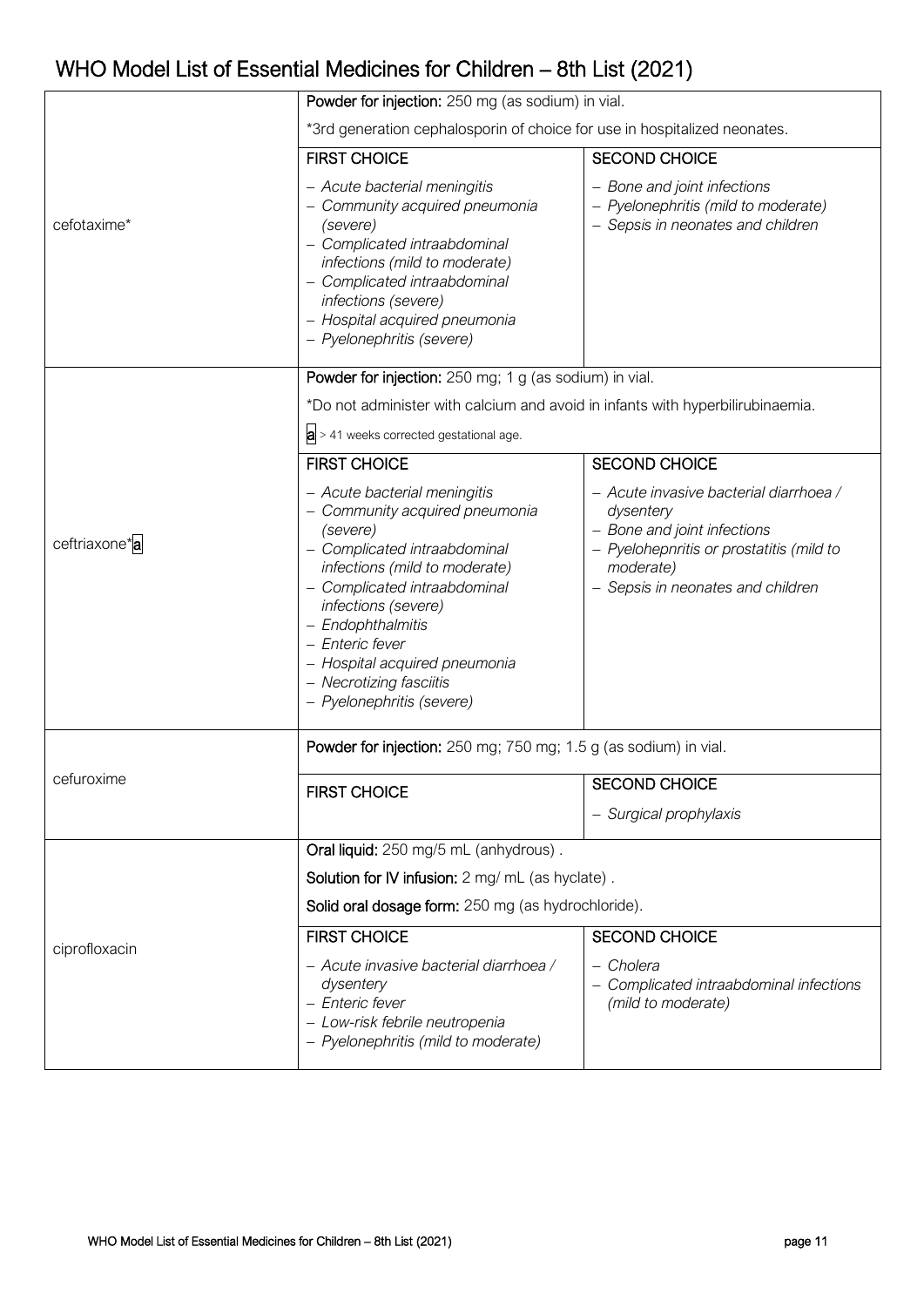|                                                                                                                                                                       | Powder for oral liquid: 125 mg/5 mL; 250 mg/5 mL.                                                                                                  |                                                                                                                                    |  |
|-----------------------------------------------------------------------------------------------------------------------------------------------------------------------|----------------------------------------------------------------------------------------------------------------------------------------------------|------------------------------------------------------------------------------------------------------------------------------------|--|
| $\square$ clarithromycin                                                                                                                                              | Powder for injection: 500 mg in vial.                                                                                                              |                                                                                                                                    |  |
| Therapeutic alternatives:                                                                                                                                             | Solid oral dosage form: 500 mg.                                                                                                                    |                                                                                                                                    |  |
| - erythromycin                                                                                                                                                        | <b>FIRST CHOICE</b>                                                                                                                                | <b>SECOND CHOICE</b>                                                                                                               |  |
|                                                                                                                                                                       |                                                                                                                                                    | - Pharyngitis                                                                                                                      |  |
|                                                                                                                                                                       | <b>Powder for injection:</b> 2 g (as sodium) + 250 mg (as sodium); 4 g (as sodium) + 500<br>mg (as sodium) in vial.                                |                                                                                                                                    |  |
|                                                                                                                                                                       | <b>FIRST CHOICE</b>                                                                                                                                | <b>SECOND CHOICE</b>                                                                                                               |  |
| piperacillin + tazobactam                                                                                                                                             | - Complicated intraabdominal<br>infections (severe)<br>- High-risk febrile neutropenia<br>- Hospital acquired pneumonia<br>- Necrotizing fasciitis |                                                                                                                                    |  |
|                                                                                                                                                                       | Capsule: 125 mg; 250 mg (as hydrochloride).                                                                                                        |                                                                                                                                    |  |
| vancomycin                                                                                                                                                            | <b>FIRST CHOICE</b>                                                                                                                                | <b>SECOND CHOICE</b>                                                                                                               |  |
|                                                                                                                                                                       |                                                                                                                                                    | - C. difficile infection                                                                                                           |  |
| <b>Complementary List</b>                                                                                                                                             |                                                                                                                                                    |                                                                                                                                    |  |
|                                                                                                                                                                       | Powder for injection: 250 mg; 1 g (as pentahydrate) in vial.                                                                                       |                                                                                                                                    |  |
| ceftazidime                                                                                                                                                           | <b>FIRST CHOICE</b>                                                                                                                                | <b>SECOND CHOICE</b>                                                                                                               |  |
|                                                                                                                                                                       | - Endophthalmitis                                                                                                                                  |                                                                                                                                    |  |
|                                                                                                                                                                       | Powder for injection: 500 mg (as trihydrate); 1 g (as trihydrate) in vial                                                                          |                                                                                                                                    |  |
| $\Box$ meropenem* a<br>Therapeutic alternatives*:                                                                                                                     | $a > 3$ months.                                                                                                                                    |                                                                                                                                    |  |
| - imipenem + cilastatin                                                                                                                                               | <b>FIRST CHOICE</b>                                                                                                                                | <b>SECOND CHOICE</b>                                                                                                               |  |
| *complicated intraabdominal infections<br>and high-risk febrile neutropenia only.<br>Meropenem is the preferred choice for<br>acute bacterial meningitis in neonates. |                                                                                                                                                    | - Acute bacterial meningitis in neonates<br>- Complicated intraabdominal infections<br>(severe)<br>- High-risk febrile neutropenia |  |
|                                                                                                                                                                       | Powder for injection: 250 mg (as hydrochloride) in vial.                                                                                           |                                                                                                                                    |  |
| vancomycin                                                                                                                                                            | <b>FIRST CHOICE</b>                                                                                                                                | <b>SECOND CHOICE</b>                                                                                                               |  |
|                                                                                                                                                                       | - Endophthalmitis<br>- Necrotizing fasciitis                                                                                                       | - High-risk febrile neutropenia                                                                                                    |  |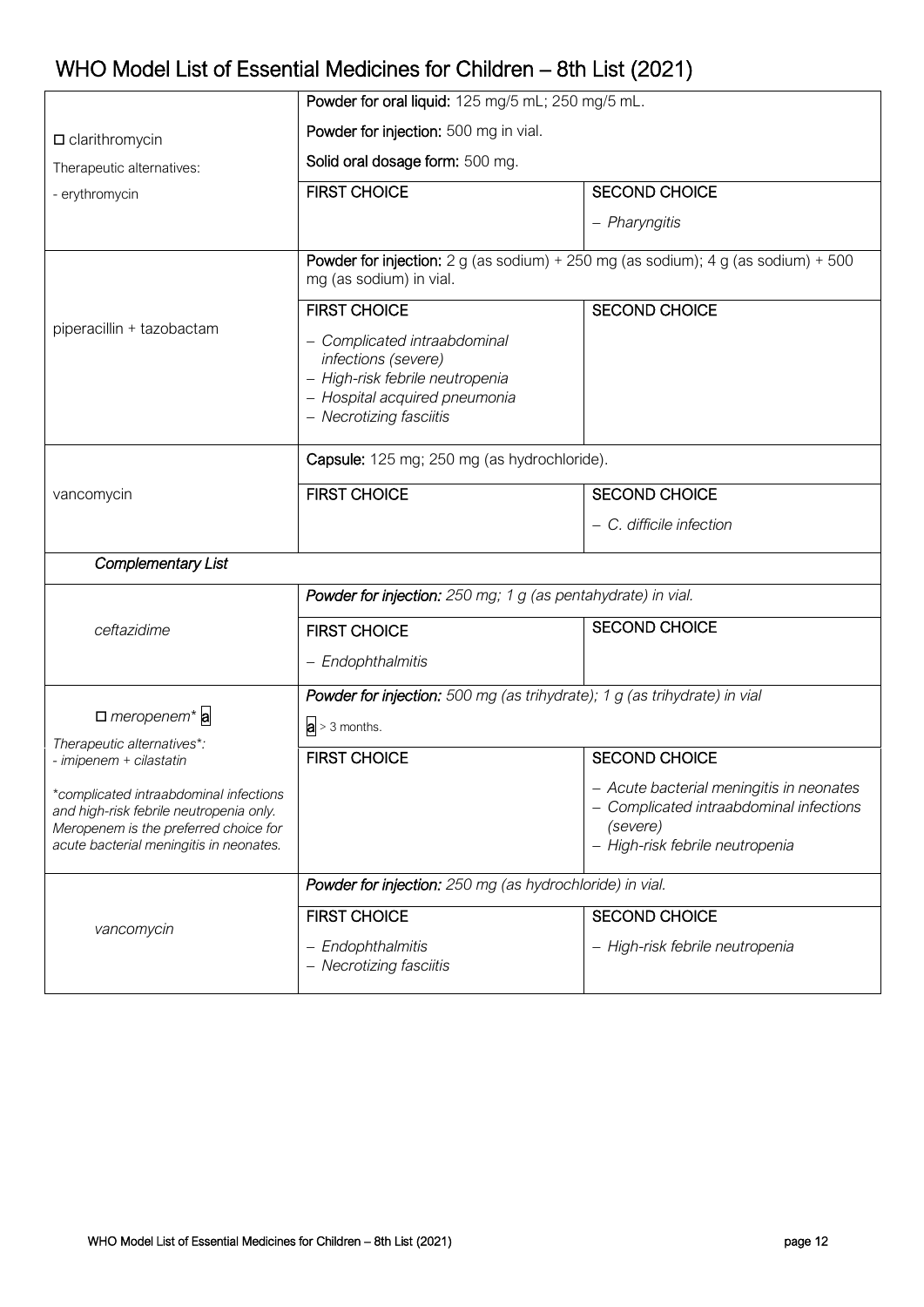| 6.2.3 Reserve group antibiotics       |                                                                                                                                                                                                                                                                                                                                                                                                                               |  |
|---------------------------------------|-------------------------------------------------------------------------------------------------------------------------------------------------------------------------------------------------------------------------------------------------------------------------------------------------------------------------------------------------------------------------------------------------------------------------------|--|
| <b>Complementary List</b>             |                                                                                                                                                                                                                                                                                                                                                                                                                               |  |
| ceftazidime + avibactam               | <b>Powder for injection:</b> $2g + 0.5g$ in vial                                                                                                                                                                                                                                                                                                                                                                              |  |
| colistin                              | Powder for injection: 1 million IU (as colistemethate sodium) in vial                                                                                                                                                                                                                                                                                                                                                         |  |
| fosfomycin                            | <b>Powder for injection</b> : $2 g$ ; $4 g$ (as sodium) in vial                                                                                                                                                                                                                                                                                                                                                               |  |
|                                       | Injection for intravenous administration: 2 mg/mL in 300 mL bag.                                                                                                                                                                                                                                                                                                                                                              |  |
| linezolid                             | Powder for oral liquid: 100 mg/5 mL.                                                                                                                                                                                                                                                                                                                                                                                          |  |
|                                       | Tablet: 400 mg; 600 mg.                                                                                                                                                                                                                                                                                                                                                                                                       |  |
| polymyxin B                           | Powder for injection: 500,000 IU in vial                                                                                                                                                                                                                                                                                                                                                                                      |  |
| 6.2.4 Antileprosy medicines           |                                                                                                                                                                                                                                                                                                                                                                                                                               |  |
| free of charge through WHO.           | Medicines used in the treatment of leprosy should never be used except in combination. Combination therapy is essential to prevent the<br>emergence of drug resistance. Colour-coded blister packs (MDT blister packs) containing standard two-medicine (paucibacillary leprosy)<br>or three-medicine (multibacillary leprosy) combinations for adult and childhood leprosy should be used. MDT blister packs can be supplied |  |
| clofazimine                           | Capsule: 50 mg; 100 mg.                                                                                                                                                                                                                                                                                                                                                                                                       |  |
| dapsone                               | Tablet: 25 mg; 50 mg; 100 mg.                                                                                                                                                                                                                                                                                                                                                                                                 |  |
| rifampicin                            | Solid oral dosage form: 150 mg; 300 mg.                                                                                                                                                                                                                                                                                                                                                                                       |  |
| 6.2.5 Antituberculosis medicines      |                                                                                                                                                                                                                                                                                                                                                                                                                               |  |
|                                       | WHO recommends and endorses the use of fixed-dose combinations and the development of appropriate new fixed-dose combinations,<br>including modified dosage forms, non-refrigerated products and paediatric dosage forms of assured pharmaceutical quality.                                                                                                                                                                   |  |
|                                       | Oral liquid: 25 mg/mL.                                                                                                                                                                                                                                                                                                                                                                                                        |  |
| ethambutol                            | Tablet: 100 mg; 400 mg (hydrochloride).                                                                                                                                                                                                                                                                                                                                                                                       |  |
|                                       | Tablet (dispersible): 100 mg.                                                                                                                                                                                                                                                                                                                                                                                                 |  |
|                                       | Oral liquid: 50 mg/5 mL.                                                                                                                                                                                                                                                                                                                                                                                                      |  |
| isoniazid                             | <b>Tablet:</b> 100 mg; 300 mg                                                                                                                                                                                                                                                                                                                                                                                                 |  |
|                                       | Tablet (dispersible): 100 mg.                                                                                                                                                                                                                                                                                                                                                                                                 |  |
| isoniazid + pyrazinamide + rifampicin | Tablet (dispersible): $50 \text{ mg} + 150 \text{ mg} + 75 \text{ mg}$ .                                                                                                                                                                                                                                                                                                                                                      |  |
| isoniazid + rifampicin                | Tablet (dispersible): $50 \text{ mg} + 75 \text{ mg}$ .                                                                                                                                                                                                                                                                                                                                                                       |  |
| isoniazid + rifapentine               | Tablet (scored): $300 \text{ mg} + 300 \text{ mg}$ .                                                                                                                                                                                                                                                                                                                                                                          |  |
|                                       | Oral liquid: 30 mg/mL.                                                                                                                                                                                                                                                                                                                                                                                                        |  |
| pyrazinamide                          | Tablet: 400 mg; 500 mg.                                                                                                                                                                                                                                                                                                                                                                                                       |  |
|                                       | Tablet (dispersible): 150 mg.                                                                                                                                                                                                                                                                                                                                                                                                 |  |
|                                       | Oral liquid: 20 mg/mL.                                                                                                                                                                                                                                                                                                                                                                                                        |  |
| rifampicin                            | Solid oral dosage form: 150 mg; 300 mg.                                                                                                                                                                                                                                                                                                                                                                                       |  |
| rifapentine                           | Tablet: 150 mg; 300 mg.                                                                                                                                                                                                                                                                                                                                                                                                       |  |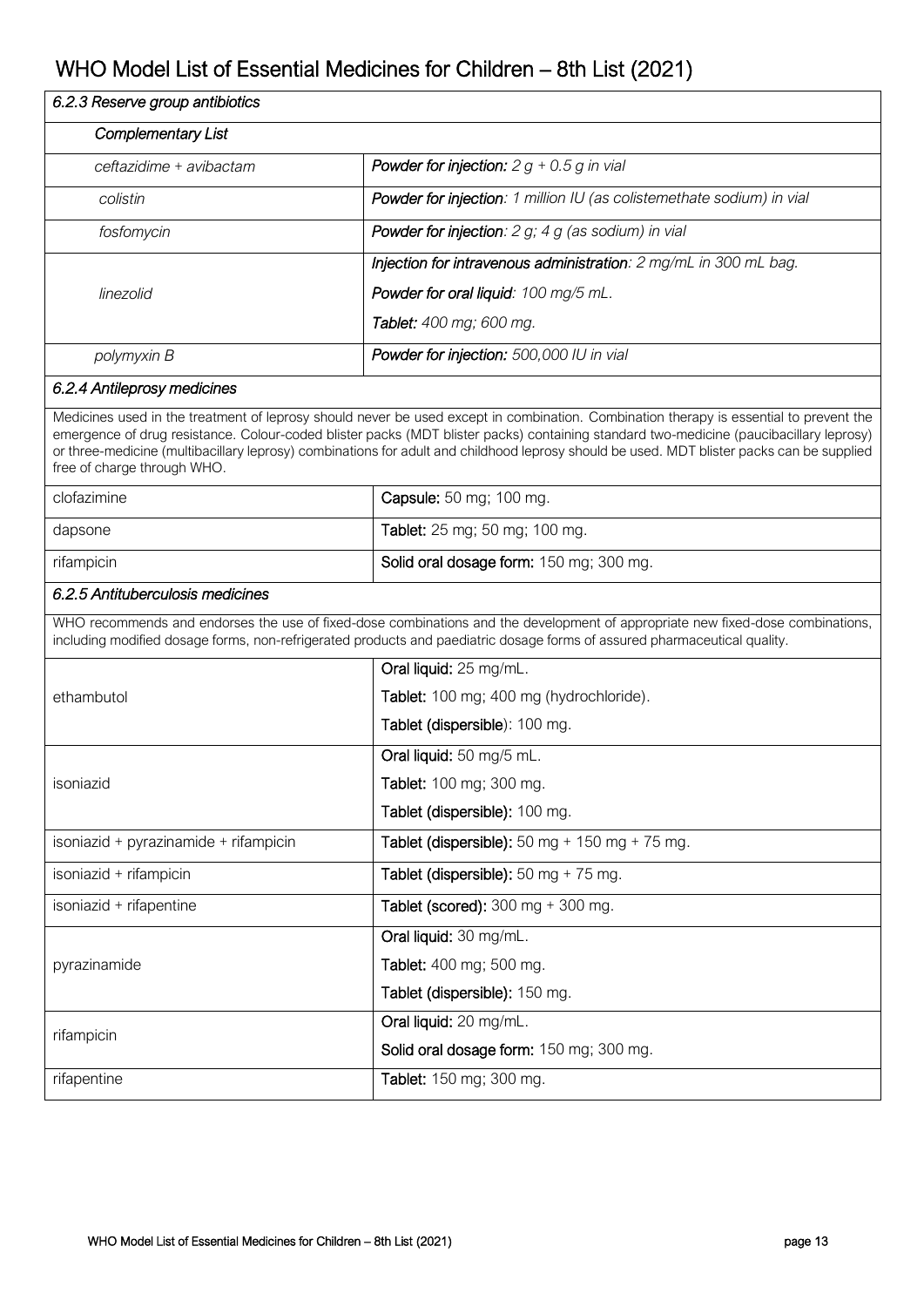| <b>Complementary List</b>                                                                                                                                   |                                                                                           |  |
|-------------------------------------------------------------------------------------------------------------------------------------------------------------|-------------------------------------------------------------------------------------------|--|
| Medicines for the treatment of multidrug-resistant tuberculosis (MDR-TB) should be used in specialized centres adhering to WHO<br>standards for TB control. |                                                                                           |  |
| amikacin                                                                                                                                                    | Injection: 100 mg/2 mL (as sulfate) in 2 mL vial; 250 mg/mL (as sulfate) in<br>2 mL vial. |  |
|                                                                                                                                                             | Powder for oral liquid: $250$ mg (as trihydrate) + $62.5$ mg (as potassium<br>salt)/5mL.  |  |
| amoxicillin + clavulanic acid*                                                                                                                              | Tablet: 500 mg (as trihydrate) + 125 mg (as potassium salt).                              |  |
|                                                                                                                                                             | *For use only in combination with meropenem.                                              |  |
| bedaquiline a                                                                                                                                               | <b>Tablet:</b> 20 mg; 100 mg.                                                             |  |
|                                                                                                                                                             | $a \ge 5$ years                                                                           |  |
| clofazimine                                                                                                                                                 | Solid oral dosage form: 50 mg; 100 mg.                                                    |  |
| cycloserine                                                                                                                                                 | Solid oral dosage form: 125 mg; 250 mg.                                                   |  |
|                                                                                                                                                             | Tablet (dispersible): 25 mg.                                                              |  |
| delamanid a                                                                                                                                                 | a ≥3 years                                                                                |  |
|                                                                                                                                                             | Tablet: 50 mg.                                                                            |  |
|                                                                                                                                                             | $a \geq 6$ years                                                                          |  |
| $\Box$ ethionamide                                                                                                                                          | Tablet: 125 mg; 250 mg.                                                                   |  |
| Therapeutic alternatives:                                                                                                                                   | Tablet (dispersible): 125 mg.                                                             |  |
| - protionamide                                                                                                                                              |                                                                                           |  |
| levofloxacin                                                                                                                                                | Tablet: 250 mg; 500 mg.                                                                   |  |
|                                                                                                                                                             | Tablet (dispersible): 100 mg.                                                             |  |
|                                                                                                                                                             | Powder for oral liquid: 100 mg/5 mL.                                                      |  |
| linezolid                                                                                                                                                   | Tablet: 600 mg.                                                                           |  |
|                                                                                                                                                             | Tablet (dispersible): 150 mg.                                                             |  |
| meropenem                                                                                                                                                   | Powder for injection: 500 mg (as trihydrate); 1 g (as trihydrate) in vial.                |  |
| moxifloxacin                                                                                                                                                | Tablet: 400 mg.                                                                           |  |
|                                                                                                                                                             | Tablet (dispersible): 100 mg.                                                             |  |
| p-aminosalicylic acid                                                                                                                                       | Granules: 4 g in sachet.                                                                  |  |
| streptomycin                                                                                                                                                | Powder for injection: 1 g (as sulfate) in vial.                                           |  |
| 6.3 Antifungal medicines                                                                                                                                    |                                                                                           |  |
| amphotericin B                                                                                                                                              | Powder for injection: 50 mg in vial (as sodium deoxycholate or liposomal<br>complex).     |  |
| fluconazole                                                                                                                                                 | Capsule: 50 mg.                                                                           |  |
|                                                                                                                                                             | Injection: 2 mg/mL in vial.                                                               |  |
|                                                                                                                                                             | Oral liquid: 50 mg/5 mL.                                                                  |  |
| flucytosine                                                                                                                                                 | Capsule: 250 mg.                                                                          |  |
|                                                                                                                                                             | <b>Infusion:</b> 2.5 g in 250 mL.                                                         |  |
| griseofulvin                                                                                                                                                | Oral liquid: 125 mg/5 mL.                                                                 |  |
|                                                                                                                                                             | Solid oral dosage form: 125 mg; 250 mg.                                                   |  |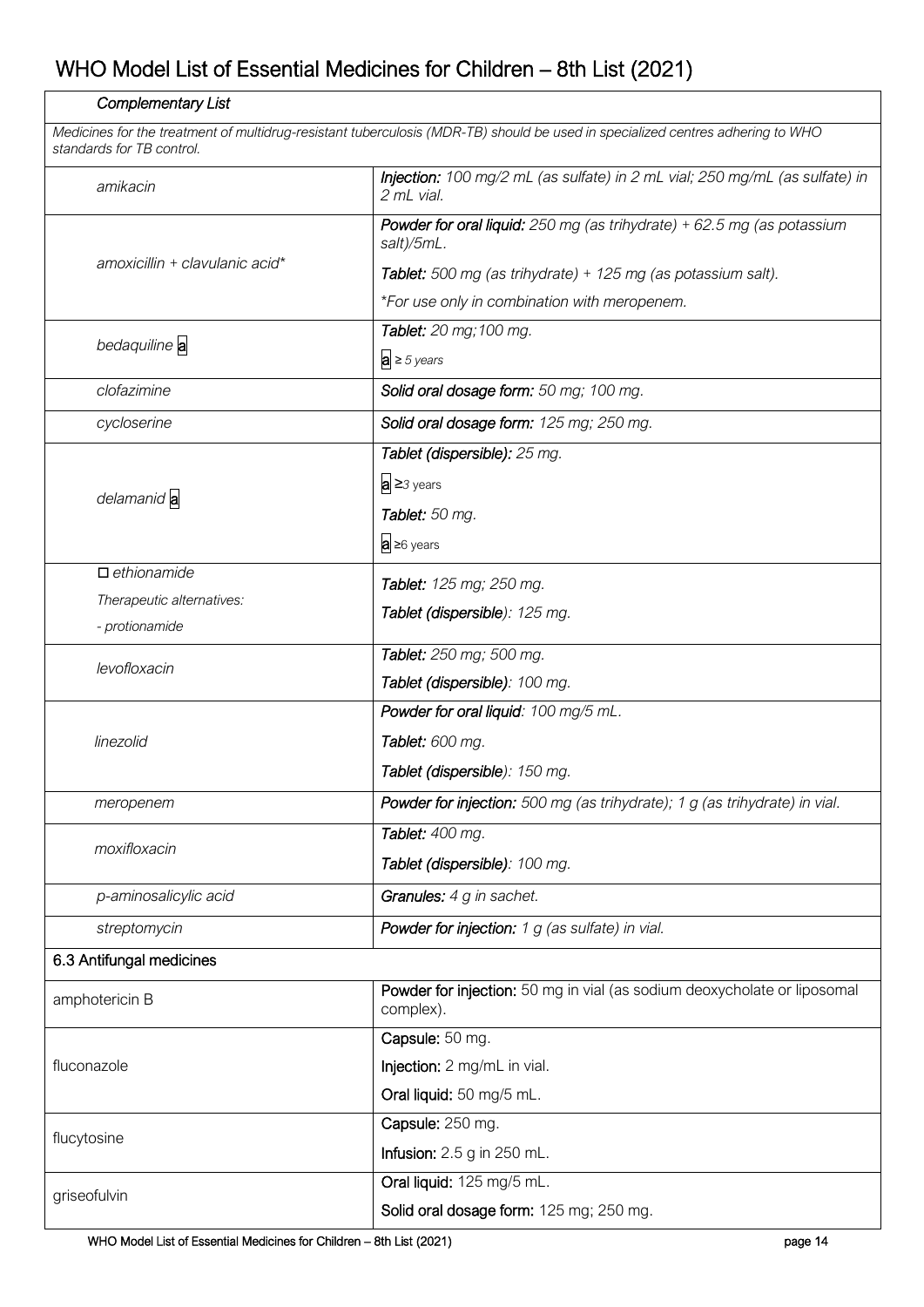| Oral liquid: 10 mg/mL.<br>itraconazole*<br>*For treatment of chronic pulmonary aspergillosis, acute invasive aspergillosis,<br>histoplasmosis, sporotrichosis, paracoccidiodomycosis, mycoses caused by T.<br>marneffei and chromoblastomycosis; and prophylaxis of histoplasmosis and<br>infections caused by T. marneffei in AIDS patients.<br>Lozenge: 100 000 IU.<br>Oral liquid: 50 mg/5 mL; 100 000 IU/mL.<br>nystatin<br>Tablet: 100 000 IU; 500 000 IU.<br>Tablet: 50 mg; 200 mg.<br>Powder for injection: 200 mg in vial.<br>voriconazole*<br>Powder for oral liquid: 40 mg/mL.<br>*For treatment of chronic pulmonary aspergillosis and acute invasive<br>aspergillosis.<br><b>Complementary List</b><br>$\Box$ micafungin<br>Therapeutic alternatives:<br><b>Powder for injection:</b> 50 mg (as sodium); 100 mg (as sodium) in vial.<br>- anidulafungin<br>- caspofungin<br>potassium iodide<br>Saturated solution.<br>6.4 Antiviral medicines<br>6.4.1 Antiherpes medicines<br>Oral liquid: 200 mg/5 mL.<br>Powder for injection: 250 mg (as sodium salt) in vial.<br>aciclovir<br>Tablet: 200 mg.<br>6.4.2 Antiretrovirals<br>Based on current evidence and experience of use, medicines in the following classes of antiretrovirals are included as essential medicines<br>for treatment and prevention of HIV (prevention of mother-to-child transmission and post-exposure prophylaxis). WHO emphasizes the<br>importance of using these products in accordance with global and national guidelines. WHO recommends and endorses the use of fixed-<br>dose combinations and the development of appropriate new fixed-dose combinations, including modified dosage forms, non-refrigerated<br>products and paediatric dosage forms of assured pharmaceutical quality.<br>Scored tablets can be used in children and therefore can be considered for inclusion in the listing of tablets, provided that adequate quality<br>products are available.<br>6.4.2.1 Nucleoside/Nucleotide reverse transcriptase inhibitors<br>Oral liquid: 50 mg/5 mL.<br>lamivudine<br>zidovudine<br>Oral liquid: 50 mg/5 mL.<br>6.4.2.2 Non-nucleoside reverse transcriptase inhibitors<br>Oral liquid: 50 mg/5 mL.<br>nevirapine a<br>Tablet (dispersible): 50 mg.<br>$a > 6$ weeks |  | Capsule: 100 mg. |  |
|----------------------------------------------------------------------------------------------------------------------------------------------------------------------------------------------------------------------------------------------------------------------------------------------------------------------------------------------------------------------------------------------------------------------------------------------------------------------------------------------------------------------------------------------------------------------------------------------------------------------------------------------------------------------------------------------------------------------------------------------------------------------------------------------------------------------------------------------------------------------------------------------------------------------------------------------------------------------------------------------------------------------------------------------------------------------------------------------------------------------------------------------------------------------------------------------------------------------------------------------------------------------------------------------------------------------------------------------------------------------------------------------------------------------------------------------------------------------------------------------------------------------------------------------------------------------------------------------------------------------------------------------------------------------------------------------------------------------------------------------------------------------------------------------------------------------------------------------------------------------------------------------------------------------------------------------------------------------------------------------------------------------------------------------------------------------------------------------------------------------------------------------------------------------------------------------------------------------------------------------------------------------------------|--|------------------|--|
|                                                                                                                                                                                                                                                                                                                                                                                                                                                                                                                                                                                                                                                                                                                                                                                                                                                                                                                                                                                                                                                                                                                                                                                                                                                                                                                                                                                                                                                                                                                                                                                                                                                                                                                                                                                                                                                                                                                                                                                                                                                                                                                                                                                                                                                                                  |  |                  |  |
|                                                                                                                                                                                                                                                                                                                                                                                                                                                                                                                                                                                                                                                                                                                                                                                                                                                                                                                                                                                                                                                                                                                                                                                                                                                                                                                                                                                                                                                                                                                                                                                                                                                                                                                                                                                                                                                                                                                                                                                                                                                                                                                                                                                                                                                                                  |  |                  |  |
|                                                                                                                                                                                                                                                                                                                                                                                                                                                                                                                                                                                                                                                                                                                                                                                                                                                                                                                                                                                                                                                                                                                                                                                                                                                                                                                                                                                                                                                                                                                                                                                                                                                                                                                                                                                                                                                                                                                                                                                                                                                                                                                                                                                                                                                                                  |  |                  |  |
|                                                                                                                                                                                                                                                                                                                                                                                                                                                                                                                                                                                                                                                                                                                                                                                                                                                                                                                                                                                                                                                                                                                                                                                                                                                                                                                                                                                                                                                                                                                                                                                                                                                                                                                                                                                                                                                                                                                                                                                                                                                                                                                                                                                                                                                                                  |  |                  |  |
|                                                                                                                                                                                                                                                                                                                                                                                                                                                                                                                                                                                                                                                                                                                                                                                                                                                                                                                                                                                                                                                                                                                                                                                                                                                                                                                                                                                                                                                                                                                                                                                                                                                                                                                                                                                                                                                                                                                                                                                                                                                                                                                                                                                                                                                                                  |  |                  |  |
|                                                                                                                                                                                                                                                                                                                                                                                                                                                                                                                                                                                                                                                                                                                                                                                                                                                                                                                                                                                                                                                                                                                                                                                                                                                                                                                                                                                                                                                                                                                                                                                                                                                                                                                                                                                                                                                                                                                                                                                                                                                                                                                                                                                                                                                                                  |  |                  |  |
|                                                                                                                                                                                                                                                                                                                                                                                                                                                                                                                                                                                                                                                                                                                                                                                                                                                                                                                                                                                                                                                                                                                                                                                                                                                                                                                                                                                                                                                                                                                                                                                                                                                                                                                                                                                                                                                                                                                                                                                                                                                                                                                                                                                                                                                                                  |  |                  |  |
|                                                                                                                                                                                                                                                                                                                                                                                                                                                                                                                                                                                                                                                                                                                                                                                                                                                                                                                                                                                                                                                                                                                                                                                                                                                                                                                                                                                                                                                                                                                                                                                                                                                                                                                                                                                                                                                                                                                                                                                                                                                                                                                                                                                                                                                                                  |  |                  |  |
|                                                                                                                                                                                                                                                                                                                                                                                                                                                                                                                                                                                                                                                                                                                                                                                                                                                                                                                                                                                                                                                                                                                                                                                                                                                                                                                                                                                                                                                                                                                                                                                                                                                                                                                                                                                                                                                                                                                                                                                                                                                                                                                                                                                                                                                                                  |  |                  |  |
|                                                                                                                                                                                                                                                                                                                                                                                                                                                                                                                                                                                                                                                                                                                                                                                                                                                                                                                                                                                                                                                                                                                                                                                                                                                                                                                                                                                                                                                                                                                                                                                                                                                                                                                                                                                                                                                                                                                                                                                                                                                                                                                                                                                                                                                                                  |  |                  |  |
|                                                                                                                                                                                                                                                                                                                                                                                                                                                                                                                                                                                                                                                                                                                                                                                                                                                                                                                                                                                                                                                                                                                                                                                                                                                                                                                                                                                                                                                                                                                                                                                                                                                                                                                                                                                                                                                                                                                                                                                                                                                                                                                                                                                                                                                                                  |  |                  |  |
|                                                                                                                                                                                                                                                                                                                                                                                                                                                                                                                                                                                                                                                                                                                                                                                                                                                                                                                                                                                                                                                                                                                                                                                                                                                                                                                                                                                                                                                                                                                                                                                                                                                                                                                                                                                                                                                                                                                                                                                                                                                                                                                                                                                                                                                                                  |  |                  |  |
|                                                                                                                                                                                                                                                                                                                                                                                                                                                                                                                                                                                                                                                                                                                                                                                                                                                                                                                                                                                                                                                                                                                                                                                                                                                                                                                                                                                                                                                                                                                                                                                                                                                                                                                                                                                                                                                                                                                                                                                                                                                                                                                                                                                                                                                                                  |  |                  |  |
|                                                                                                                                                                                                                                                                                                                                                                                                                                                                                                                                                                                                                                                                                                                                                                                                                                                                                                                                                                                                                                                                                                                                                                                                                                                                                                                                                                                                                                                                                                                                                                                                                                                                                                                                                                                                                                                                                                                                                                                                                                                                                                                                                                                                                                                                                  |  |                  |  |
|                                                                                                                                                                                                                                                                                                                                                                                                                                                                                                                                                                                                                                                                                                                                                                                                                                                                                                                                                                                                                                                                                                                                                                                                                                                                                                                                                                                                                                                                                                                                                                                                                                                                                                                                                                                                                                                                                                                                                                                                                                                                                                                                                                                                                                                                                  |  |                  |  |
|                                                                                                                                                                                                                                                                                                                                                                                                                                                                                                                                                                                                                                                                                                                                                                                                                                                                                                                                                                                                                                                                                                                                                                                                                                                                                                                                                                                                                                                                                                                                                                                                                                                                                                                                                                                                                                                                                                                                                                                                                                                                                                                                                                                                                                                                                  |  |                  |  |
|                                                                                                                                                                                                                                                                                                                                                                                                                                                                                                                                                                                                                                                                                                                                                                                                                                                                                                                                                                                                                                                                                                                                                                                                                                                                                                                                                                                                                                                                                                                                                                                                                                                                                                                                                                                                                                                                                                                                                                                                                                                                                                                                                                                                                                                                                  |  |                  |  |
|                                                                                                                                                                                                                                                                                                                                                                                                                                                                                                                                                                                                                                                                                                                                                                                                                                                                                                                                                                                                                                                                                                                                                                                                                                                                                                                                                                                                                                                                                                                                                                                                                                                                                                                                                                                                                                                                                                                                                                                                                                                                                                                                                                                                                                                                                  |  |                  |  |
|                                                                                                                                                                                                                                                                                                                                                                                                                                                                                                                                                                                                                                                                                                                                                                                                                                                                                                                                                                                                                                                                                                                                                                                                                                                                                                                                                                                                                                                                                                                                                                                                                                                                                                                                                                                                                                                                                                                                                                                                                                                                                                                                                                                                                                                                                  |  |                  |  |
|                                                                                                                                                                                                                                                                                                                                                                                                                                                                                                                                                                                                                                                                                                                                                                                                                                                                                                                                                                                                                                                                                                                                                                                                                                                                                                                                                                                                                                                                                                                                                                                                                                                                                                                                                                                                                                                                                                                                                                                                                                                                                                                                                                                                                                                                                  |  |                  |  |
|                                                                                                                                                                                                                                                                                                                                                                                                                                                                                                                                                                                                                                                                                                                                                                                                                                                                                                                                                                                                                                                                                                                                                                                                                                                                                                                                                                                                                                                                                                                                                                                                                                                                                                                                                                                                                                                                                                                                                                                                                                                                                                                                                                                                                                                                                  |  |                  |  |
|                                                                                                                                                                                                                                                                                                                                                                                                                                                                                                                                                                                                                                                                                                                                                                                                                                                                                                                                                                                                                                                                                                                                                                                                                                                                                                                                                                                                                                                                                                                                                                                                                                                                                                                                                                                                                                                                                                                                                                                                                                                                                                                                                                                                                                                                                  |  |                  |  |
|                                                                                                                                                                                                                                                                                                                                                                                                                                                                                                                                                                                                                                                                                                                                                                                                                                                                                                                                                                                                                                                                                                                                                                                                                                                                                                                                                                                                                                                                                                                                                                                                                                                                                                                                                                                                                                                                                                                                                                                                                                                                                                                                                                                                                                                                                  |  |                  |  |
|                                                                                                                                                                                                                                                                                                                                                                                                                                                                                                                                                                                                                                                                                                                                                                                                                                                                                                                                                                                                                                                                                                                                                                                                                                                                                                                                                                                                                                                                                                                                                                                                                                                                                                                                                                                                                                                                                                                                                                                                                                                                                                                                                                                                                                                                                  |  |                  |  |
|                                                                                                                                                                                                                                                                                                                                                                                                                                                                                                                                                                                                                                                                                                                                                                                                                                                                                                                                                                                                                                                                                                                                                                                                                                                                                                                                                                                                                                                                                                                                                                                                                                                                                                                                                                                                                                                                                                                                                                                                                                                                                                                                                                                                                                                                                  |  |                  |  |
|                                                                                                                                                                                                                                                                                                                                                                                                                                                                                                                                                                                                                                                                                                                                                                                                                                                                                                                                                                                                                                                                                                                                                                                                                                                                                                                                                                                                                                                                                                                                                                                                                                                                                                                                                                                                                                                                                                                                                                                                                                                                                                                                                                                                                                                                                  |  |                  |  |
|                                                                                                                                                                                                                                                                                                                                                                                                                                                                                                                                                                                                                                                                                                                                                                                                                                                                                                                                                                                                                                                                                                                                                                                                                                                                                                                                                                                                                                                                                                                                                                                                                                                                                                                                                                                                                                                                                                                                                                                                                                                                                                                                                                                                                                                                                  |  |                  |  |
|                                                                                                                                                                                                                                                                                                                                                                                                                                                                                                                                                                                                                                                                                                                                                                                                                                                                                                                                                                                                                                                                                                                                                                                                                                                                                                                                                                                                                                                                                                                                                                                                                                                                                                                                                                                                                                                                                                                                                                                                                                                                                                                                                                                                                                                                                  |  |                  |  |
|                                                                                                                                                                                                                                                                                                                                                                                                                                                                                                                                                                                                                                                                                                                                                                                                                                                                                                                                                                                                                                                                                                                                                                                                                                                                                                                                                                                                                                                                                                                                                                                                                                                                                                                                                                                                                                                                                                                                                                                                                                                                                                                                                                                                                                                                                  |  |                  |  |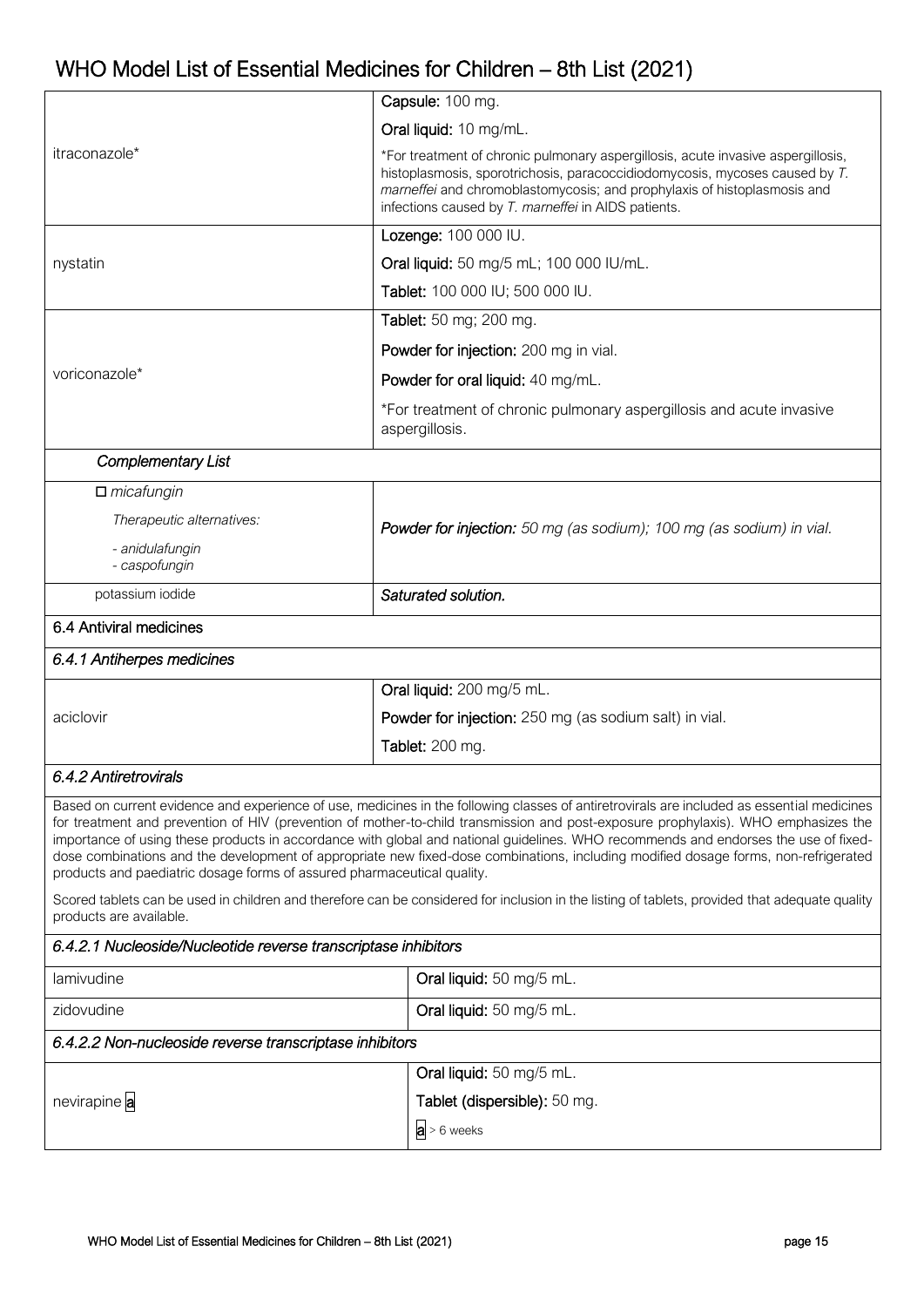| 6.4.2.3 Protease inhibitors                                                                                                                                                                                                                                                                                                                                                                                      |                                                                                                                    |  |
|------------------------------------------------------------------------------------------------------------------------------------------------------------------------------------------------------------------------------------------------------------------------------------------------------------------------------------------------------------------------------------------------------------------|--------------------------------------------------------------------------------------------------------------------|--|
| Selection of protease inhibitor(s) from the Model List will need to be determined by each country after consideration of international and<br>national treatment guidelines and experience. Ritonavir is recommended for use in combination as a pharmacological booster, and not as<br>an antiretroviral in its own right. All other protease inhibitors should be used in boosted forms (e.g. with ritonavir). |                                                                                                                    |  |
| darunavir a                                                                                                                                                                                                                                                                                                                                                                                                      | Tablet: 75 mg.                                                                                                     |  |
|                                                                                                                                                                                                                                                                                                                                                                                                                  | $ a  > 3$ years                                                                                                    |  |
| lopinavir + ritonavir                                                                                                                                                                                                                                                                                                                                                                                            | Solid oral dosage form: 40 mg + 10 mg.                                                                             |  |
|                                                                                                                                                                                                                                                                                                                                                                                                                  | Tablet (heat stable): $100 \text{ mg} + 25 \text{ mg}$ .                                                           |  |
| ritonavir                                                                                                                                                                                                                                                                                                                                                                                                        | Tablet (heat stable): 25 mg; 100 mg.                                                                               |  |
| 6.4.2.4 Integrase inhibitors                                                                                                                                                                                                                                                                                                                                                                                     |                                                                                                                    |  |
|                                                                                                                                                                                                                                                                                                                                                                                                                  | Tablet (dispersible, scored): 10 mg.                                                                               |  |
|                                                                                                                                                                                                                                                                                                                                                                                                                  | $a \geq 4$ weeks and $\geq 3$ kg                                                                                   |  |
| dolutegravir a                                                                                                                                                                                                                                                                                                                                                                                                   | Tablet: $50$ mg.                                                                                                   |  |
|                                                                                                                                                                                                                                                                                                                                                                                                                  | $a \geq 25$ kg                                                                                                     |  |
|                                                                                                                                                                                                                                                                                                                                                                                                                  | Granules for oral suspension: 100 mg in sachet.                                                                    |  |
| raltegravir*                                                                                                                                                                                                                                                                                                                                                                                                     | Tablet (chewable): 25 mg.                                                                                          |  |
|                                                                                                                                                                                                                                                                                                                                                                                                                  | *For use in second-line regimens in accordance with WHO treatment<br>guidelines                                    |  |
| 6.4.2.5 Fixed-dose combinations of antiretroviral medicines                                                                                                                                                                                                                                                                                                                                                      |                                                                                                                    |  |
| abacavir + lamivudine                                                                                                                                                                                                                                                                                                                                                                                            | Tablet (dispersible, scored): 120 mg (as sulfate) + 60 mg.                                                         |  |
| lamivudine + zidovudine                                                                                                                                                                                                                                                                                                                                                                                          | Tablet: $30 \text{ mg} + 60 \text{ mg}$ .                                                                          |  |
| 6.4.2.6 Medicines for prevention of HIV-related opportunistic infections                                                                                                                                                                                                                                                                                                                                         |                                                                                                                    |  |
| isoniazid + pyridoxine + sulfamethoxazole +<br>trimethoprim                                                                                                                                                                                                                                                                                                                                                      | Tablet (scored): $300 \text{ mg} + 25 \text{ mg} + 800 \text{ mg} + 160 \text{ mg}$                                |  |
| 6.4.3 Other antivirals                                                                                                                                                                                                                                                                                                                                                                                           |                                                                                                                    |  |
|                                                                                                                                                                                                                                                                                                                                                                                                                  | Injection for intravenous administration: 800 mg and 1 g in 10 mL<br>phosphate buffer solution.                    |  |
| ribavirin*                                                                                                                                                                                                                                                                                                                                                                                                       | Solid oral dosage form: 200 mg; 400 mg; 600 mg.                                                                    |  |
|                                                                                                                                                                                                                                                                                                                                                                                                                  | *For the treatment of viral haemorrhagic fevers only.                                                              |  |
| <b>Complementary List</b>                                                                                                                                                                                                                                                                                                                                                                                        |                                                                                                                    |  |
|                                                                                                                                                                                                                                                                                                                                                                                                                  | Capsule: 30 mg; 45 mg; 75 mg (as phosphate).                                                                       |  |
| oseltamivir*                                                                                                                                                                                                                                                                                                                                                                                                     | *Severe illness due to confirmed or suspected influenza virus<br>infection in critically ill hospitalized patients |  |
|                                                                                                                                                                                                                                                                                                                                                                                                                  | Powder for oral solution: 50 mg/mL                                                                                 |  |
| valganciclovir*                                                                                                                                                                                                                                                                                                                                                                                                  | Tablet: 450 mg.                                                                                                    |  |
|                                                                                                                                                                                                                                                                                                                                                                                                                  | *For the treatment of cytomegalovirus retinitis (CMVr).                                                            |  |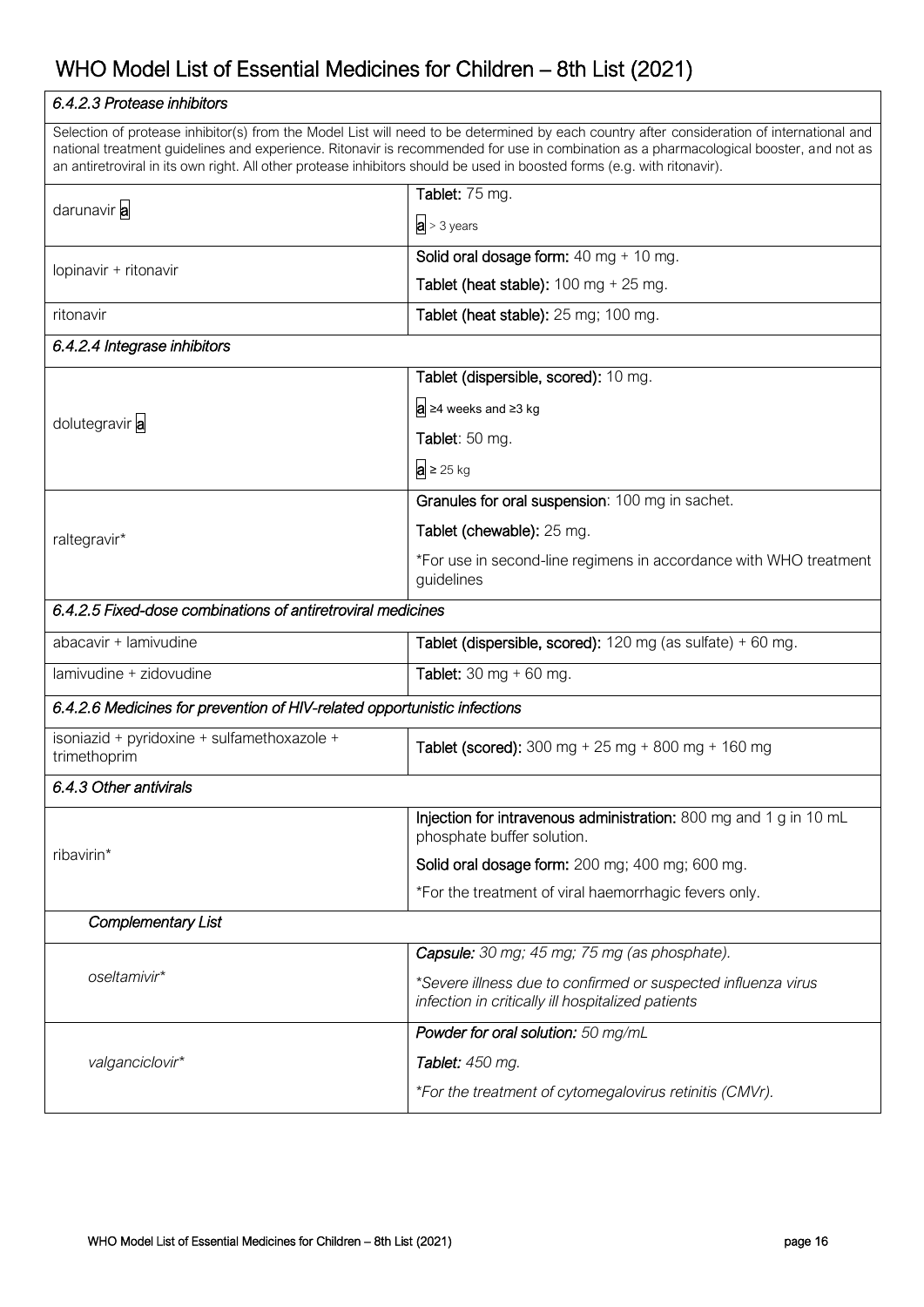| 6.4.4 Antihepatitis medicines                                                                                                                                |                                                                                                                                 |  |
|--------------------------------------------------------------------------------------------------------------------------------------------------------------|---------------------------------------------------------------------------------------------------------------------------------|--|
| 6.4.4.1 Medicines for hepatitis B                                                                                                                            |                                                                                                                                 |  |
| 6.4.4.1.1 Nucleoside/Nucleotide reverse transcriptase inhibitors                                                                                             |                                                                                                                                 |  |
| entecavir                                                                                                                                                    | Oral liquid: 0.05 mg/ mL                                                                                                        |  |
|                                                                                                                                                              | Tablet: 0.5 mg; 1 mg                                                                                                            |  |
| 6.4.4.2 Medicines for hepatitis C                                                                                                                            |                                                                                                                                 |  |
| Pangenotypic direct-acting antivirals should be considered as therapeutically equivalent for the purposes of selection and procurement at<br>national level. |                                                                                                                                 |  |
| 6.4.4.2.1 $\Box$ Pangenotypic direct-acting antiviral combinations                                                                                           |                                                                                                                                 |  |
| daclatasvir*                                                                                                                                                 | Tablet: 30 mg; 60 mg (as hydrochloride).                                                                                        |  |
|                                                                                                                                                              | *Pangenotypic when used in combination with sofosbuvir                                                                          |  |
| daclatasvir + sofosbuvir                                                                                                                                     | <b>Tablet:</b> 60 mg + 400 mg.                                                                                                  |  |
| glecaprevir + pibrentasvir                                                                                                                                   | Granules: $50 \text{ mg} + 20 \text{ mg}$ in sachet.                                                                            |  |
|                                                                                                                                                              | <b>Tablet:</b> $100 \text{ mg} + 40 \text{ mg}$ .                                                                               |  |
| sofosbuvir*                                                                                                                                                  | Tablet: 200 mg; 400 mg.                                                                                                         |  |
|                                                                                                                                                              | *Pangenotypic when used in combination with daclatasvir                                                                         |  |
| sofosbuvir + velpatasvir                                                                                                                                     | Tablet: 200 mg + 50 mg; 400 mg + 100 mg                                                                                         |  |
| 6.4.4.2.2 Non-pangenotypic direct-acting antiviral combinations                                                                                              |                                                                                                                                 |  |
| 6.4.4.2.3 Other antivirals for hepatitis C                                                                                                                   |                                                                                                                                 |  |
| 6.5 Antiprotozoal medicines                                                                                                                                  |                                                                                                                                 |  |
| 6.5.1 Antiamoebic and antigiardiasis medicines                                                                                                               |                                                                                                                                 |  |
| diloxanide a                                                                                                                                                 | Tablet: 500 mg (furoate).                                                                                                       |  |
|                                                                                                                                                              | $a > 25$ kg.                                                                                                                    |  |
| $\square$ metronidazole                                                                                                                                      | Injection: 500 mg in 100 mL vial.                                                                                               |  |
| Therapeutic alternatives:                                                                                                                                    | Oral liquid: 200 mg/5 mL (as benzoate).                                                                                         |  |
| - tinidazole                                                                                                                                                 | <b>Tablet:</b> 200 mg to 500 mg.                                                                                                |  |
| 6.5.2 Antileishmaniasis medicines                                                                                                                            |                                                                                                                                 |  |
| amphotericin B                                                                                                                                               | Powder for injection: 50 mg in vial (as sodium deoxycholate or<br>liposomal complex).                                           |  |
| Solid oral dosage form: 10 mg; 50 mg.<br>miltefosine                                                                                                         |                                                                                                                                 |  |
| paromomycin                                                                                                                                                  | Solution for intramuscular injection: 750 mg of paromomycin base<br>(as sulfate).                                               |  |
| sodium stibogluconate or meglumine antimoniate                                                                                                               | <b>Injection:</b> 100 mg/mL, 1 vial = 30 mL or 30%, equivalent to<br>approximately 8.1% antimony (pentavalent) in 5 mL ampoule. |  |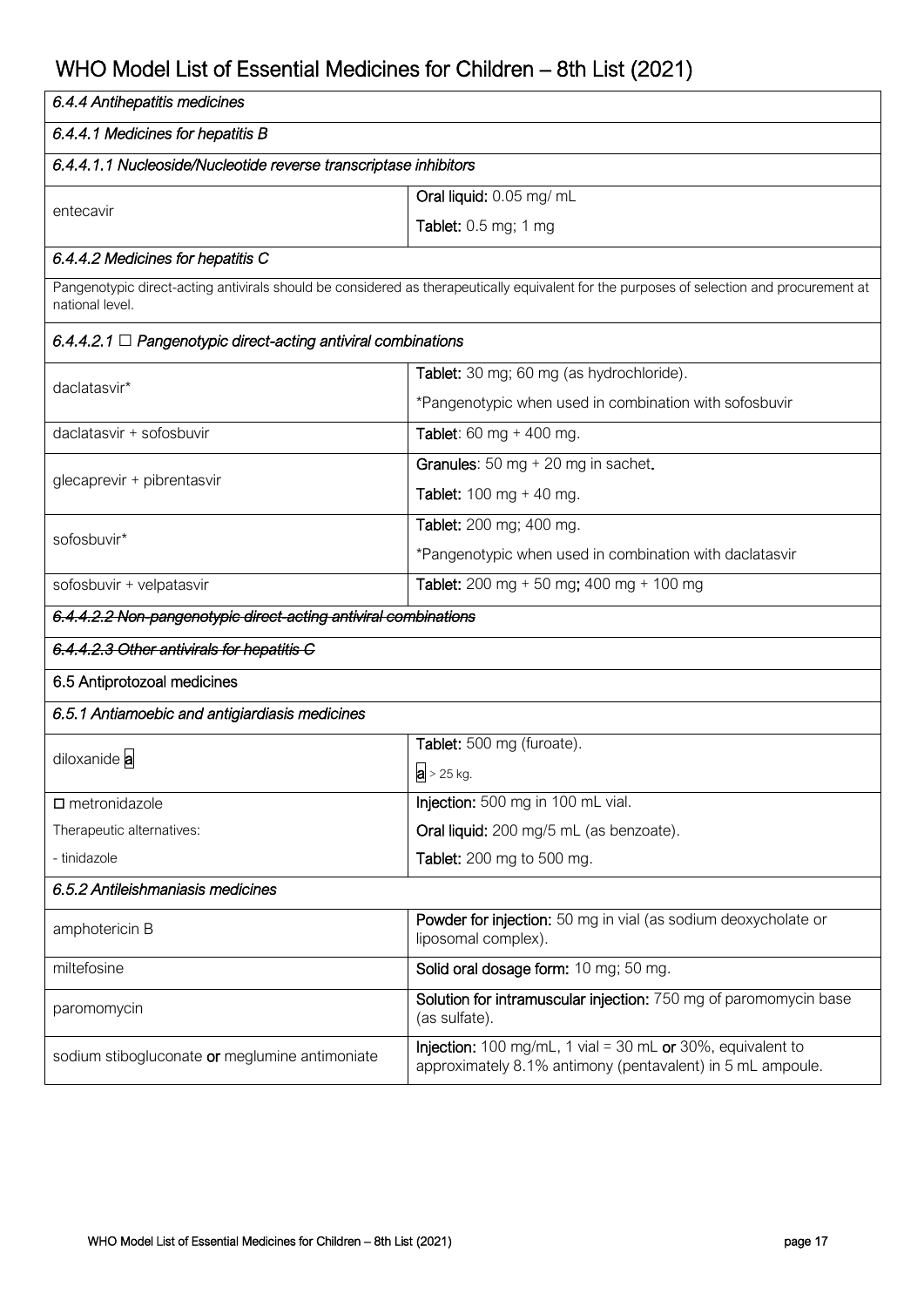#### *6.5.3 Antimalarial medicines*

#### *6.5.3.1 For curative treatment*

Medicines for the treatment of *P. falciparum* malaria cases should be used in combination. The list currently recommends combinations according to treatment guidelines. WHO recognizes that not all of the fixed dose combinations (FDCs in the WHO treatment guidelines exist, and encourages their development and rigorous testing. WHO also encourages development and testing of rectal dosage formulations.

| amodiaquine*                               | Tablet: 153 mg or 200 mg (as hydrochloride).                                                                                                                                                  |
|--------------------------------------------|-----------------------------------------------------------------------------------------------------------------------------------------------------------------------------------------------|
|                                            | *To be used in combination with artesunate 50 mg.                                                                                                                                             |
| artemether*                                | Oily injection: 80 mg/mL in 1 mL ampoule.                                                                                                                                                     |
|                                            | *For use in the management of severe malaria.                                                                                                                                                 |
|                                            | <b>Tablet:</b> 20 mg + 120 mg.                                                                                                                                                                |
| artemether + lumefantrine*                 | Tablet (dispersible): $20 \text{ mg} + 120 \text{ mg}$ .                                                                                                                                      |
|                                            | *Not recommended in the first trimester of pregnancy or in children<br>below 5 kg.                                                                                                            |
|                                            | Injection: ampoules, containing 60 mg anhydrous artesunic acid with<br>a separate ampoule of 5% sodium bicarbonate solution.                                                                  |
|                                            | For use in the management of severe malaria.                                                                                                                                                  |
| artesunate*                                | Rectal dosage form: 50 mg; 100 mg; 200 mg capsules (for pre-<br>referral treatment of severe malaria only; patients should be taken to<br>an appropriate health facility for follow-up care). |
|                                            | Tablet: 50 mg.                                                                                                                                                                                |
|                                            | *To be used in combination with either amodiaquine, mefloquine or<br>sulfadoxine + pyrimethamine.                                                                                             |
|                                            | Tablet: $25 \text{ mg} + 67.5 \text{ mg}$ ; $50 \text{ mg} + 135 \text{ mg}$ ; $100 \text{ mg} + 270 \text{ mg}$ .                                                                            |
| artesunate + amodiaquine *                 | *Other combinations that deliver the target doses required such as<br>153 mg or 200 mg (as hydrochloride) with 50 mg artesunate can be<br>alternatives.                                       |
| artesunate + mefloquine                    | Tablet: 25 mg + 55 mg; 100 mg + 220 mg.                                                                                                                                                       |
|                                            | Granules: $20 \text{ mg} + 60 \text{ mg}$ .                                                                                                                                                   |
| artesunate + pyronaridine tetraphosphate a | <b>Tablet:</b> 60 mg + 180 mg.                                                                                                                                                                |
|                                            | $ a  > 5$ kg                                                                                                                                                                                  |
|                                            | Oral liquid: 50 mg/5 mL (as phosphate or sulfate).                                                                                                                                            |
| chloroquine*                               | Tablet: 100 mg; 150 mg (as phosphate or sulfate).                                                                                                                                             |
|                                            | *For use only for the treatment of Plasmodium vivax infection.                                                                                                                                |
| dihydroartemisinin + piperaquine phosphate | Tablet: $20 \text{ mg} + 160 \text{ mg}$ ; $40 \text{ mg} + 320 \text{ mg}$ .                                                                                                                 |
| a                                          | $a > 5$ kg                                                                                                                                                                                    |
|                                            | Capsule: 100 mg (as hydrochloride or hyclate).                                                                                                                                                |
| doxycycline*                               | Tablet (dispersible): 100 mg (as monohydrate).                                                                                                                                                |
|                                            | *For use only in combination with quinine.                                                                                                                                                    |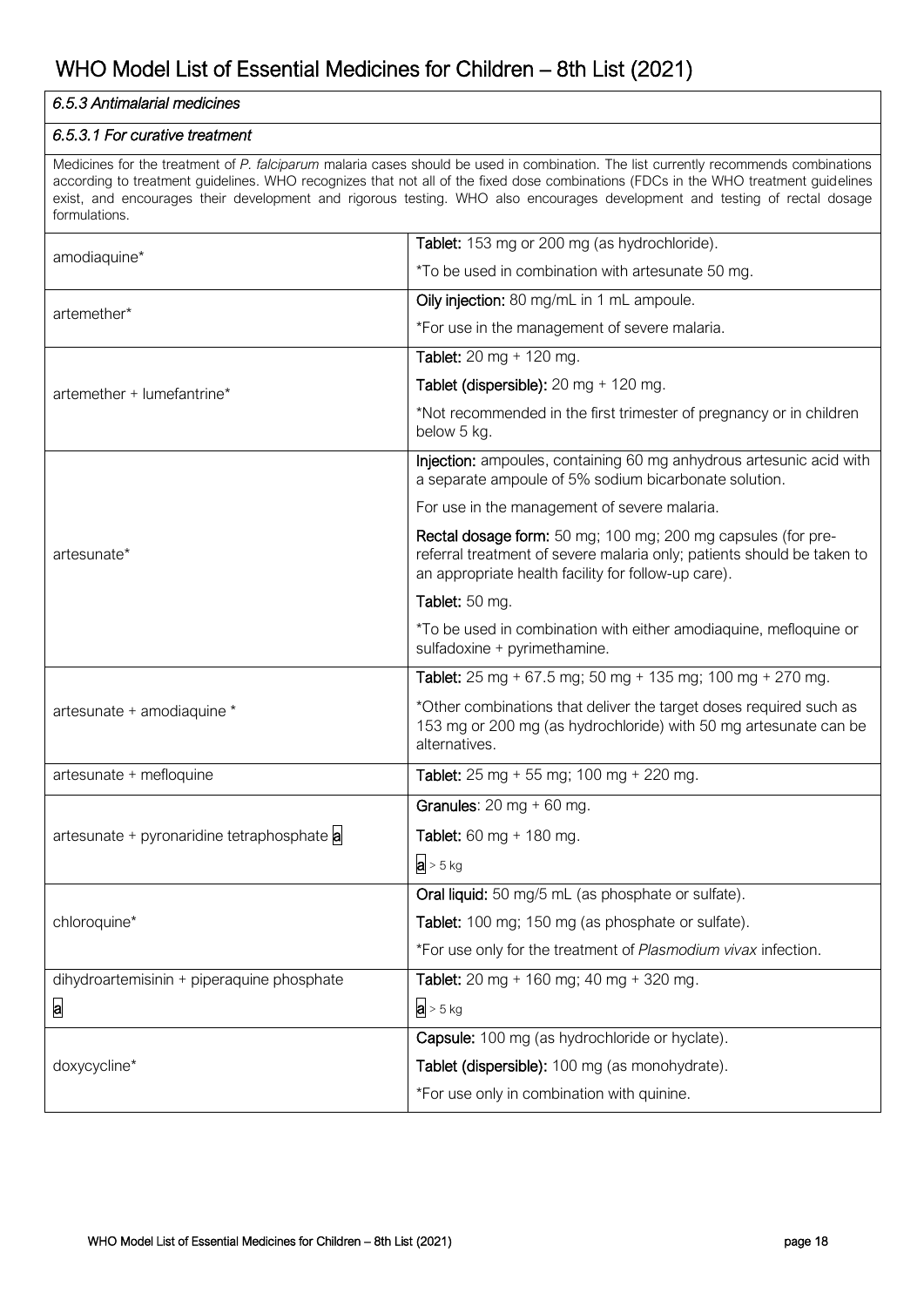|                                                          | Tablet: 250 mg (as hydrochloride).                                                                                                                 |
|----------------------------------------------------------|----------------------------------------------------------------------------------------------------------------------------------------------------|
| mefloquine*                                              | *To be used in combination with artesunate 50 mg.                                                                                                  |
|                                                          | Tablet: 7.5 mg; 15 mg (as diphosphate).                                                                                                            |
| primaquine*                                              | *Only for use to achieve radical cure of Plasmodium vivax and<br>Plasmodium ovale infections, given for 14 days.                                   |
|                                                          | Injection: 300 mg/mL (hydrochloride) in 2 mL ampoule.                                                                                              |
| quinine*                                                 | Tablet: 300 mg (sulfate) or 300 mg (bisulfate).                                                                                                    |
|                                                          | *For use only in the management of severe malaria and should be<br>used in combination with doxycycline.                                           |
| sulfadoxine + pyrimethamine*                             | <b>Tablet:</b> 500 mg + 25 mg.                                                                                                                     |
|                                                          | *Only in combination with artesunate 50 mg.                                                                                                        |
| 6.5.3.2 For chemoprevention                              |                                                                                                                                                    |
|                                                          | Co-packaged dispersible tablets:                                                                                                                   |
| amodiaquine - sulfadoxine + pyrimethamine                | amodiaquine 76.5 mg (as hydrochloride) [3] and sulfadoxine +<br>pyrimethamine $250$ mg + 12.5 mg [1];                                              |
|                                                          | amodiaquine 153 mg (as hydrochloride) [3] and sulfadoxine +<br>pyrimethamine 500 mg + 25 mg [1].                                                   |
|                                                          | Oral liquid: 50 mg/5 mL (as phosphate or sulfate).                                                                                                 |
| chloroquine*                                             | Tablet: 150 mg (as phosphate or sulfate).                                                                                                          |
|                                                          | *For use only for the treatment of Plasmodium vivax infection.                                                                                     |
|                                                          |                                                                                                                                                    |
|                                                          | Solid oral dosage form: 100 mg (as hydrochloride or hyclate).                                                                                      |
| doxycycline a                                            | $a > 8$ years.                                                                                                                                     |
|                                                          | Tablet: 250 mg (as hydrochloride).                                                                                                                 |
| mefloquine a                                             | $a > 5$ kg or $> 3$ months.                                                                                                                        |
|                                                          | Tablet: 100 mg (as hydrochloride).                                                                                                                 |
| proguanil*                                               | *For use only in combination with chloroquine.                                                                                                     |
| sulfadoxine + pyrimethamine                              | <b>Tablet:</b> 250 mg + 12.5 mg.                                                                                                                   |
| 6.5.4 Antipneumocystosis and antitoxoplasmosis medicines |                                                                                                                                                    |
| pyrimethamine                                            | Tablet: 25 mg.                                                                                                                                     |
| sulfadiazine                                             | Tablet: 500 mg.                                                                                                                                    |
|                                                          | Injection: 80 mg + 16 mg/mL in 5 mL ampoule; 80 mg + 16 mg/mL<br>in 10 mL ampoule.                                                                 |
| sulfamethoxazole + trimethoprim                          | Oral liquid: $200 \text{ mg} + 40 \text{ mg} / 5 \text{ mL}$ .                                                                                     |
|                                                          | <b>Tablet:</b> 100 mg + 20 mg; 400 mg + 80 mg.                                                                                                     |
| 6.5.5 Antitrypanosomal medicines                         |                                                                                                                                                    |
| 6.5.5.1 African trypanosomiasis                          |                                                                                                                                                    |
|                                                          | Tablet: 600 mg                                                                                                                                     |
| fexinidazole*                                            | *For the treatment of 1 <sup>st</sup> and 2 <sup>nd</sup> stage of human African<br>trypanosomiasis due to Trypanosoma brucei gambiense infection. |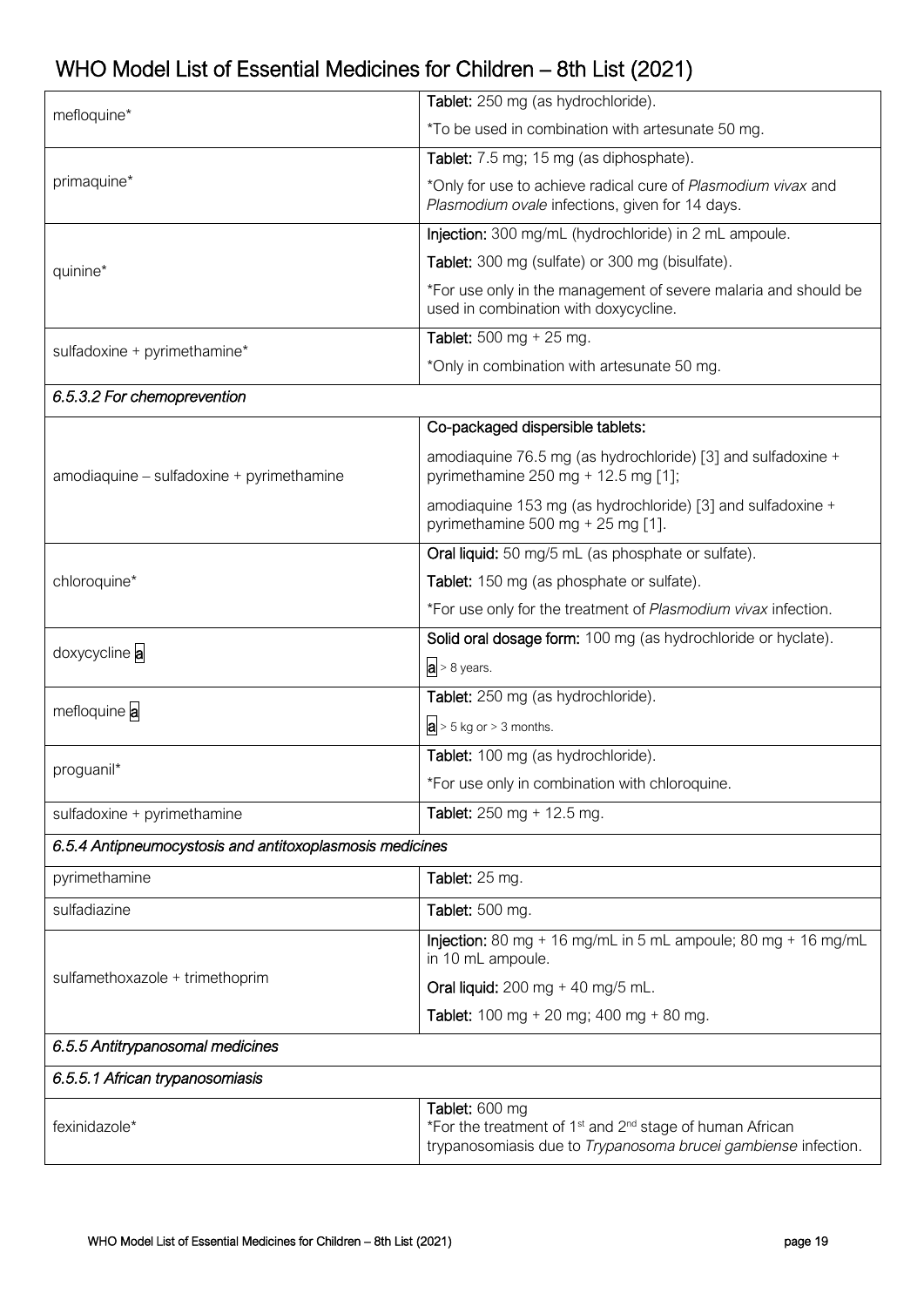| Medicines for the treatment of 1 <sup>st</sup> stage African trypanosomiasis. |                                                                                                                    |  |
|-------------------------------------------------------------------------------|--------------------------------------------------------------------------------------------------------------------|--|
|                                                                               | Powder for injection: 200 mg (as isetionate) in vial.                                                              |  |
| pentamidine*                                                                  | *To be used for the treatment of Trypanosoma brucei gambiense<br>infection.                                        |  |
|                                                                               | <b>Powder for injection:</b> 1 g in vial.                                                                          |  |
| suramin sodium*                                                               | *To be used for the treatment of the initial phase of Trypanosoma<br>brucei rhodesiense infection.                 |  |
| Medicines for the treatment of 2 <sup>nd</sup> stage African trypanosomiasis  |                                                                                                                    |  |
|                                                                               | Injection: 200 mg/mL (hydrochloride) in 100 mL bottle.                                                             |  |
| eflornithine*                                                                 | *To be used for the treatment of Trypanosoma brucei gambiense<br>infection.                                        |  |
|                                                                               | Tablet: 120 mg.                                                                                                    |  |
| nifurtimox*                                                                   | *Only to be used in combination with eflornithine, for the treatment<br>of Trypanosoma brucei gambiense infection. |  |
| <b>Complementary List</b>                                                     |                                                                                                                    |  |
| melarsoprol                                                                   | <b>Injection:</b> 180 mg/5 mL in 5 mL ampoule (3.6% solution).                                                     |  |
| 6.5.5.2 American trypanosomiasis                                              |                                                                                                                    |  |
| benznidazole                                                                  | Tablet: 12.5 mg; 100 mg.                                                                                           |  |
|                                                                               | Tablet (scored): 50 mg.                                                                                            |  |
| nifurtimox                                                                    | Tablet: 30 mg; 120 mg; 250 mg.                                                                                     |  |
| 6.6 Medicines for ectoparasitic infections                                    |                                                                                                                    |  |
| ivermectin                                                                    | Tablet (scored): 3 mg                                                                                              |  |
| 7. ANTIMIGRAINE MEDICINES                                                     |                                                                                                                    |  |
| 7.1 For treatment of acute attack                                             |                                                                                                                    |  |
| ibuprofen                                                                     | <b>Tablet:</b> 200 mg; 400 mg.                                                                                     |  |
| paracetamol                                                                   | Oral liquid: 120 mg/5 mL; 125 mg/5 mL.                                                                             |  |
|                                                                               | Tablet: 300 mg to 500 mg.                                                                                          |  |
| 7.2 For prophylaxis                                                           |                                                                                                                    |  |
| propranolol                                                                   | Tablet: 20 mg; 40 mg (hydrochloride).                                                                              |  |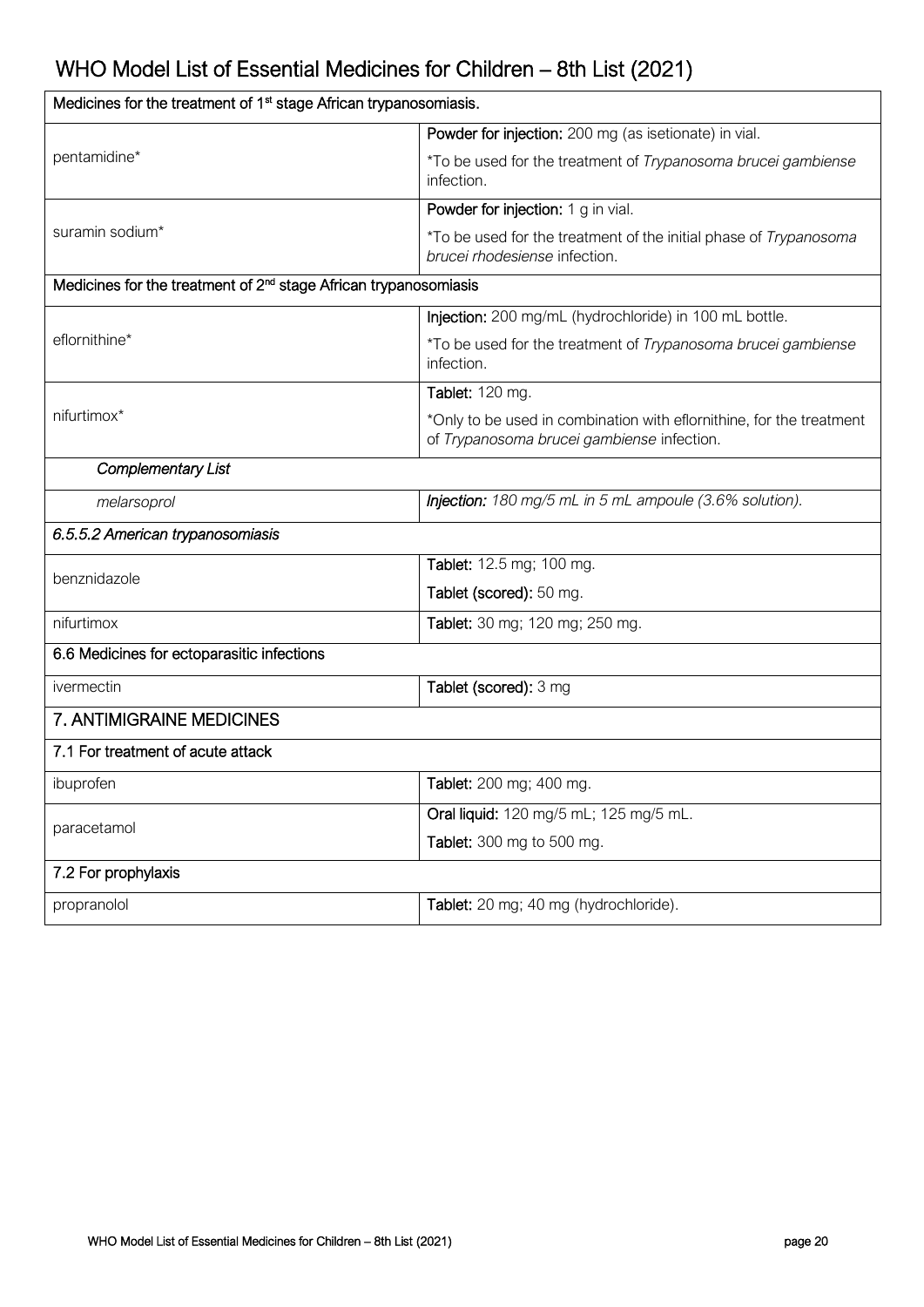| 8. IMMUNOMODULATORS AND ANTINEOPLASTICS                                                     |                                                                                                                                                            |
|---------------------------------------------------------------------------------------------|------------------------------------------------------------------------------------------------------------------------------------------------------------|
| 8.1 Immunomodulators for non-malignant disease                                              |                                                                                                                                                            |
| <b>Complementary List</b>                                                                   |                                                                                                                                                            |
| $\Box$ adalimumab*                                                                          |                                                                                                                                                            |
| Therapeutic alternatives*:                                                                  |                                                                                                                                                            |
| - etanercept<br>- infliximab                                                                | <b>Injection:</b> 40 mg/0.8 mL; 40 mg/0.4 mL.                                                                                                              |
| *including quality-assured biosimilars                                                      |                                                                                                                                                            |
| azathioprine                                                                                | Powder for injection: 100 mg (as sodium salt) in vial.                                                                                                     |
|                                                                                             | Tablet (scored): 50 mg.                                                                                                                                    |
| ciclosporin                                                                                 | Capsule: 25 mg.                                                                                                                                            |
|                                                                                             | Concentrate for injection: 50 mg/mL in 1 mL ampoule.                                                                                                       |
|                                                                                             | Capsule (immediate-release): 0.5 mg; 0.75 mg; 1 mg; 2 mg; 5 mg.                                                                                            |
| tacrolimus                                                                                  | Granules for oral supsension: 0.2 mg; 1 mg.                                                                                                                |
|                                                                                             | Injection: 5 mg/mL in 1 mL vial.                                                                                                                           |
| 8.2 Antineoplastic and supportive medicines                                                 |                                                                                                                                                            |
| Medicines listed below should be used according to protocols for treatment of the diseases. |                                                                                                                                                            |
| 8.2.1 Cytotoxic medicines                                                                   |                                                                                                                                                            |
| <b>Complementary List</b>                                                                   |                                                                                                                                                            |
|                                                                                             | Concentrate for solution for infusion: 1 mg/mL                                                                                                             |
| arsenic trioxide                                                                            | - Acute promyelocytic leukaemia                                                                                                                            |
| asparaginase*                                                                               | Powder for injection: 10 000 IU in vial.                                                                                                                   |
| *including quality-assured biosimilars                                                      | - Acute lymphoblastic leukaemia                                                                                                                            |
|                                                                                             | Powder for injection: 15 mg (as sulfate) in vial.                                                                                                          |
|                                                                                             | - Hodgkin lymphoma                                                                                                                                         |
| bleomycin                                                                                   | - Kaposi sarcoma<br>- Testicular germ cell tumours                                                                                                         |
|                                                                                             | - Ovarian germ cell tumours                                                                                                                                |
|                                                                                             | Injection: 3 mg/mL in 10 mL ampoule.                                                                                                                       |
| calcium folinate                                                                            | Tablet: 5 mg; 15 mg; 25 mg.                                                                                                                                |
|                                                                                             | - Burkitt lymphoma<br>- Osteosarcoma                                                                                                                       |
|                                                                                             | <b>Injection:</b> 50 mg/5 mL; 150 mg/15 mL; 450 mg/45 mL;<br>600 mg/60 mL.                                                                                 |
| carboplatin                                                                                 | - Low-grade glioma<br>- Nephroblastoma (Wilms tumour)<br>- Osteosarcoma<br>- Ovarian germ cell tumour<br>- Retinoblastoma<br>- Testicular germ cell tumour |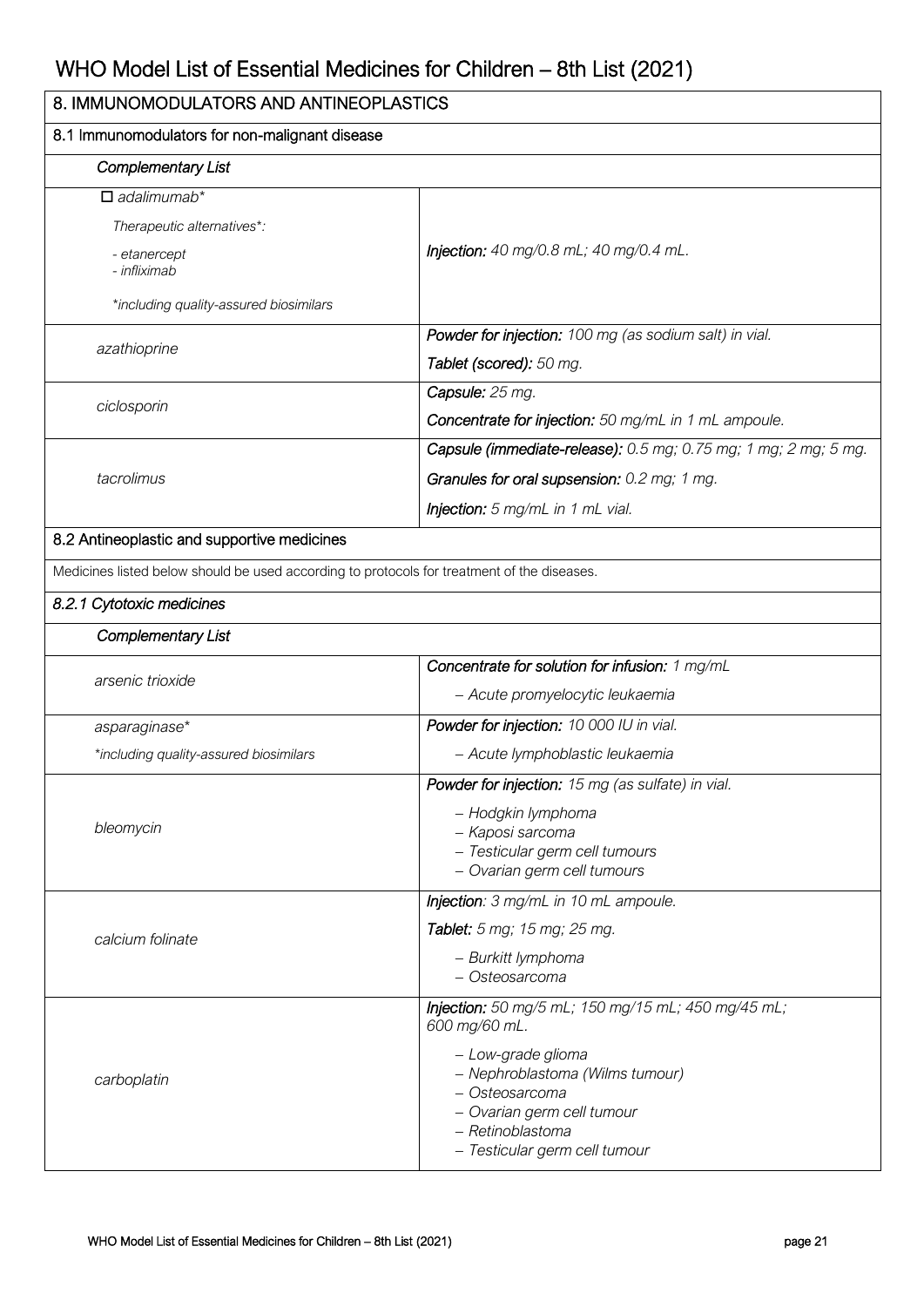|                  | <b>Injection:</b> 10 mg/10 mL; 20 mg/20 mL; 50 mg/50 mL;<br>100 mg/100mL.                                                                                                                                        |
|------------------|------------------------------------------------------------------------------------------------------------------------------------------------------------------------------------------------------------------|
| cisplatin        | - Low-grade glioma<br>- Nasopharyngeal cancer<br>- Osteosarcoma<br>- Ovarian germ cell tumours                                                                                                                   |
|                  | - Testicular germ cell tumours                                                                                                                                                                                   |
|                  | <b>Powder for injection:</b> 500 mg; 1 g; 2 g in vial.                                                                                                                                                           |
|                  | Tablet: 25 mg; 50 mg.                                                                                                                                                                                            |
| cyclophosphamide | - Acute lymphoblastic leukaemia<br>- Burkitt lymphoma<br>- Diffuse large B-cell lymphoma<br>- Ewing sarcoma<br>- Hodgkin lymphoma<br>- Low-grade glioma<br>- Nephroblastoma (Wilms tumour)<br>- Rhabdomyosarcoma |
|                  | Powder for injection: 100 mg in vial.                                                                                                                                                                            |
| cytarabine       | - Acute lymphoblastic leukaemia<br>- Acute myeloid leukaemia<br>- Acute promyelocytic leukaemia<br>- Burkitt lymphoma                                                                                            |
|                  | Powder for injection: 100 mg in vial.                                                                                                                                                                            |
| dacarbazine      | - Hodgkin lymphoma                                                                                                                                                                                               |
|                  | Powder for injection: 500 micrograms in vial.                                                                                                                                                                    |
| dactinomycin     | - Ewing sarcoma<br>- Nephroblastoma (Wilms tumour)<br>- Rhabdomyosarcoma                                                                                                                                         |
|                  | Powder for injection: 50 mg (hydrochloride) in vial.                                                                                                                                                             |
| daunorubicin     | - Acute lymphoblastic leukaemia<br>- Acute promyelocytic leukaemia.                                                                                                                                              |
|                  | Powder for injection: 10 mg; 50 mg (hydrochloride) in vial.                                                                                                                                                      |
| doxorubicin      | - Acute lymphoblastic leukaemia<br>- Burkitt lymphoma<br>- Diffuse large B-cell lymphoma<br>- Ewing sarcoma<br>- Hodgkin lymphoma<br>- Kaposi sarcoma<br>- Nephroblastoma (Wilms tumour)<br>- Osteosarcoma       |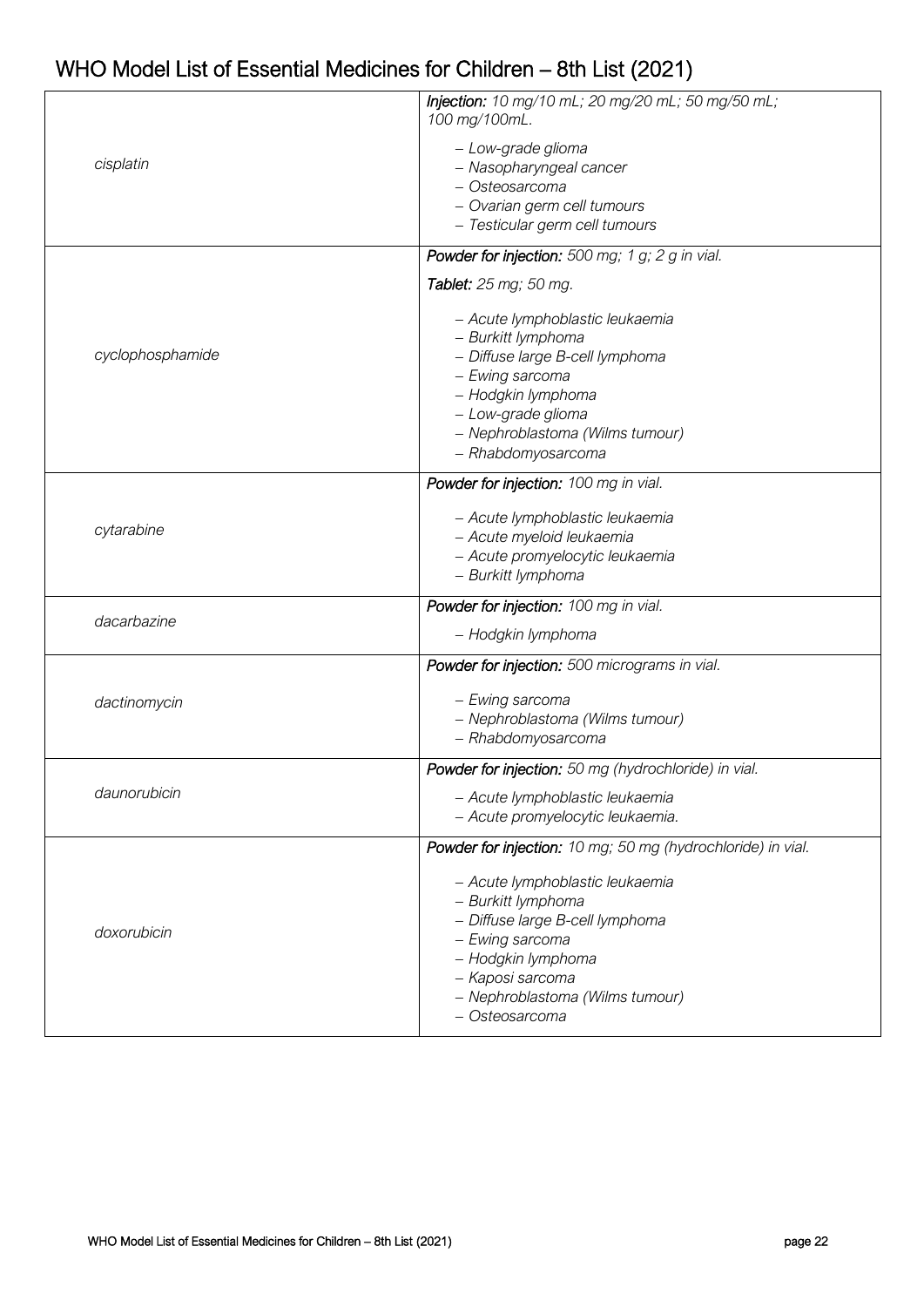|                  | Capsule: 50 mg; 100 mg.                                                                                                                                                                                                                                               |
|------------------|-----------------------------------------------------------------------------------------------------------------------------------------------------------------------------------------------------------------------------------------------------------------------|
|                  | Injection: 20 mg/mL in 5 mL ampoule.                                                                                                                                                                                                                                  |
| etoposide        | - Acute lymphoblastic leukaemia<br>- Acute myeloid leukaemia<br>- Burkitt lymphoma<br>- Ewing sarcoma<br>- Hodgkin lymphoma<br>- Nephroblastoma (Wilms tumour)<br>- Osteosarcoma<br>- Ovarian germ cell tumours<br>- Retinoblastoma<br>- Testicular germ cell tumours |
|                  | Injection: 50 mg/mL in 5 mL ampoule.                                                                                                                                                                                                                                  |
| fluorouracil     | - Early stage colon cancer<br>- Early stage rectal cancer<br>- Nasopharyngeal cancer<br>- Metastatic colorectal cancer                                                                                                                                                |
| hydroxycarbamide | Solid oral dosage form: 200 mg; 250 mg; 300 mg; 400 mg;<br>500 mg; 1 g.                                                                                                                                                                                               |
|                  | - Chronic myeloid leukaemia                                                                                                                                                                                                                                           |
|                  | Powder for injection: 500 mg; 1 g; 2 g in vial.                                                                                                                                                                                                                       |
| ifosfamide       | - Burkitt lymphoma<br>- Ewing sarcoma<br>- Nephroblastoma (Wilms tumour)<br>- Osteosarcoma<br>- Ovarian germ cell tumours<br>- Rhabdomyosarcoma<br>- Testicular germ cell tumours                                                                                     |
|                  | Injection: 40 mg/2 mL in 2 mL vial; 100 mg/5 mL in 5 mL vial;<br>500 mg/25 mL in 25 mL vial.                                                                                                                                                                          |
| irinotecan       | – Metastatic colorectal cancer<br>- Nephroblastoma (Wilms tumour)<br>- Rhabdomyosarcoma                                                                                                                                                                               |
|                  | Tablet: 50 mg.                                                                                                                                                                                                                                                        |
| mercaptopurine   | - Acute lymphoblastic leukaemia<br>- Acute promyelocytic leukaemia                                                                                                                                                                                                    |
|                  | Powder for injection: 50 mg (as sodium salt) in vial.                                                                                                                                                                                                                 |
|                  | Tablet: 2.5 mg (as sodium salt).                                                                                                                                                                                                                                      |
| methotrexate     | - Acute lymphoblastic leukaemia<br>- Acute promyelocytic leukaemia<br>- Burkitt lymphoma<br>- Osteosarcoma                                                                                                                                                            |
|                  | Injection: 50 mg/10 mL in 10 mL vial; 100 mg/20 mL in 20 mL vial;<br>200 mg/40 mL in 40 mL vial.                                                                                                                                                                      |
| oxaliplatin      | Powder for injection: 50 mg; 100 mg in vial.                                                                                                                                                                                                                          |
|                  | - Early stage colon cancer<br>- Metastatic colorectal cancer                                                                                                                                                                                                          |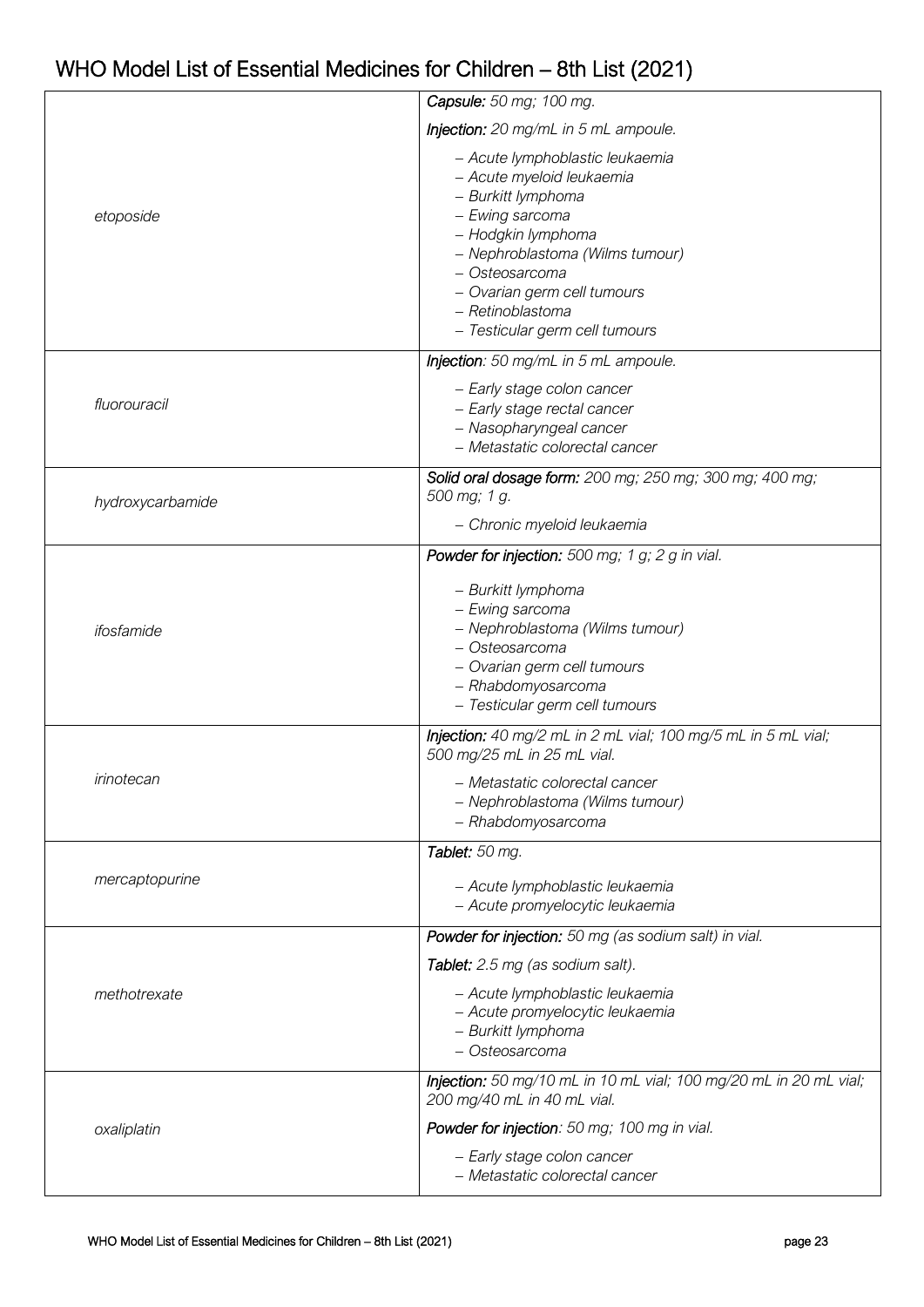| paclitaxel                             | Injection: 6 mg/mL in vial.                                        |
|----------------------------------------|--------------------------------------------------------------------|
|                                        | - Ovarian germ cell tumours                                        |
| pegaspargase*                          | Injection: 3,750 units/5 mL in vial                                |
| *including quality-assured biosimilars | - Acute lymphoblastic leukaemia.                                   |
| procarbazine                           | Capsule: 50 mg (as hydrochloride).                                 |
|                                        | - Hodgkin lymphoma                                                 |
| realgar-Indigo naturalis formulation   | Tablet: 270 mg (containing tetra-arsenic tetra-sulfide 30 mg)      |
|                                        | Acute promyelocytic leukaemia                                      |
| tioguanine                             | Solid oral dosage form: 40 mg.                                     |
|                                        | - Acute lymphoblastic leukaemia.                                   |
|                                        | Injection: 10 mg/10 mL (sulfate) in vial.                          |
|                                        | Powder for injection: 10 mg (sulfate) in vial.                     |
| vinblastine                            | - Hodgkin lymphoma                                                 |
|                                        | - Low-grade glioma                                                 |
|                                        | - Ovarian germ cell tumours                                        |
|                                        | - Testicular germ cell tumours                                     |
|                                        | <b>Injection</b> : 1 mg/mL (sulfate); 2 mg/2 mL (sulfate) in vial. |
|                                        | Powder for injection: 1 mg; 5 mg (sulfate) in vial.                |
|                                        | - Acute lymphoblastic leukaemia                                    |
|                                        | - Burkitt lymphoma.                                                |
|                                        | - Diffuse large B-cell lymphoma                                    |
| vincristine                            | - Ewing sarcoma                                                    |
|                                        | - Hodgkin lymphoma                                                 |
|                                        | - Kaposi sarcoma                                                   |
|                                        | - Low-grade glioma                                                 |
|                                        | - Nephroblastoma (Wilms tumour)                                    |
|                                        | - Retinoblastoma                                                   |
|                                        | - Rhabdomyosarcoma                                                 |
|                                        | Capsule: 20 mg; 30 mg; 80 mg.                                      |
| vinorelbine                            | Injection: 10 mg/mL in 1 mL vial; 50 mg/5 mL in 5 mL vial.         |
|                                        | - Rhabdomyosarcoma                                                 |
| 8.2.2 Targeted therapies               |                                                                    |
| Complementary List                     |                                                                    |
| all-trans retinoid acid (ATRA)         | Capsule: 10 mg.                                                    |
|                                        | - Acute promyelocytic leukaemia                                    |
| dasatinib                              | Tablet: 20 mg; 50 mg; 70 mg; 80 mg; 100 mg; 140 mg.                |
|                                        | - Imatinib-resistant chronic myeloid leukaemia                     |
|                                        | Tablet: 2.5 mg; 5 mg; 7.5 mg; 10 mg.                               |
| everolimus                             | Tablet (dispersible): 2 mg; 3 mg; 5 mg.                            |
|                                        | - Subependymal giant cell astrocytoma                              |
|                                        |                                                                    |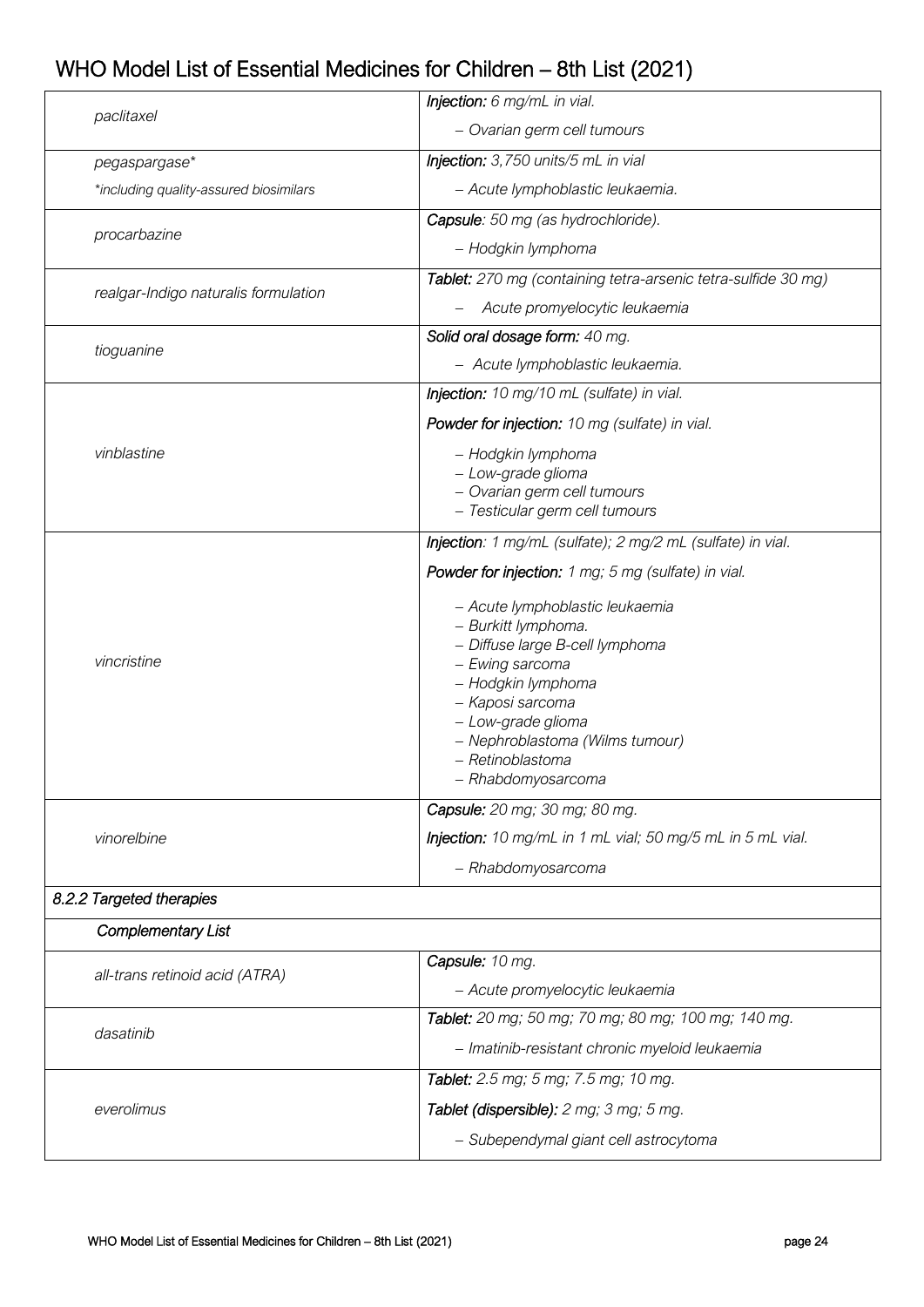| imatinib                               | Solid oral dosage form: 100 mg; 400 mg.                                                                          |
|----------------------------------------|------------------------------------------------------------------------------------------------------------------|
|                                        | - Chronic myeloid leukaemia                                                                                      |
|                                        | - Gastrointestinal stromal tumour                                                                                |
|                                        | - Philadelphia chromosome positive acute lymphoblastic                                                           |
|                                        | leukaemia                                                                                                        |
|                                        | Capsule: 150 mg; 200 mg.                                                                                         |
| nilotinib                              |                                                                                                                  |
|                                        | - Imatinib-resistant chronic myeloid leukaemia                                                                   |
| rituximab*                             | Injection (intravenous): 100 mg/10 mL in 10 mL vial;                                                             |
|                                        | 500 mg/50 mL in 50 mL vial.                                                                                      |
| *including quality-assured biosimilars | - Diffuse large B-cell lymphoma                                                                                  |
| 8.2.3 Immunomodulators                 |                                                                                                                  |
| <b>Complementary List</b>              |                                                                                                                  |
|                                        | Injection: 120 micrograms/0.2 mL; 300 micrograms/0.5 mL;                                                         |
|                                        | 480 micrograms/0.8 mL in pre-filled syringe.                                                                     |
|                                        | Injection: 300 micrograms/mL in 1 mL vial; 480 micrograms/1.6 mL                                                 |
|                                        | in 1.6 mL vial.                                                                                                  |
| filgrastim*                            |                                                                                                                  |
|                                        | - Primary prophylaxis in patients at high risk for developing                                                    |
| *including quality-assured biosimilars | febrile neutropenia associated with myelotoxic                                                                   |
|                                        | chemotherapy.                                                                                                    |
|                                        | - Secondary prophylaxis for patients who have experienced<br>neutropenia following prior myelotoxic chemotherapy |
|                                        | - To facilitate administration of dose dense chemotherapy                                                        |
|                                        | regimens                                                                                                         |
| 8.2.4 Hormones and antihormones        |                                                                                                                  |
|                                        |                                                                                                                  |
| <b>Complementary List</b>              |                                                                                                                  |
|                                        | <b>Injection:</b> 4 mg/mL (as disodium phosphate salt) in 1 mL ampoule.                                          |
|                                        | Oral liquid: 2 mg/5 mL.                                                                                          |
| dexamethasone                          | Tablet: 2 mg; 4 mg.                                                                                              |
|                                        | - Acute lymphoblastic leukaemia                                                                                  |
|                                        | - Burkitt lymphoma                                                                                               |
|                                        | Powder for injection: 100 mg (as sodium succinate) in vial.                                                      |
| hydrocortisone                         | - Acute lymphoblastic leukaemia                                                                                  |
|                                        | - Burkitt lymphoma                                                                                               |
|                                        |                                                                                                                  |
|                                        | Injection: 40 mg/mL (as sodium succinate) in 1 mL single-dose vial                                               |
|                                        | and 5 mL multi-dose vials; 80 mg/mL (as sodium succinate) in<br>1 mL single-dose vial.                           |
| methylprednisolone                     |                                                                                                                  |
|                                        | Acute lymphoblastic leukamia                                                                                     |
|                                        | Burkitt lymphoma                                                                                                 |
|                                        |                                                                                                                  |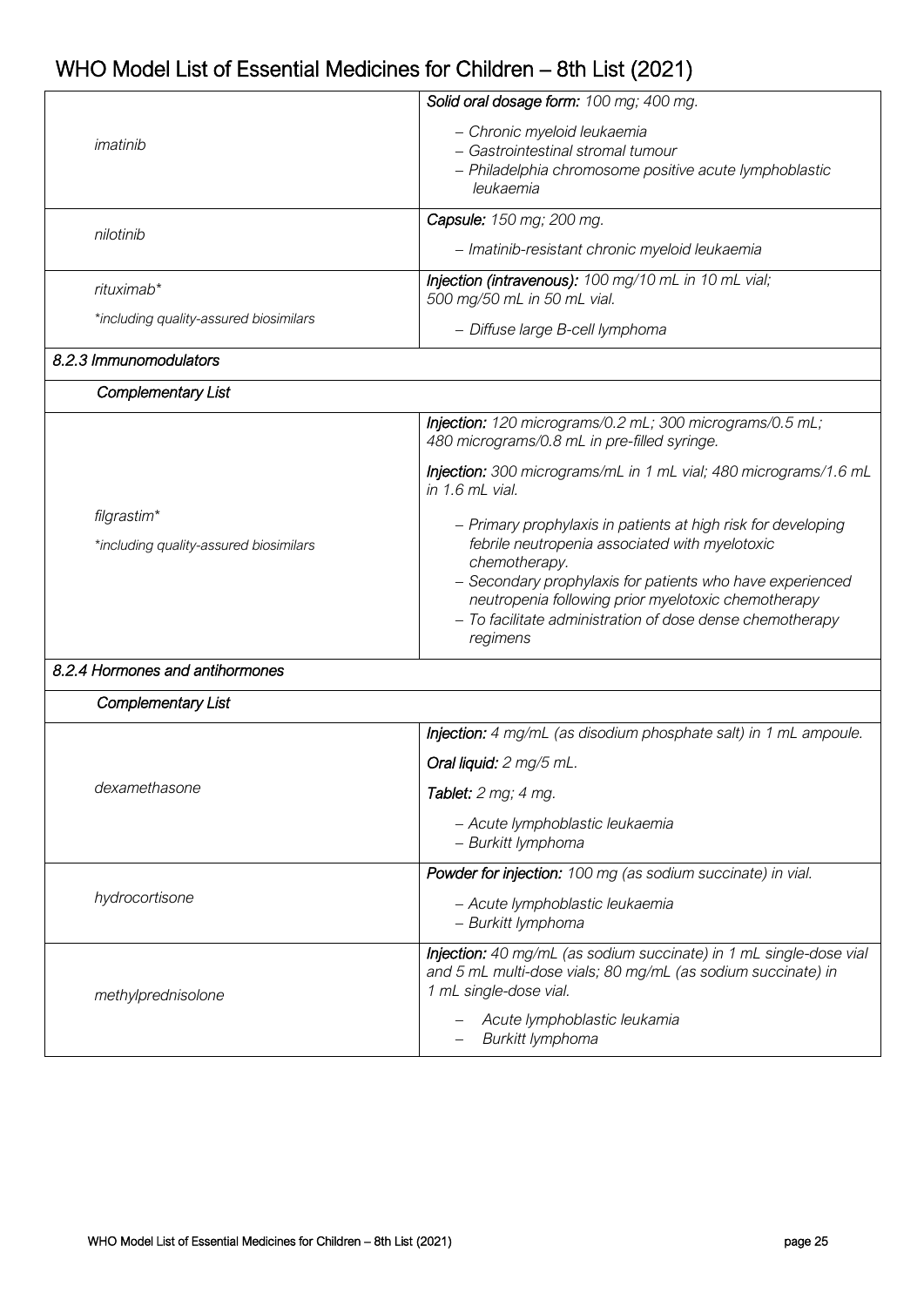|                                           | <b>Oral liquid:</b> 5 mg/mL.                          |  |
|-------------------------------------------|-------------------------------------------------------|--|
| $\Box$ prednisolone                       | <b>Tablet:</b> 5 mg; 25 mg.                           |  |
| Therapeutic alternatives:<br>- prednisone | - Acute lymphoblastic leukaemia<br>- Burkitt lymphoma |  |
|                                           | - Diffuse large B-cell lymphoma<br>- Hodgkin lymphoma |  |

#### *8.2.5 Supportive medicines*

| <b>Complementary List</b>                |                                                                                  |  |
|------------------------------------------|----------------------------------------------------------------------------------|--|
| allopurinol                              | Tablet: 100 mg; 300 mg.                                                          |  |
|                                          | - Tumour lysis syndrome                                                          |  |
|                                          | Injection: 100 mg/mL in 4 mL and 10 mL ampoules.                                 |  |
|                                          | Tablet: 400 mg; 600 mg.                                                          |  |
| mesna                                    | - Burkitt lymphoma<br>- Ewing sarcoma<br>- Nephroblastoma (Wilms tumour)         |  |
|                                          | - Osteosarcoma                                                                   |  |
|                                          | - Ovarian germ cell tumours                                                      |  |
|                                          | - Rhabdomyosarcoma                                                               |  |
|                                          | - Testicular germ cell tumours                                                   |  |
| rasburicase                              | Powder and solvent for solution for infusion: 1.5 mg; 7.5 mg in vial             |  |
|                                          | - Tumour lysis syndrome                                                          |  |
| 9. ANTIPARKINSONISM MEDICINES            |                                                                                  |  |
| 10. MEDICINES AFFECTING THE BLOOD        |                                                                                  |  |
| 10.1 Antianaemia medicines               |                                                                                  |  |
|                                          | Oral liquid: equivalent to 25 mg iron (as sulfate)/mL.                           |  |
| ferrous salt                             | Tablet: equivalent to 60 mg iron.                                                |  |
| folic acid                               | Tablet: 1 mg; 5 mg.                                                              |  |
| hydroxocobalamin                         | Injection: 1 mg (as acetate, as hydrochloride or as sulfate) in 1 mL<br>ampoule. |  |
| Complementary List                       |                                                                                  |  |
| $\Box$ erythropoiesis-stimulating agents |                                                                                  |  |

*Therapeutic alternatives: - epoetin alfa, beta and theta - darbepoetin alfa \*including quality-assured biosimilars Injection: pre-filled syringe 1000 IU/0.5 mL; 2000 IU/0.5 mL; 3000 IU/0.3 mL; 4000 IU/0.4 mL; 5000 IU/0.5 mL; 6000 IU/0.6 mL; 8000 IU/0.8mL; 10 000 IU/1 mL; 20 000 IU/0.5 mL; 40 000 IU/1 mL.* 10.2 Medicines affecting coagulation  $\square$  enoxaparin

| Therapeutic alternatives:              | Injection: ampoule or pre-filled syringe                                                            |
|----------------------------------------|-----------------------------------------------------------------------------------------------------|
| - dalteparin<br>- nadroparin           | 20 mg/0.2 mL; 40 mg/0.4 mL; 60 mg/0.6 mL; 80 mg/0.8 mL;<br>100 mg/1 mL; 120 mg/0.8 mL; 150 mg/1 mL. |
| *including quality-assured biosimilars |                                                                                                     |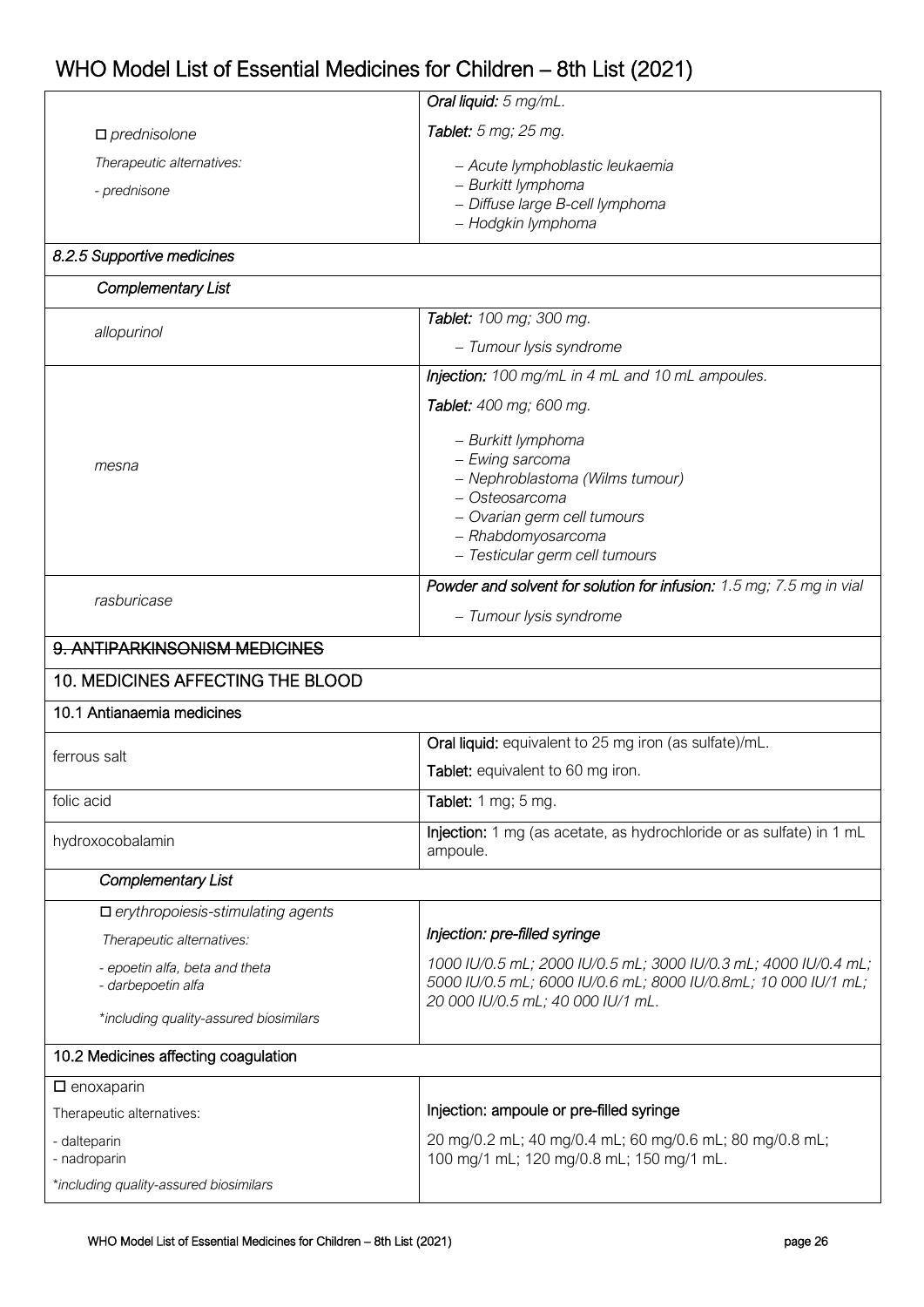| phytomenadione                                                                                                                                                                                                                                                                                                                                                                                                                                                                     | Injection: 1 mg/mL; 10 mg/mL in ampoule.                                                                     |  |
|------------------------------------------------------------------------------------------------------------------------------------------------------------------------------------------------------------------------------------------------------------------------------------------------------------------------------------------------------------------------------------------------------------------------------------------------------------------------------------|--------------------------------------------------------------------------------------------------------------|--|
|                                                                                                                                                                                                                                                                                                                                                                                                                                                                                    | Tablet: 10 mg.                                                                                               |  |
| <b>Complementary List</b>                                                                                                                                                                                                                                                                                                                                                                                                                                                          |                                                                                                              |  |
| desmopressin                                                                                                                                                                                                                                                                                                                                                                                                                                                                       | Injection: 4 micrograms/mL (as acetate) in 1 mL ampoule.                                                     |  |
|                                                                                                                                                                                                                                                                                                                                                                                                                                                                                    | Nasal spray: 10 micrograms (as acetate) per dose.                                                            |  |
| heparin sodium                                                                                                                                                                                                                                                                                                                                                                                                                                                                     | Injection: 1000 IU/mL; 5000 IU/mL in 1 mL ampoule.                                                           |  |
| protamine sulfate                                                                                                                                                                                                                                                                                                                                                                                                                                                                  | <b>Injection:</b> 10 mg/mL in 5 mL ampoule.                                                                  |  |
| $\square$ warfarin                                                                                                                                                                                                                                                                                                                                                                                                                                                                 | <b>Tablet:</b> 0.5 mg; 1 mg; 2 mg; 5 mg (sodium).                                                            |  |
| Therapeutic alternatives to be reviewed (2023)                                                                                                                                                                                                                                                                                                                                                                                                                                     |                                                                                                              |  |
| 10.3 Other medicines for haemoglobinopathies                                                                                                                                                                                                                                                                                                                                                                                                                                       |                                                                                                              |  |
| Complementary list                                                                                                                                                                                                                                                                                                                                                                                                                                                                 |                                                                                                              |  |
| $\Box$ deferoxamine*                                                                                                                                                                                                                                                                                                                                                                                                                                                               |                                                                                                              |  |
| Therapeutic alternatives:                                                                                                                                                                                                                                                                                                                                                                                                                                                          | Powder for injection: 500 mg (mesilate) in vial.                                                             |  |
| - deferasirox (oral)                                                                                                                                                                                                                                                                                                                                                                                                                                                               |                                                                                                              |  |
| hydroxycarbamide                                                                                                                                                                                                                                                                                                                                                                                                                                                                   | Solid oral dosage form: 200 mg; 500 mg; 1 g.                                                                 |  |
| 11. BLOOD PRODUCTS OF HUMAN ORIGIN AND PLASMA SUBSTITUTES                                                                                                                                                                                                                                                                                                                                                                                                                          |                                                                                                              |  |
| 11.1 Blood and blood components                                                                                                                                                                                                                                                                                                                                                                                                                                                    |                                                                                                              |  |
| In accordance with the World Health Assembly resolution WHA63.12, WHO recognizes that achieving self-sufficiency, unless special<br>circumstances preclude it, in the supply of safe blood components based on voluntary, non-remunerated blood donation, and the security<br>of that supply are important national goals to prevent blood shortages and meet the transfusion requirements of the patient population. All<br>preparations should comply with the WHO requirements. |                                                                                                              |  |
| fresh-frozen plasma                                                                                                                                                                                                                                                                                                                                                                                                                                                                |                                                                                                              |  |
| platelets                                                                                                                                                                                                                                                                                                                                                                                                                                                                          |                                                                                                              |  |
| red blood cells                                                                                                                                                                                                                                                                                                                                                                                                                                                                    |                                                                                                              |  |
| whole blood                                                                                                                                                                                                                                                                                                                                                                                                                                                                        |                                                                                                              |  |
| 11.2 Plasma-derived medicines                                                                                                                                                                                                                                                                                                                                                                                                                                                      |                                                                                                              |  |
| All human plasma-derived medicines should comply with the WHO requirements.                                                                                                                                                                                                                                                                                                                                                                                                        |                                                                                                              |  |
| 11.2.1 Human immunoglobulins                                                                                                                                                                                                                                                                                                                                                                                                                                                       |                                                                                                              |  |
| anti-rabies immunoglobulin                                                                                                                                                                                                                                                                                                                                                                                                                                                         | Injection: 150 IU/mL in vial.                                                                                |  |
| anti-tetanus immunoglobulin                                                                                                                                                                                                                                                                                                                                                                                                                                                        | Injection: 500 IU in vial.                                                                                   |  |
| <b>Complementary List</b>                                                                                                                                                                                                                                                                                                                                                                                                                                                          |                                                                                                              |  |
|                                                                                                                                                                                                                                                                                                                                                                                                                                                                                    | Intramuscular administration: 16% protein solution.*                                                         |  |
|                                                                                                                                                                                                                                                                                                                                                                                                                                                                                    | Intravenous administration: 5%; 10% protein solution.**                                                      |  |
| normal immunoglobulin                                                                                                                                                                                                                                                                                                                                                                                                                                                              | Subcutaneous administration: 15%; 16% protein solution.*                                                     |  |
|                                                                                                                                                                                                                                                                                                                                                                                                                                                                                    | *Indicated for primary immune deficiency.<br>**Indicated for primary immune deficiency and Kawasaki disease. |  |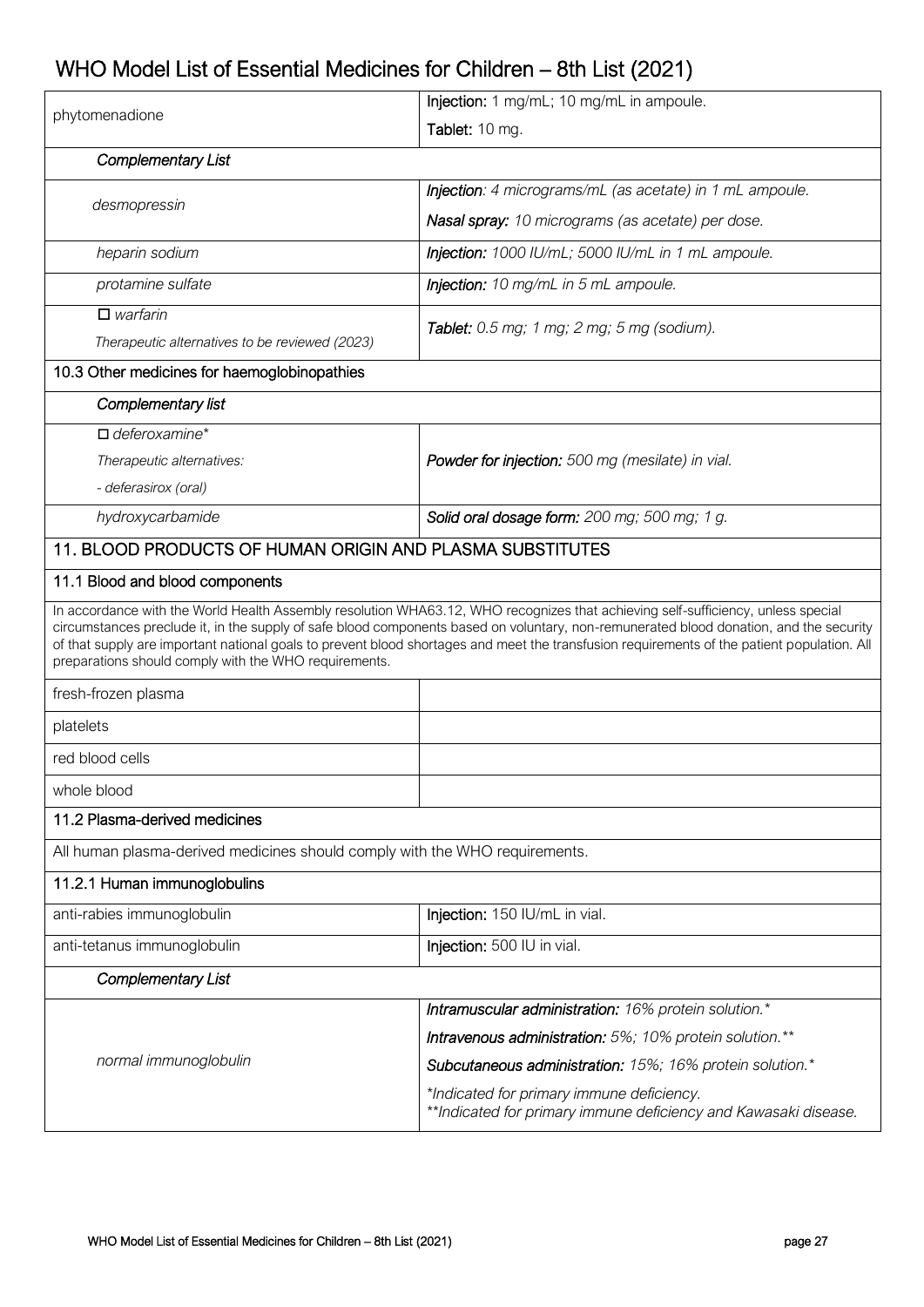| 11.2.2 Blood coagulation factors                                                                                                   |                                                                                                                             |  |
|------------------------------------------------------------------------------------------------------------------------------------|-----------------------------------------------------------------------------------------------------------------------------|--|
| <b>Complementary List</b>                                                                                                          |                                                                                                                             |  |
| $\Box$ coagulation factor VIII<br>Therapeutic alternatives to be reviewed (2023)                                                   | Powder for injection: 500 IU/vial.                                                                                          |  |
| $\Box$ coagulation factor IX<br>Therapeutic alternatives to be reviewed (2023)                                                     | <b>Powder for injection:</b> 500 IU/vial, 1000 IU/vial.                                                                     |  |
| 11.3 Plasma substitutes                                                                                                            |                                                                                                                             |  |
| $\Box$ dextran 70<br>Therapeutic alternatives:<br>- Polygeline injectable solution 3.5%                                            | Injectable solution: 6%.                                                                                                    |  |
| <b>12. CARDIOVASCULAR MEDICINES</b>                                                                                                |                                                                                                                             |  |
| <b>12.1 Antianginal medicines</b>                                                                                                  |                                                                                                                             |  |
| <b>12.2 Antiarrhythmic medicines</b>                                                                                               |                                                                                                                             |  |
| 12.3 Antihypertensive medicines                                                                                                    |                                                                                                                             |  |
| $\square$ enalapril<br>Therapeutic alternatives:<br>- 4 <sup>th</sup> level ATC chemical subgroup (C09AA ACE inhibitors,<br>plain) | Tablet: 2.5 mg; 5 mg (as hydrogen maleate).                                                                                 |  |
| 12.4 Medicines used in heart failure                                                                                               |                                                                                                                             |  |
| digoxin                                                                                                                            | Injection: 250 micrograms/mL in 2 mL ampoule.<br>Oral liquid: 50 micrograms/mL.<br>Tablet: 62.5 micrograms; 250 micrograms. |  |
| furosemide                                                                                                                         | Injection: 10 mg/mL in 2 mL ampoule.<br>Oral liquid: 20 mg/5 mL.<br>Tablet: 40 mg.                                          |  |
| Complementary List                                                                                                                 |                                                                                                                             |  |
| dopamine                                                                                                                           | Injection: 40 mg/mL (hydrochloride) in 5 mL vial.                                                                           |  |
| <b>12.5 Antithrombotic medicines</b>                                                                                               |                                                                                                                             |  |
| 12.6 Lipid-lowering agents                                                                                                         |                                                                                                                             |  |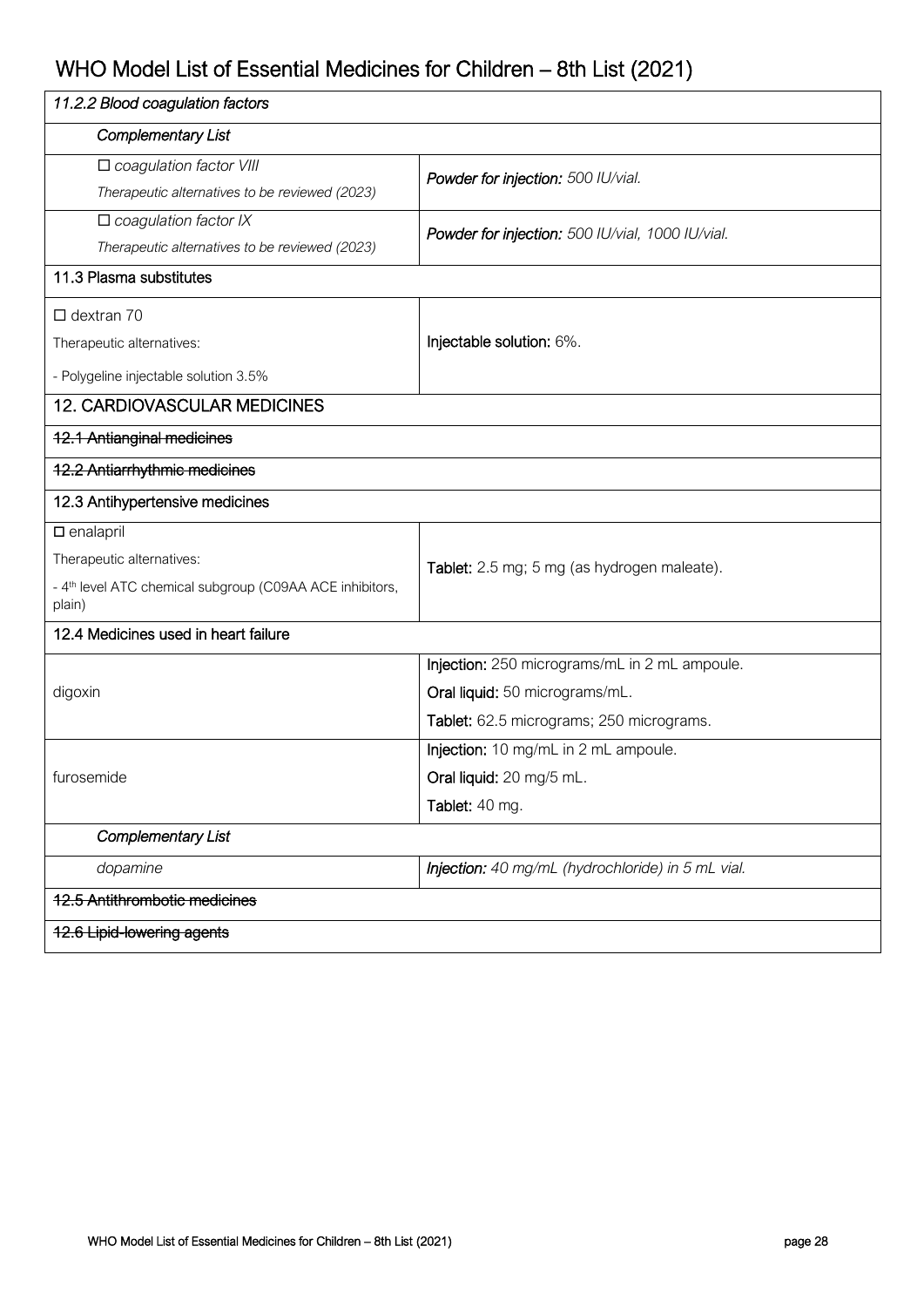| 13. DERMATOLOGICAL MEDICINES (topical)                                                                             |                                               |  |
|--------------------------------------------------------------------------------------------------------------------|-----------------------------------------------|--|
| 13.1 Antifungal medicines                                                                                          |                                               |  |
| $\Box$ miconazole                                                                                                  |                                               |  |
| Therapeutic alternatives:                                                                                          | Cream or ointment: 2% (nitrate).              |  |
| - 4 <sup>th</sup> level ATC chemical subgroup (D01AC Imidazole and<br>triazole derivatives) excluding combinations |                                               |  |
| terbinafine                                                                                                        | Cream or ointment: 1% (hydrochloride).        |  |
| 13.2 Anti-infective medicines                                                                                      |                                               |  |
|                                                                                                                    | Cream: 2% (as calcium).                       |  |
| mupirocin                                                                                                          | Ointment: 2%.                                 |  |
| potassium permanganate                                                                                             | Aqueous solution: 1:10 000.                   |  |
| silver sulfadiazine a                                                                                              | <b>Cream: 1%.</b>                             |  |
|                                                                                                                    | $a > 2$ months.                               |  |
| 13.3 Anti-inflammatory and antipruritic medicines                                                                  |                                               |  |
| D betamethasone a                                                                                                  |                                               |  |
| Therapeutic alternatives:                                                                                          | Cream or ointment: 0.1% (as valerate).        |  |
| - 4 <sup>th</sup> level ATC chemical subgroup (D07AC Corticosteroids,<br>potent (group III))                       | a Hydrocortisone preferred in neonates.       |  |
| calamine                                                                                                           | Lotion.                                       |  |
| hydrocortisone                                                                                                     | Cream or ointment: 1% (acetate).              |  |
| 13.4 Medicines affecting skin differentiation and proliferation                                                    |                                               |  |
| benzoyl peroxide                                                                                                   | Cream or lotion: 5%.                          |  |
| $\square$ calcipotriol                                                                                             |                                               |  |
| Therapeutic alternatives:                                                                                          | Cream or ointment: 50 micrograms/mL (0.005%). |  |
| - calcitriol                                                                                                       | Lotion: 50 micrograms/mL (0.005%).            |  |
| - tacalcitol                                                                                                       |                                               |  |
| coal tar                                                                                                           | Solution: 5%.                                 |  |
| $\square$ podophyllum resin                                                                                        |                                               |  |
| Therapeutic alternatives:                                                                                          | <b>Solution: 10% to 25%.</b>                  |  |
| - podophyllotoxin                                                                                                  |                                               |  |
| salicylic acid                                                                                                     | Solution: 5%.                                 |  |
| urea                                                                                                               | Cream or ointment: 5%; 10%.                   |  |
| 13.5 Scabicides and pediculicides                                                                                  |                                               |  |
| D benzyl benzoate a                                                                                                | <b>Lotion: 25%.</b>                           |  |
| Therapeutic alternatives:                                                                                          | $a$ > 2 years.                                |  |
| - precipitated sulfur topical ointment                                                                             |                                               |  |
| permethrin                                                                                                         | Cream: 5%.                                    |  |
|                                                                                                                    | Lotion: 1%.                                   |  |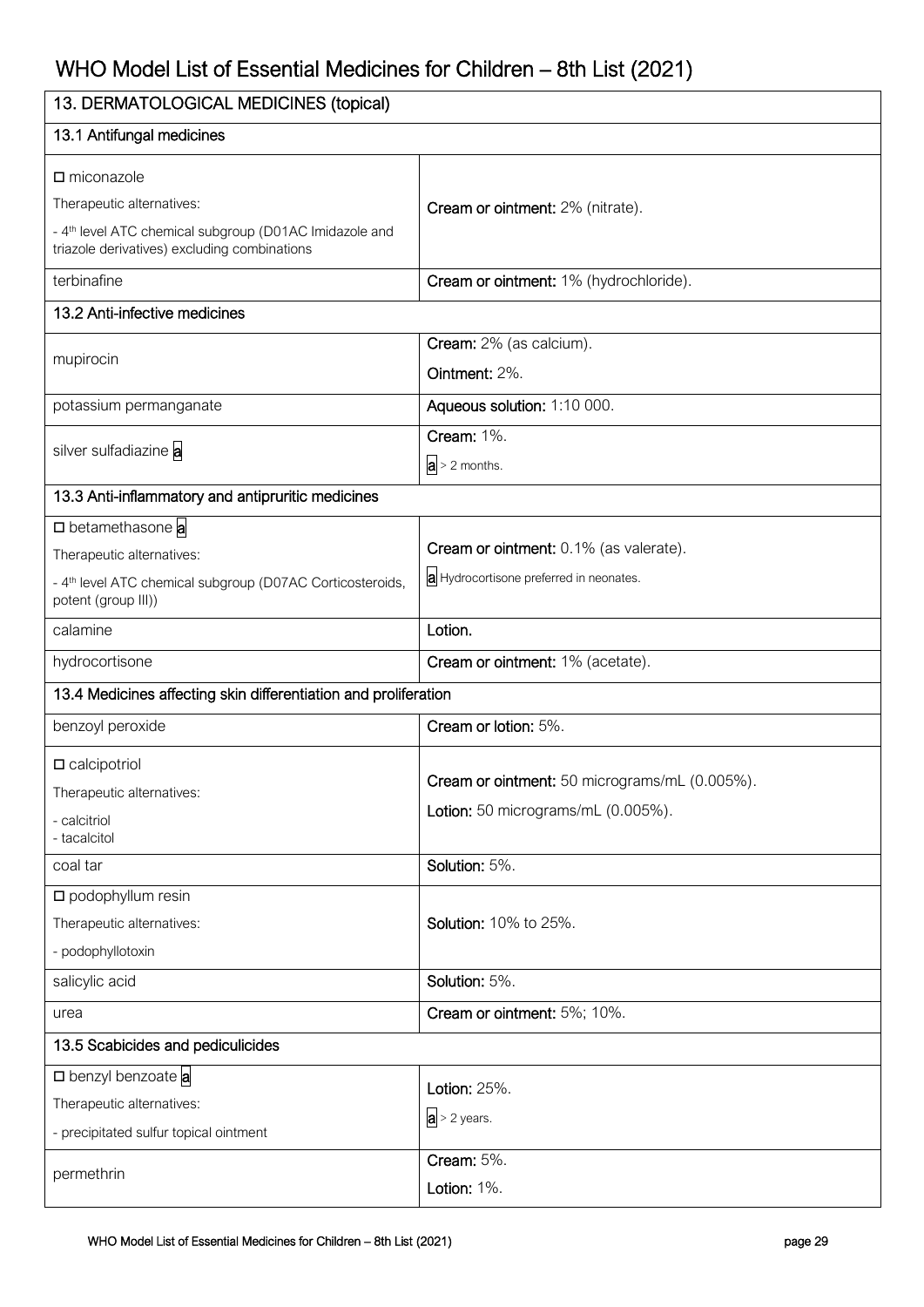| <b>14. DIAGNOSTIC AGENTS</b>                                                    |                                                          |  |
|---------------------------------------------------------------------------------|----------------------------------------------------------|--|
| 14.1 Ophthalmic medicines                                                       |                                                          |  |
| fluorescein                                                                     | Eye drops: 1% (sodium salt).                             |  |
| $\square$ tropicamide                                                           |                                                          |  |
| Therapeutic alternatives:                                                       | Eye drops: $0.5\%$ .                                     |  |
| - atropine<br>- cyclopentolate                                                  |                                                          |  |
| 14.2 Radiocontrast media                                                        |                                                          |  |
| Complementary List                                                              |                                                          |  |
| barium sulfate                                                                  | Aqueous suspension.                                      |  |
| <b>15. ANTISEPTICS AND DISINFECTANTS</b>                                        |                                                          |  |
| 15.1 Antiseptics                                                                |                                                          |  |
| $\square$ chlorhexidine                                                         | Solution: 5% (digluconate).                              |  |
| Therapeutic alternatives to be reviewed (2023)                                  |                                                          |  |
| $\square$ ethanol                                                               |                                                          |  |
| Therapeutic alternatives:                                                       | Solution: 70% (denatured).                               |  |
| - propanol                                                                      |                                                          |  |
| $\square$ povidone iodine                                                       |                                                          |  |
| Therapeutic alternatives                                                        | Solution: 10% (equivalent to 1% available iodine).       |  |
| - iodine                                                                        |                                                          |  |
| 15.2 Disinfectants                                                              |                                                          |  |
|                                                                                 | Solution containing ethanol 80% volume /volume.          |  |
| alcohol based hand rub                                                          | Solution containing isopropyl alcohol 75% volume/volume. |  |
|                                                                                 |                                                          |  |
|                                                                                 | Liquid: (0.1% available chlorine) for solution.          |  |
| chlorine base compound                                                          | Powder: (0.1% available chlorine) for solution.          |  |
|                                                                                 | Solid: (0.1% available chlorine) for solution.           |  |
| $\square$ chloroxylenol                                                         |                                                          |  |
| Therapeutic alternatives:                                                       | Solution: 4.8%.                                          |  |
| - 4 <sup>th</sup> level ATC chemical subgroup (D08AE Phenol and<br>derivatives) |                                                          |  |
| glutaral                                                                        | Solution: 2%.                                            |  |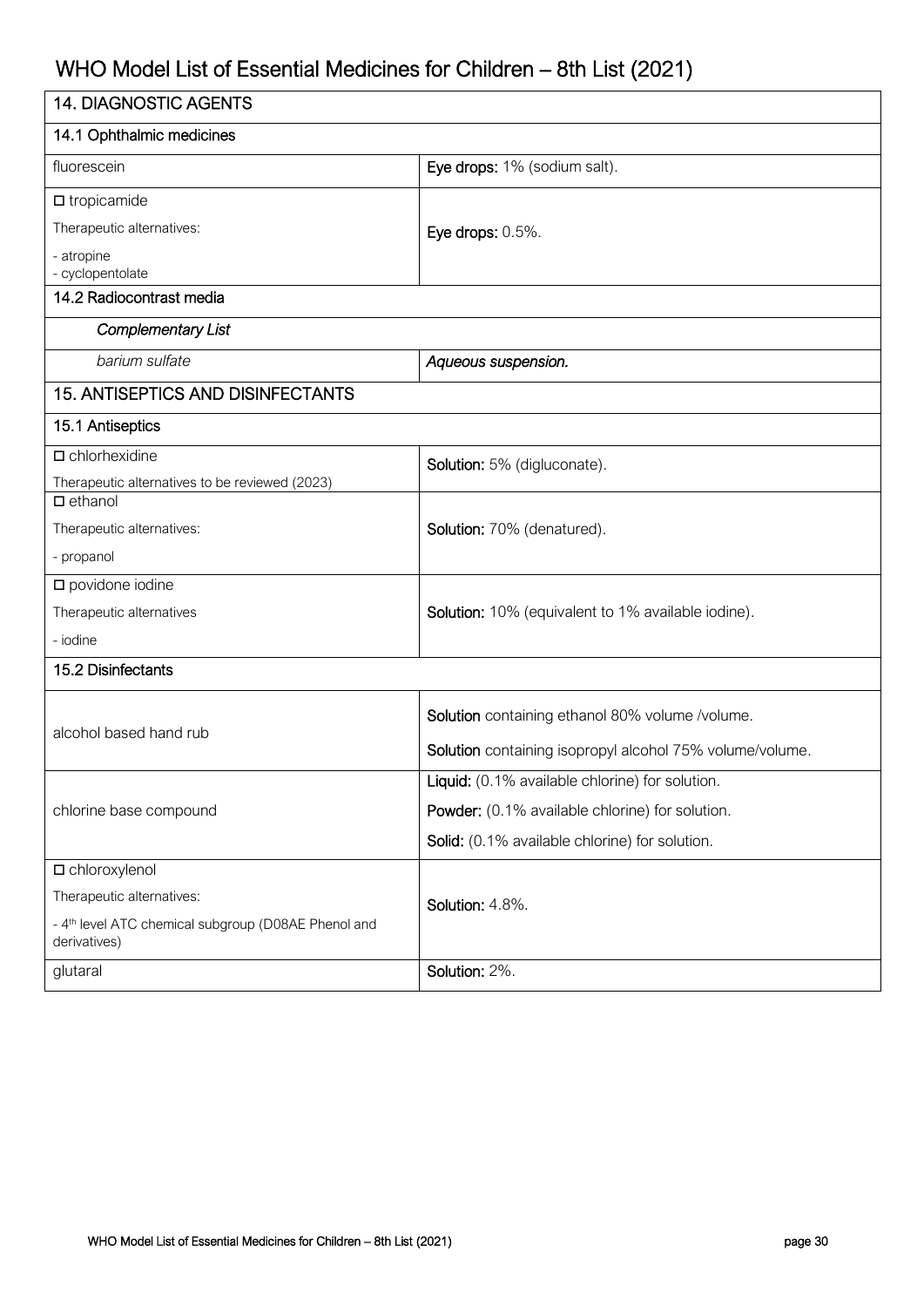| <b>16. DIURETICS</b>                                                                                   |                                                                                   |
|--------------------------------------------------------------------------------------------------------|-----------------------------------------------------------------------------------|
|                                                                                                        | <b>Injection:</b> 10 mg/mL in 2 mL ampoule.                                       |
| furosemide                                                                                             | Oral liquid: 20 mg/5 mL.                                                          |
|                                                                                                        | Tablet: 10 mg; 20 mg; 40 mg.                                                      |
| <b>Complementary List</b>                                                                              |                                                                                   |
| $\Box$ hydrochlorothiazide                                                                             |                                                                                   |
| Therapeutic alternatives:                                                                              | Tablet (scored): 25 mg.                                                           |
| - chlorothiazide<br>- chlortalidone                                                                    |                                                                                   |
| mannitol                                                                                               | Injectable solution: 10%; 20%.                                                    |
|                                                                                                        | Oral liquid: 5 mg/5 mL; 10 mg/5 mL; 25 mg/5 mL.                                   |
| spironolactone                                                                                         | <b>Tablet:</b> 25 mg.                                                             |
| <b>17. GASTROINTESTINAL MEDICINES</b>                                                                  |                                                                                   |
| <b>Complementary List</b>                                                                              |                                                                                   |
| pancreatic enzymes                                                                                     | Age-appropriate formulations and doses including lipase, protease<br>and amylase. |
| 17.1 Antiulcer medicines                                                                               |                                                                                   |
| $\square$ omeprazole                                                                                   |                                                                                   |
| Therapeutic alternatives:                                                                              | Powder for oral liquid: 20 mg; 40 mg sachets.                                     |
| - 4 <sup>th</sup> level ATC chemical subgroup (A02BC Proton pump<br>inhibitors) excluding combinations | Solid oral dosage form: 10 mg; 20 mg; 40 mg.                                      |
| $\Box$ ranitidine                                                                                      | Injection: 25 mg/mL (as hydrochloride) in 2 mL ampoule.                           |
| - 4 <sup>th</sup> level ATC chemical subgroup (A02BA H <sub>2</sub> -receptor                          | Oral liquid: 75 mg/5 mL (as hydrochloride).                                       |
| antagonists) excluding combinations                                                                    | Tablet: 150 mg (as hydrochloride).                                                |
| 17.2 Antiemetic medicines                                                                              |                                                                                   |
|                                                                                                        | Injection: 4 mg/mL in 1 mL ampoule (as disodium phosphate salt).                  |
| dexamethasone                                                                                          | Oral liquid: 0.5 mg/5 mL; 2 mg/5 mL.                                              |
|                                                                                                        | Solid oral dosage form: 0.5 mg; 0.75 mg; 1.5 mg; 4 mg.                            |
|                                                                                                        | Injection: 5 mg/mL (hydrochloride) in 2 mL ampoule.                               |
| metoclopramide a                                                                                       | Oral liquid: 5 mg/5 mL.                                                           |
|                                                                                                        | Tablet: 10 mg (hydrochloride).                                                    |
|                                                                                                        | a Not in neonates.                                                                |
| □ ondansetron a                                                                                        | Injection: 2 mg base/mL in 2 mL ampoule (as hydrochloride).                       |
| Therapeutic alternatives:                                                                              | Oral liquid: 4 mg base/5 mL.                                                      |
| - dolasetron                                                                                           | Solid oral dosage form: Eq 4 mg base; Eq 8 mg base.                               |
| - granisetron<br>- palonosetron                                                                        | $a > 1$ month.                                                                    |
| - tropisetron                                                                                          |                                                                                   |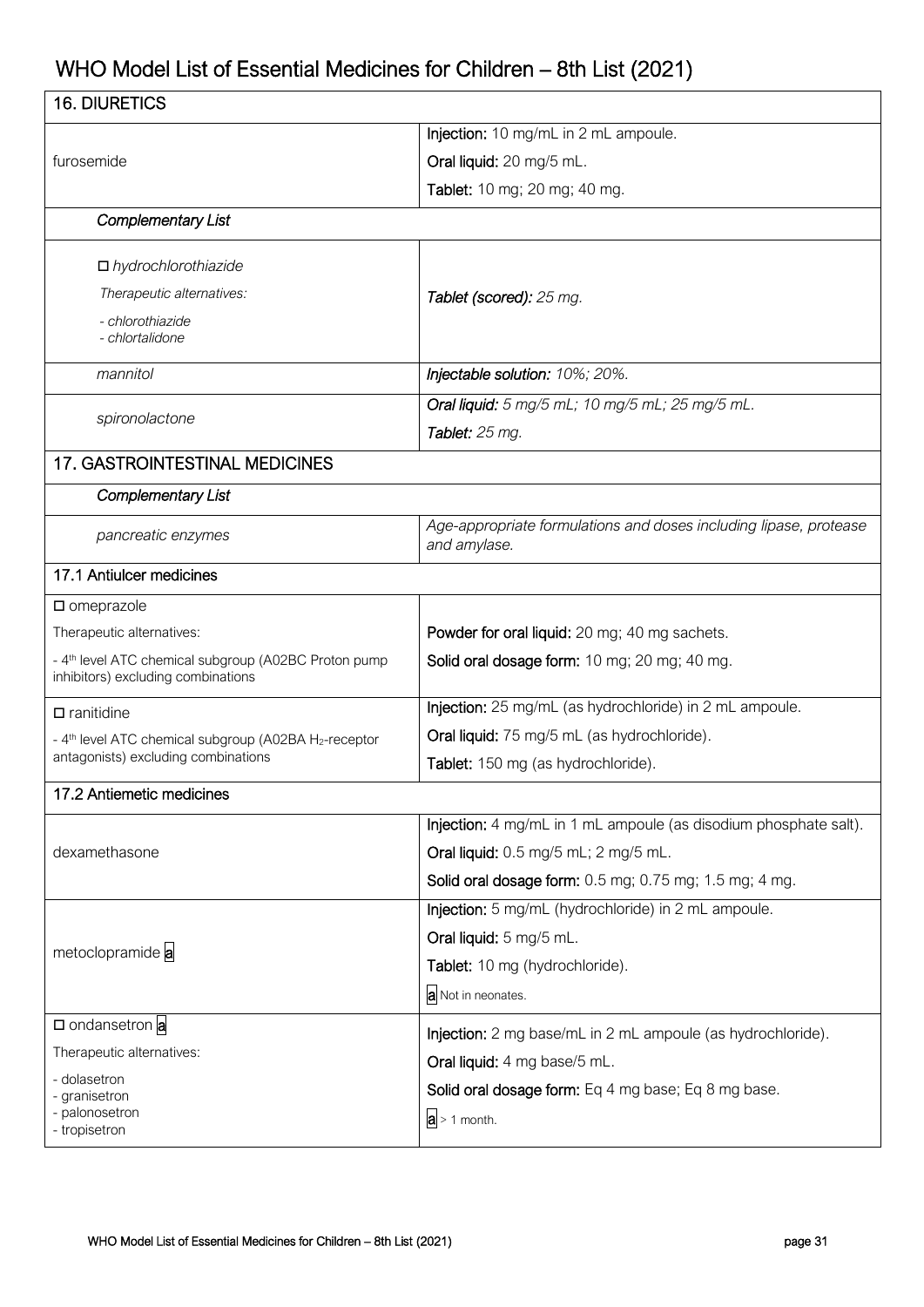| Complementary list                                                          |                                                                                                                                                                                                                                                                                                                                                                                                                                                                                                                                                       |  |
|-----------------------------------------------------------------------------|-------------------------------------------------------------------------------------------------------------------------------------------------------------------------------------------------------------------------------------------------------------------------------------------------------------------------------------------------------------------------------------------------------------------------------------------------------------------------------------------------------------------------------------------------------|--|
| aprepitant                                                                  | Capsule: 80 mg; 125 mg; 165 mg                                                                                                                                                                                                                                                                                                                                                                                                                                                                                                                        |  |
|                                                                             | <b>Powder for oral susupension:</b> 125 mg in sachet                                                                                                                                                                                                                                                                                                                                                                                                                                                                                                  |  |
| <b>17.3 Anti-inflammatory medicines</b>                                     |                                                                                                                                                                                                                                                                                                                                                                                                                                                                                                                                                       |  |
| <b>17.4 Laxatives</b>                                                       |                                                                                                                                                                                                                                                                                                                                                                                                                                                                                                                                                       |  |
| 17.5 Medicines used in diarrhoea                                            |                                                                                                                                                                                                                                                                                                                                                                                                                                                                                                                                                       |  |
|                                                                             | Co-package containing:                                                                                                                                                                                                                                                                                                                                                                                                                                                                                                                                |  |
| oral rehydration salts - zinc sulfate                                       | ORS powder for dilution (see Section $17.5.1$ ) – zinc sulfate solid<br>oral dosage form 20 mg (see Section 17.5.2)                                                                                                                                                                                                                                                                                                                                                                                                                                   |  |
| 17.5.1 Oral rehydration                                                     |                                                                                                                                                                                                                                                                                                                                                                                                                                                                                                                                                       |  |
|                                                                             | Powder for dilution in 200 mL; 500 mL; 1 L.                                                                                                                                                                                                                                                                                                                                                                                                                                                                                                           |  |
| oral rehydration salts                                                      | glucose:<br>75 mEq<br>sodium:<br>75 mEq or mmol/L<br>chloride:<br>65 mEq or mmol/L<br>20 mEq or mmol/L<br>potassium:<br>10 mmol/L<br>citrate:<br>245 mOsm/L<br>osmolarity:<br>13.5 g/L<br>glucose:<br>sodium chloride:<br>$2.6$ g/L<br>potassium chloride:<br>$1.5$ g/L<br>$2.9$ g/L<br>trisodium citrate dihydrate*:<br>*trisodium citrate dihydrate may be replaced by sodium hydrogen<br>carbonate (sodium bicarbonate) 2.5 g/L. However, as the stability of this<br>latter formulation is very poor under tropical conditions, it is recommended |  |
| only when manufactured for immediate use.<br>17.5.2 Medicines for diarrhoea |                                                                                                                                                                                                                                                                                                                                                                                                                                                                                                                                                       |  |
|                                                                             | Solid oral dosage form: 20 mg.                                                                                                                                                                                                                                                                                                                                                                                                                                                                                                                        |  |
| zinc sulfate*                                                               | *In acute diarrhoea, zinc sulfate should be used as an adjunct to<br>oral rehydration salts.                                                                                                                                                                                                                                                                                                                                                                                                                                                          |  |
| <b>18. MEDICINES FOR ENDOCRINE DISORDERS</b>                                |                                                                                                                                                                                                                                                                                                                                                                                                                                                                                                                                                       |  |
| 18.1 Adrenal hormones and synthetic substitutes                             |                                                                                                                                                                                                                                                                                                                                                                                                                                                                                                                                                       |  |
| fludrocortisone                                                             | Tablet: 100 micrograms (acetate).                                                                                                                                                                                                                                                                                                                                                                                                                                                                                                                     |  |
| hydrocortisone                                                              | Tablet: 5 mg; 10 mg; 20 mg.                                                                                                                                                                                                                                                                                                                                                                                                                                                                                                                           |  |
| 18.2 Androgens                                                              |                                                                                                                                                                                                                                                                                                                                                                                                                                                                                                                                                       |  |
| 18.3 Estrogens                                                              |                                                                                                                                                                                                                                                                                                                                                                                                                                                                                                                                                       |  |
| 18.4 Progestogens                                                           |                                                                                                                                                                                                                                                                                                                                                                                                                                                                                                                                                       |  |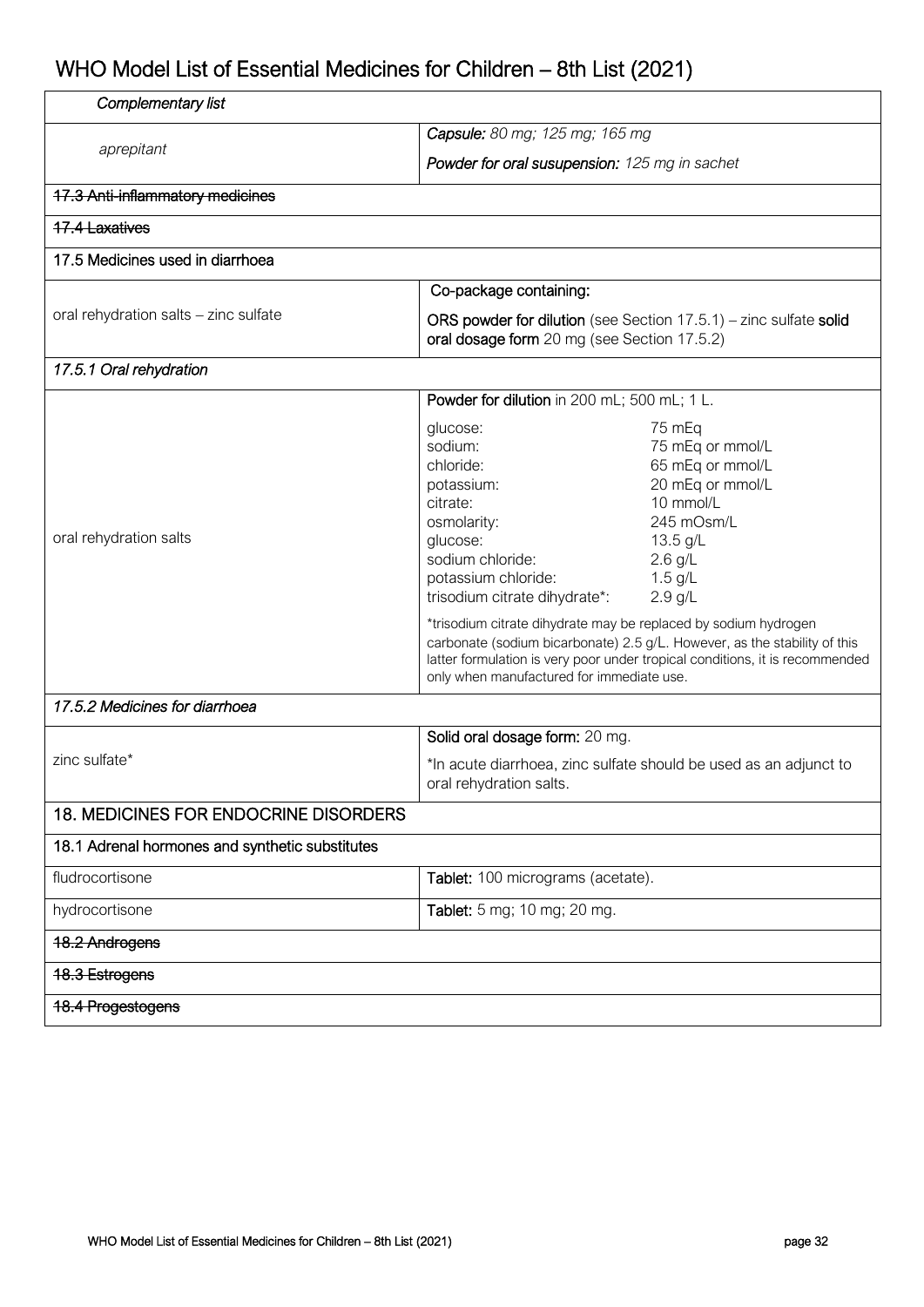| 18.5 Medicines for diabetes                                   |                                                                                   |  |
|---------------------------------------------------------------|-----------------------------------------------------------------------------------|--|
| 18.5.1 Insulins                                               |                                                                                   |  |
| insulin injection (soluble)*                                  | Injection: 100 IU/mL in 10 mL vial.                                               |  |
| *including quality-assured biosimilars                        |                                                                                   |  |
| intermediate-acting insulin*                                  | Injection: 100 IU/mL in 10 mL vial                                                |  |
| *including quality-assured biosimilars                        | (as compound insulin zinc suspension or isophane insulin).                        |  |
| □ long-acting insulin analogues*                              |                                                                                   |  |
| Therapeutic alternatives:                                     |                                                                                   |  |
| - insulin detemir<br>- insulin degludec<br>- insulin glargine | Injection: 100 IU/mL in 3 mL cartridge or pre-filled pen.                         |  |
| *including quality-assured biosimilars                        |                                                                                   |  |
| 18.5.2 Oral hypoglycaemic agents                              |                                                                                   |  |
| <b>Complementary List</b>                                     |                                                                                   |  |
| metformin                                                     | Tablet: 500 mg (hydrochloride).                                                   |  |
| 18.6 Medicines for hypoglycaemia                              |                                                                                   |  |
| glucagon                                                      | Injection: 1 mg/mL.                                                               |  |
| <b>Complementary List</b>                                     |                                                                                   |  |
| diazoxide                                                     | Oral liquid: 50 mg/mL                                                             |  |
|                                                               | Tablet: 50 mg                                                                     |  |
| 18.7 Thyroid hormones and antithyroid medicines               |                                                                                   |  |
| levothyroxine                                                 | Tablet: 25 micrograms; 50 micrograms; 100 micrograms (sodium<br>salt).            |  |
| Complementary List                                            |                                                                                   |  |
| Lugol's solution                                              | Oral liquid: about 130 mg total iodine/mL.                                        |  |
| $\Box$ methimazole                                            |                                                                                   |  |
| Therapeutic alternatives:                                     | Tablet: 5mg, 10mg, 20mg.                                                          |  |
| - carbimazole (depending on local availability)               |                                                                                   |  |
| potassium iodide                                              | Tablet: 60 mg.                                                                    |  |
|                                                               | Tablet: 50 mg.                                                                    |  |
| propylthiouracil*                                             | *For use when alternative first-line treatment is not appropriate or<br>available |  |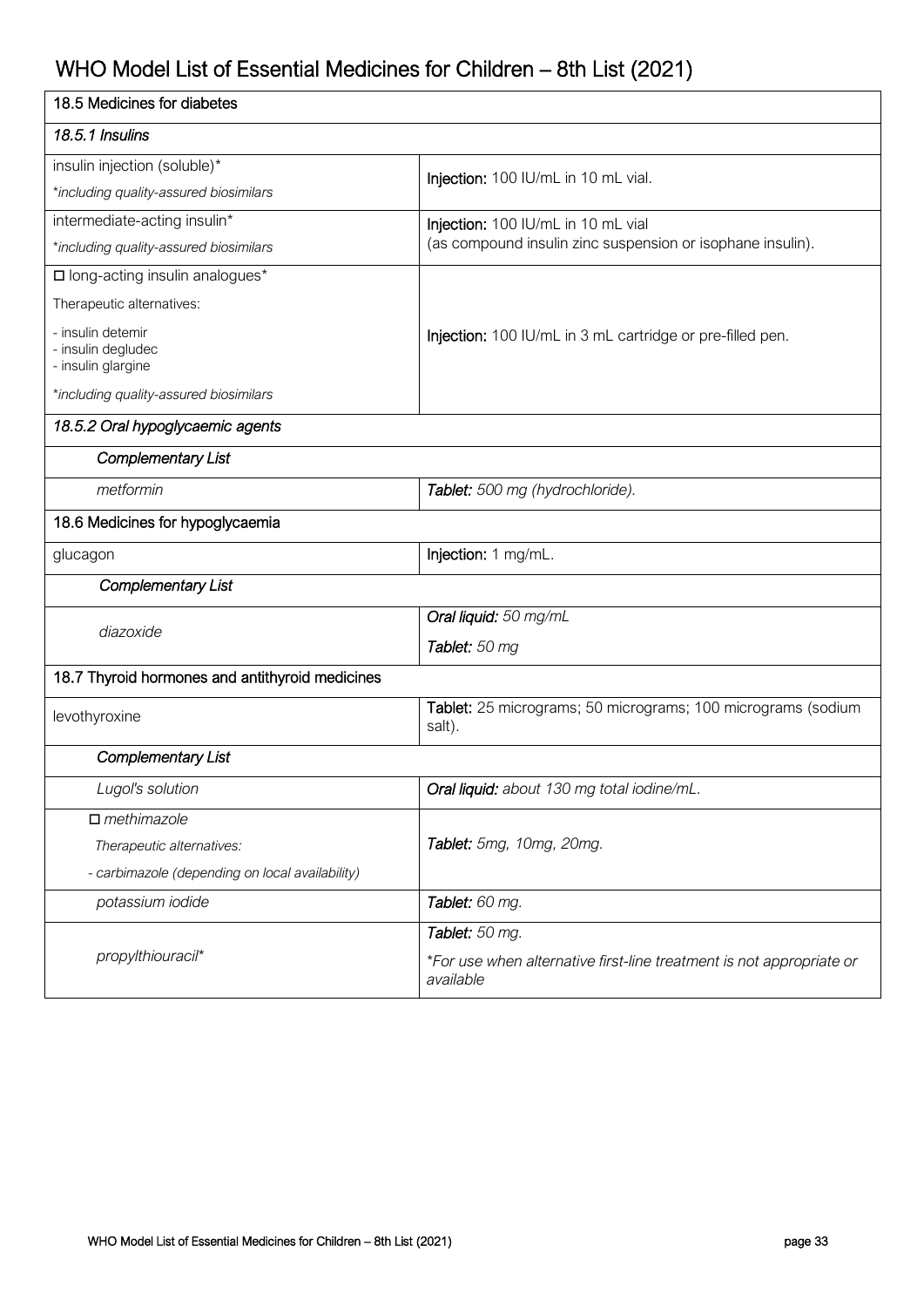| 19. IMMUNOLOGICALS                                                                                                                                                                                                                                                                                                                                                                                                                   |                                                                                                                              |  |
|--------------------------------------------------------------------------------------------------------------------------------------------------------------------------------------------------------------------------------------------------------------------------------------------------------------------------------------------------------------------------------------------------------------------------------------|------------------------------------------------------------------------------------------------------------------------------|--|
| 19.1 Diagnostic agents                                                                                                                                                                                                                                                                                                                                                                                                               |                                                                                                                              |  |
| All tuberculins should comply with the WHO requirements for tuberculins.                                                                                                                                                                                                                                                                                                                                                             |                                                                                                                              |  |
| tuberculin, purified protein derivative (PPD)                                                                                                                                                                                                                                                                                                                                                                                        | Injection.                                                                                                                   |  |
| 19.2 Sera, immunoglobulins and monoclonal antibodies                                                                                                                                                                                                                                                                                                                                                                                 |                                                                                                                              |  |
| All plasma fractions should comply with the WHO requirements.                                                                                                                                                                                                                                                                                                                                                                        |                                                                                                                              |  |
| anti-rabies virus monoclonal antibodies*                                                                                                                                                                                                                                                                                                                                                                                             | Injection: 40 IU/mL in 1.25 mL, 2.5 mL vial; 100 IU/mL in 2.5 mL<br>vial (human).                                            |  |
| *including quality-assured biosimilars                                                                                                                                                                                                                                                                                                                                                                                               | Injection: 300 IU/mL in 10 mL vial; 600 IU/mL in 1 mL, 2.5 mL and<br>5 mL vial (murine).                                     |  |
| antivenom immunoglobulin*                                                                                                                                                                                                                                                                                                                                                                                                            | Injection.                                                                                                                   |  |
|                                                                                                                                                                                                                                                                                                                                                                                                                                      | *Exact type to be defined locally.                                                                                           |  |
| diphtheria antitoxin                                                                                                                                                                                                                                                                                                                                                                                                                 | Injection: 10 000 IU; 20 000 IU in vial.                                                                                     |  |
| equine rabies immunoglobulin                                                                                                                                                                                                                                                                                                                                                                                                         | Injection: 150 IU/mL; 200 IU/mL; 300 IU/mL; 400 IU/mL in vial                                                                |  |
| 19.3 Vaccines                                                                                                                                                                                                                                                                                                                                                                                                                        |                                                                                                                              |  |
| Strategic Advisory Group of Experts on Immunization (SAGE).                                                                                                                                                                                                                                                                                                                                                                          | WHO immunization policy recommendations are published in vaccine position papers on the basis of recommendations made by the |  |
| WHO vaccine position papers are updated three to four times per year. The list below details the vaccines for which there is a<br>recommendation from SAGE and a corresponding WHO position paper as at September 2020. The most recent versions of the WHO<br>position papers, reflecting the current evidence related to a specific vaccine and the related recommendations, can be accessed at any<br>time on the WHO website at: |                                                                                                                              |  |
| https://www.who.int/teams/immunization-vaccines-and-biologicals/policies/position-papers                                                                                                                                                                                                                                                                                                                                             |                                                                                                                              |  |
| Vaccine recommendations may be universal or conditional (e.g., in certain regions, in some high-risk populations or as part of immunization<br>programmes with certain characteristics). Details are available in the relevant position papers, and in the Summary Tables of WHO Routine<br>Immunization Recommendations available on the WHO website at:                                                                            |                                                                                                                              |  |
| https://www.who.int/teams/immunization-vaccines-and-biologicals/policies/who-recommendations-for-routine-immunization---summary-<br>tables                                                                                                                                                                                                                                                                                           |                                                                                                                              |  |
| Selection of vaccines from the Model List will need to be determined by each country after consideration of international<br>recommendations, epidemiology and national priorities.                                                                                                                                                                                                                                                  |                                                                                                                              |  |
| All vaccines should comply with the WHO requirements for biological substances.                                                                                                                                                                                                                                                                                                                                                      |                                                                                                                              |  |
| WHO noted the need for vaccines used in children to be polyvalent.                                                                                                                                                                                                                                                                                                                                                                   |                                                                                                                              |  |
| Recommendations for all                                                                                                                                                                                                                                                                                                                                                                                                              |                                                                                                                              |  |
| <b>BCG</b> vaccine                                                                                                                                                                                                                                                                                                                                                                                                                   |                                                                                                                              |  |
| diphtheria vaccine                                                                                                                                                                                                                                                                                                                                                                                                                   |                                                                                                                              |  |
| Haemophilus influenzae type b vaccine                                                                                                                                                                                                                                                                                                                                                                                                |                                                                                                                              |  |
| hepatitis B vaccine                                                                                                                                                                                                                                                                                                                                                                                                                  |                                                                                                                              |  |
| human papilloma virus (HPV) vaccine                                                                                                                                                                                                                                                                                                                                                                                                  |                                                                                                                              |  |
| measles vaccine                                                                                                                                                                                                                                                                                                                                                                                                                      |                                                                                                                              |  |
| pertussis vaccine                                                                                                                                                                                                                                                                                                                                                                                                                    |                                                                                                                              |  |
| pneumococcal vaccine                                                                                                                                                                                                                                                                                                                                                                                                                 |                                                                                                                              |  |
| poliomyelitis vaccine                                                                                                                                                                                                                                                                                                                                                                                                                |                                                                                                                              |  |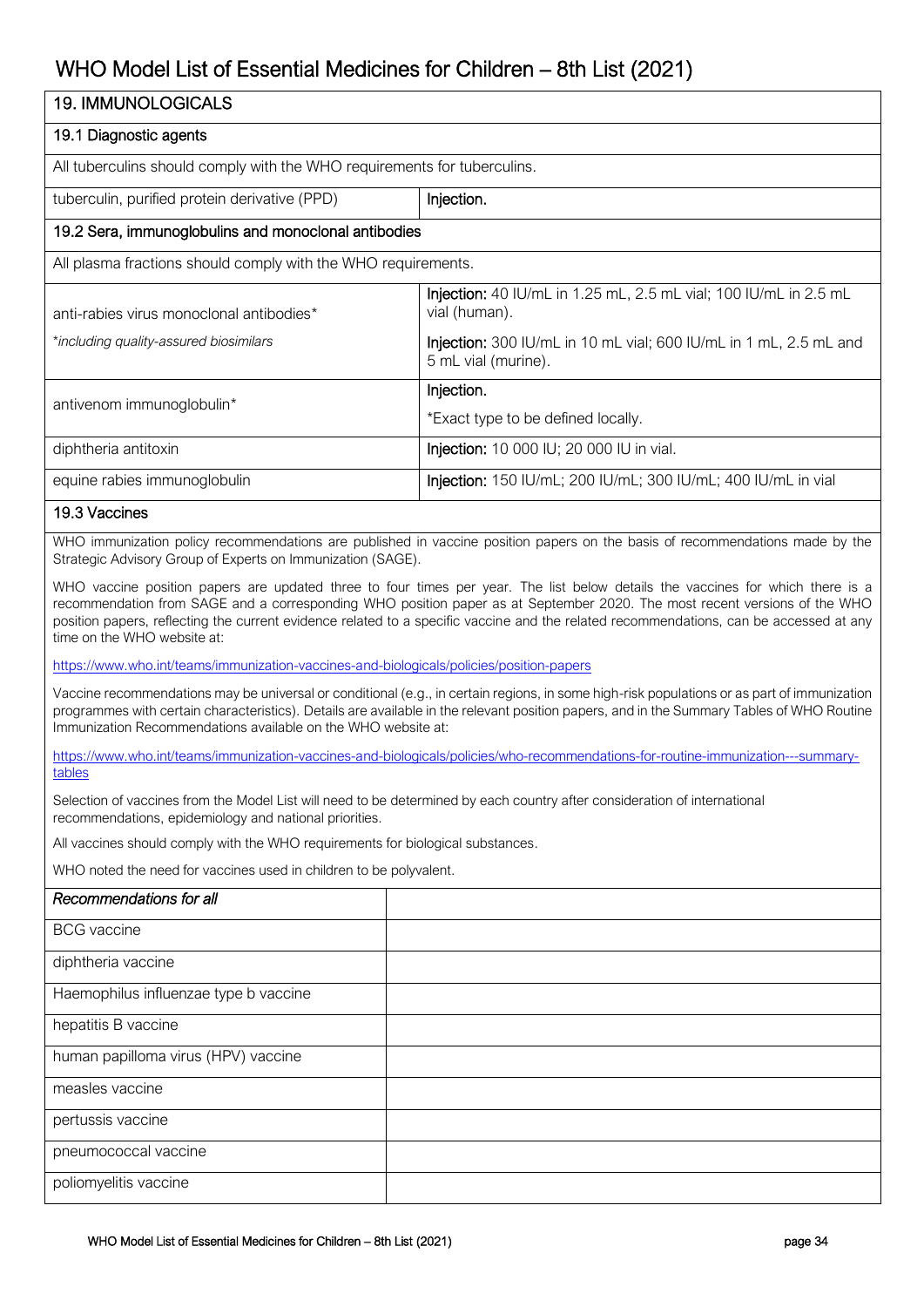| rotavirus vaccine                                                        |  |
|--------------------------------------------------------------------------|--|
| rubella vaccine                                                          |  |
| tetanus vaccine                                                          |  |
|                                                                          |  |
| Recommendations for certain regions                                      |  |
| Japanese encephalitis vaccine                                            |  |
| tick-borne encephalitis vaccine                                          |  |
| yellow fever vaccine                                                     |  |
|                                                                          |  |
| Recommendations for some high-risk<br>populations                        |  |
| cholera vaccine                                                          |  |
| dengue vaccine                                                           |  |
| hepatitis A vaccine                                                      |  |
| meningococcal meningitis vaccine                                         |  |
| rabies vaccine                                                           |  |
| typhoid vaccine                                                          |  |
|                                                                          |  |
| Recommendations for immunization programmes with certain characteristics |  |
| influenza vaccine (seasonal)                                             |  |
| mumps vaccine                                                            |  |
| varicella vaccine                                                        |  |
|                                                                          |  |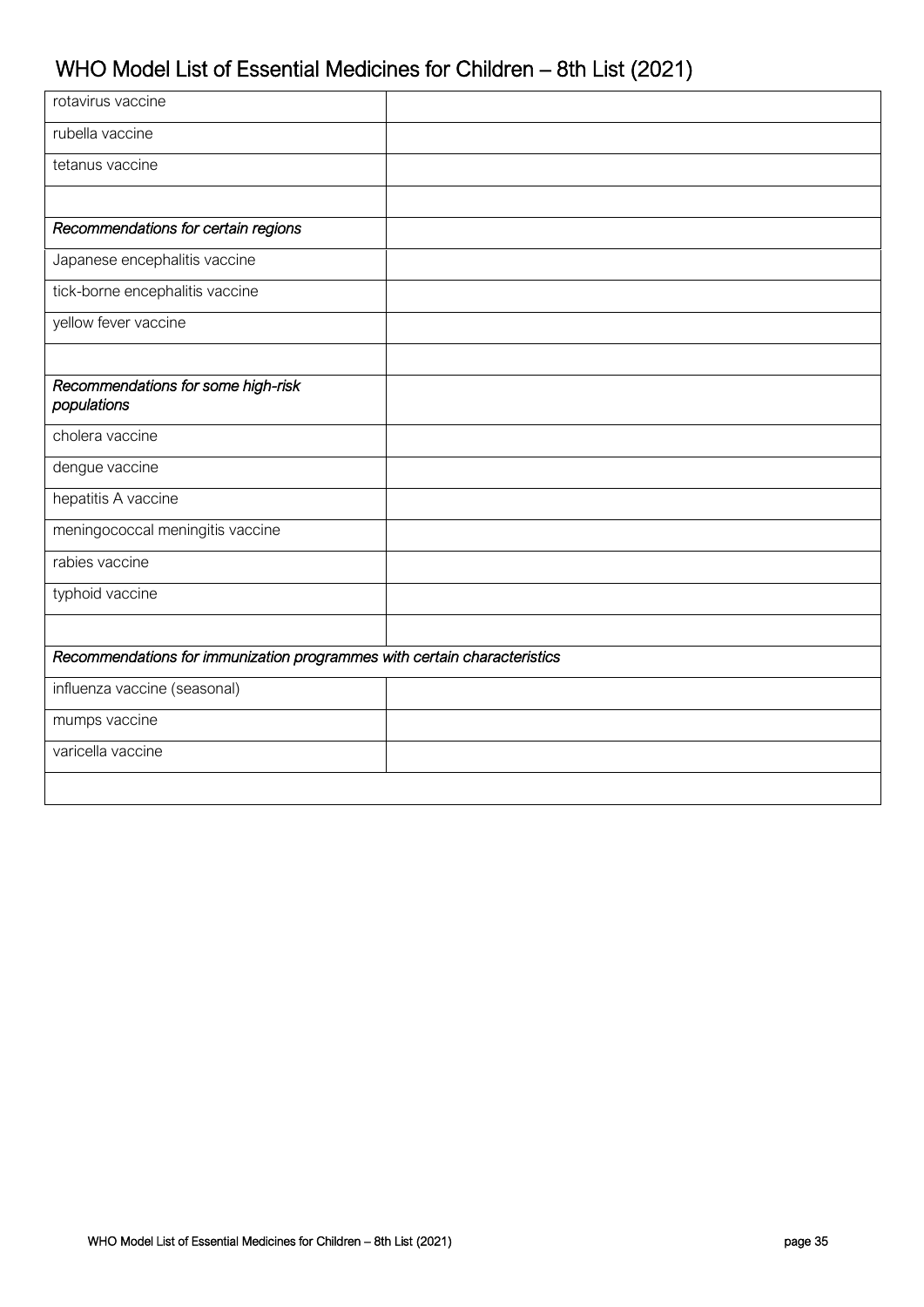|                                                                           | 20. MUSCLE RELAXANTS (PERIPHERALLY-ACTING) AND CHOLINESTERASE INHIBITORS                                    |
|---------------------------------------------------------------------------|-------------------------------------------------------------------------------------------------------------|
| neostigmine                                                               | Injection: 500 micrograms/mL (methylsulfate) in 1 mL ampoule;<br>2.5 mg/mL (methylsulfate) in 1 mL ampoule. |
|                                                                           | Tablet: 15 mg (bromide).                                                                                    |
| suxamethonium                                                             | Injection: 50 mg/mL (chloride) in 2 mL ampoule.                                                             |
|                                                                           | Powder for injection: (chloride), in vial.                                                                  |
| $\square$ vecuronium                                                      | Powder for injection: 10 mg (bromide) in vial.                                                              |
| Therapeutic alternatives to be reviewed (2023)                            |                                                                                                             |
| <b>Complementary List</b>                                                 |                                                                                                             |
|                                                                           | Injection: 1 mg in 1 mL ampoule.                                                                            |
| pyridostigmine                                                            | Tablet: 60 mg (bromide).                                                                                    |
| 21. OPHTHALMOLOGICAL PREPARATIONS                                         |                                                                                                             |
| 21.1 Anti-infective agents                                                |                                                                                                             |
| aciclovir                                                                 | Ointment: 3% w/w.                                                                                           |
|                                                                           | Solution (eye drops): 1.5%                                                                                  |
| azithromycin                                                              | $-$ Trachoma                                                                                                |
|                                                                           | Ointment: 0.5%                                                                                              |
| erythromycin                                                              | - Infections due to Chlamydia trachomatis or Neisseria<br>gonorrhoeae.                                      |
| $\square$ gentamicin                                                      |                                                                                                             |
| Therapeutic alternatives:                                                 | Solution (eye drops): 0.3% (sulfate).                                                                       |
| - amikacin<br>- kanamycin<br>- netilmicin<br>- tobramycin                 | - Bacterial blepharitis<br>- Bacterial conjunctivitis                                                       |
|                                                                           | Suspension (eye drops): 5%                                                                                  |
| natamycin                                                                 | - Fungal keratitis                                                                                          |
| $\square$ ofloxacin                                                       | Solution (eye drops): 0.3%.                                                                                 |
| Therapeutic alternatives:                                                 | - Bacterial conjunctivitis                                                                                  |
| - 4 <sup>th</sup> level ATC chemical subgroup (S01AE<br>Fluoroquinolones) | - Bacterial keratitis                                                                                       |
| $\square$ tetracycline                                                    | Eye ointment: 1% (hydrochloride).                                                                           |
| Therapeutic alternatives:                                                 | - Bacterial blepharitis                                                                                     |
| - chlortetracycline<br>- oxytetracycline                                  | - Bacterial conjunctivitis<br>- Bacterial keratitis<br>- Trachoma                                           |
| 21.2 Anti-inflammatory agents                                             |                                                                                                             |
| $\square$ prednisolone                                                    | <b>Solution (eye drops):</b> 0.5% (sodium phosphate).                                                       |
| Therapeutic alternatives to be reviewed (2023)                            |                                                                                                             |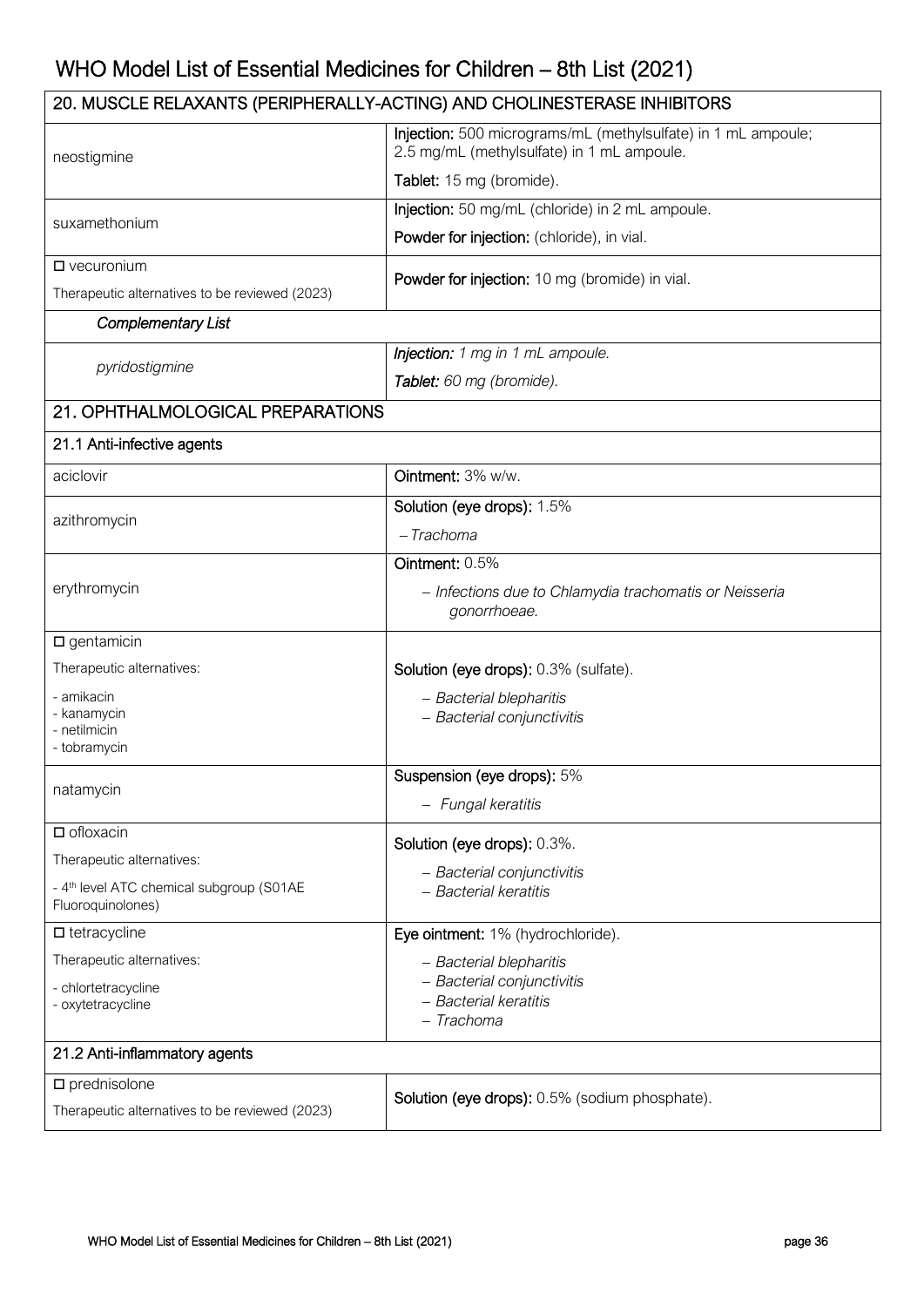| 21.3 Local anaesthetics                                                                                        |                                                                                               |
|----------------------------------------------------------------------------------------------------------------|-----------------------------------------------------------------------------------------------|
| □ tetracaine a                                                                                                 |                                                                                               |
| Therapeutic alternatives:                                                                                      | Solution (eye drops): 0.5% (hydrochloride).                                                   |
| - 4 <sup>th</sup> level ATC chemical subgroup (S01HA Local<br>anaesthetics) excluding cocaine and combinations | a Not in preterm neonates.                                                                    |
| 21.4 Miotics and antiglaucoma medicines                                                                        |                                                                                               |
| 21.5 Mydriatics                                                                                                |                                                                                               |
| □ atropinea                                                                                                    |                                                                                               |
| Therapeutic alternatives:                                                                                      | <b>Solution (eye drops):</b> 0.1%; 0.5%; 1% (sulfate).                                        |
| - homatropine hydrobromide<br>- cyclopentolate hydrochloride                                                   | $a > 3$ months.                                                                               |
| <b>Complementary List</b>                                                                                      |                                                                                               |
| epinephrine (adrenaline)                                                                                       | <b>Solution (eye drops):</b> 2% (as hydrochloride).                                           |
| 21.6 Anti-vascular endothelial growth factor (VEGF) preparations                                               |                                                                                               |
| 22. MEDICINES FOR REPRODUCTIVE HEALTH AND PERINATAL CARE                                                       |                                                                                               |
| 22.1 Contraceptives                                                                                            |                                                                                               |
| 22.2 Ovulation inducers                                                                                        |                                                                                               |
| 22.3 Uterotonics                                                                                               |                                                                                               |
| 22.4 Antioxytocics (tocolytics)                                                                                |                                                                                               |
| 22.5 Other medicines administered to the mother                                                                |                                                                                               |
| 22.6 Medicines administered to the neonate                                                                     |                                                                                               |
|                                                                                                                | Injection: 20 mg/mL (equivalent to 10 mg caffeine base/mL).                                   |
| caffeine citrate                                                                                               | Oral liquid: 20 mg/mL (equivalent to 10 mg caffeine base/mL).                                 |
| chlorhexidine                                                                                                  | Solution or gel: 7.1% (digluconate) delivering 4% chlorhexidine (for<br>umbilical cord care). |
| <b>Complementary List</b>                                                                                      |                                                                                               |
| $\Box$ ibuprofen                                                                                               |                                                                                               |
| Therapeutic alternatives:                                                                                      | Solution for injection: 5 mg/mL.                                                              |
| - indometacin                                                                                                  |                                                                                               |
| $\Box$ prostaglandin E1                                                                                        |                                                                                               |
| Therapeutic alternatives:                                                                                      | Solution for injection: 0.5 mg/mL in alcohol.                                                 |
| - prostaglandin E2                                                                                             |                                                                                               |
| surfactant                                                                                                     | Suspension for intratracheal instillation: 25 mg/mL or 80 mg/mL                               |
| 23. PERITONEAL DIALYSIS SOLUTION                                                                               |                                                                                               |
| <b>Complementary List</b>                                                                                      |                                                                                               |
| intraperitoneal dialysis solution (of<br>appropriate composition)                                              | Parenteral solution.                                                                          |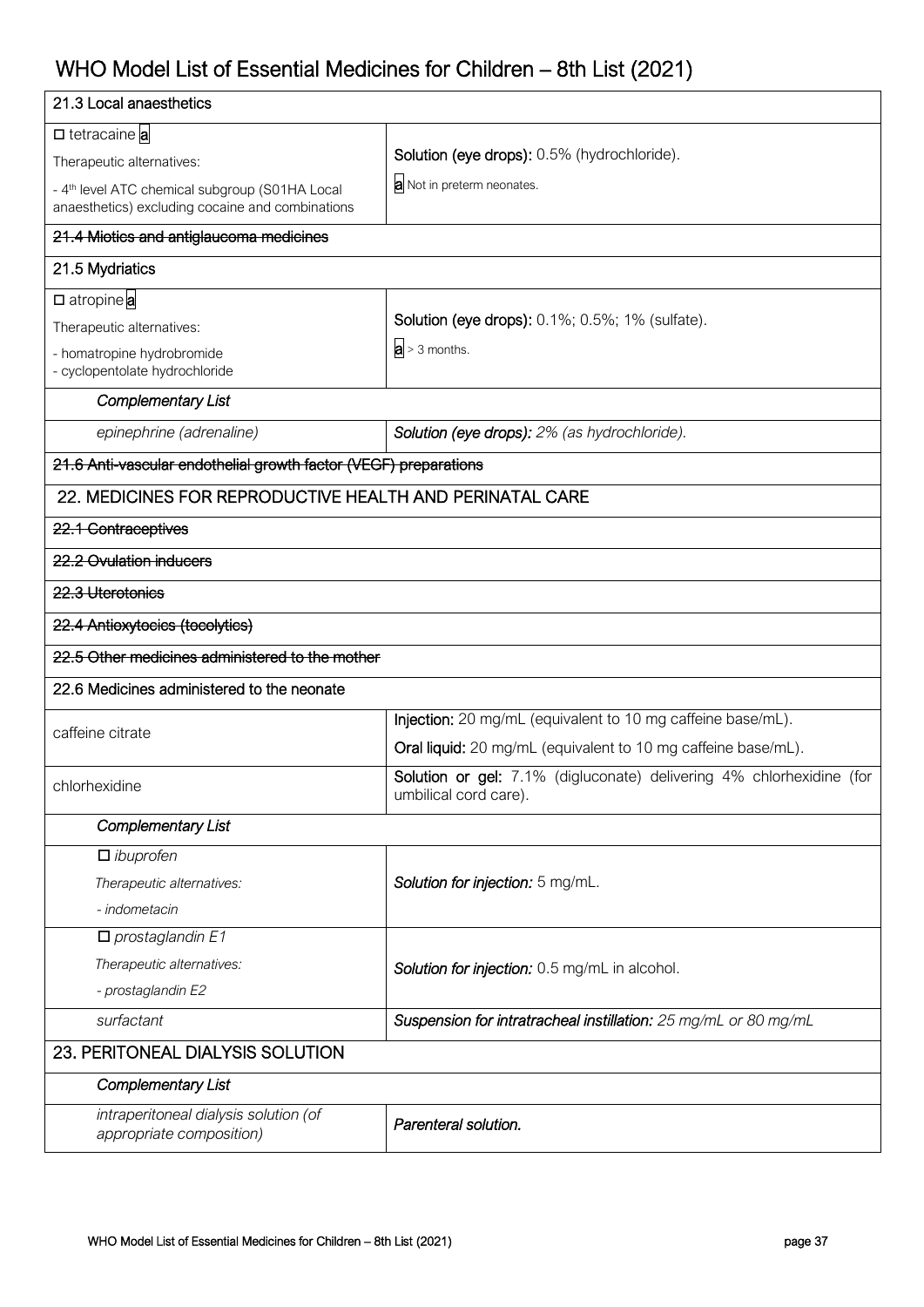| 24. MEDICINES FOR MENTAL AND BEHAVIOURAL DISORDERS                                                                                      |                                                                                |  |
|-----------------------------------------------------------------------------------------------------------------------------------------|--------------------------------------------------------------------------------|--|
| 24.1 Medicines used in psychotic disorders                                                                                              |                                                                                |  |
| <b>Complementary List</b>                                                                                                               |                                                                                |  |
|                                                                                                                                         | Injection: 25 mg/mL (hydrochloride) in 2 mL ampoule.                           |  |
| chlorpromazine                                                                                                                          | Oral liquid: 25 mg/5 mL (hydrochloride).                                       |  |
|                                                                                                                                         | Tablet: 10 mg; 25 mg; 50 mg; 100 mg (hydrochloride).                           |  |
|                                                                                                                                         | <b>Injection:</b> 5 mg in 1 mL ampoule.                                        |  |
| haloperidol                                                                                                                             | Oral liquid: 2 mg/mL.                                                          |  |
|                                                                                                                                         | Solid oral dosage form: 0.5 mg; 2 mg; 5 mg.                                    |  |
| 24.2 Medicines used in mood disorders                                                                                                   |                                                                                |  |
| 24.2.1 Medicines used in depressive disorders                                                                                           |                                                                                |  |
| <b>Complementary List</b>                                                                                                               |                                                                                |  |
|                                                                                                                                         | Solid oral dosage form: 20 mg (as hydrochloride).                              |  |
| fluoxetine a                                                                                                                            | $a$ > 8 years.                                                                 |  |
| 24.2.2 Medicines used in bipolar disorders                                                                                              |                                                                                |  |
| 24.3 Medicines for anxiety disorders                                                                                                    |                                                                                |  |
| 24.4 Medicines used for obsessive compulsive disorders                                                                                  |                                                                                |  |
| 24.5 Medicines for disorders due to psychoactive substance use                                                                          |                                                                                |  |
| 25. MEDICINES ACTING ON THE RESPIRATORY TRACT                                                                                           |                                                                                |  |
| 25.1 Antiasthmatic medicines                                                                                                            |                                                                                |  |
| $\square$ budesonide<br>Therapeutic alternatives:<br>- beclometasone<br>- ciclesonide<br>- flunisolide<br>- fluticasone<br>- mometasone | Inhalation (aerosol): 100 micrograms per dose; 200 micrograms per<br>dose.     |  |
| epinephrine (adrenaline)                                                                                                                | Injection: 1 mg/mL (as hydrochloride or hydrogen tartrate) in 1 mL<br>ampoule. |  |
| $\square$ salbutamol                                                                                                                    | Injection: 50 micrograms/mL (as sulfate) in 5 mL ampoule.                      |  |
| Therapeutic alternatives:                                                                                                               | Metered dose inhaler (aerosol): 100 micrograms (as sulfate) per dose.          |  |
| - terbutaline                                                                                                                           | Respirator solution for use in nebulizers: 5 mg/mL (as sulfate).               |  |
| 26. SOLUTIONS CORRECTING WATER, ELECTROLYTE AND ACID-BASE DISTURBANCES                                                                  |                                                                                |  |
| 26.1 Oral                                                                                                                               |                                                                                |  |
| oral rehydration salts                                                                                                                  | See section 17.5.1.                                                            |  |
| potassium chloride                                                                                                                      | Powder for solution.                                                           |  |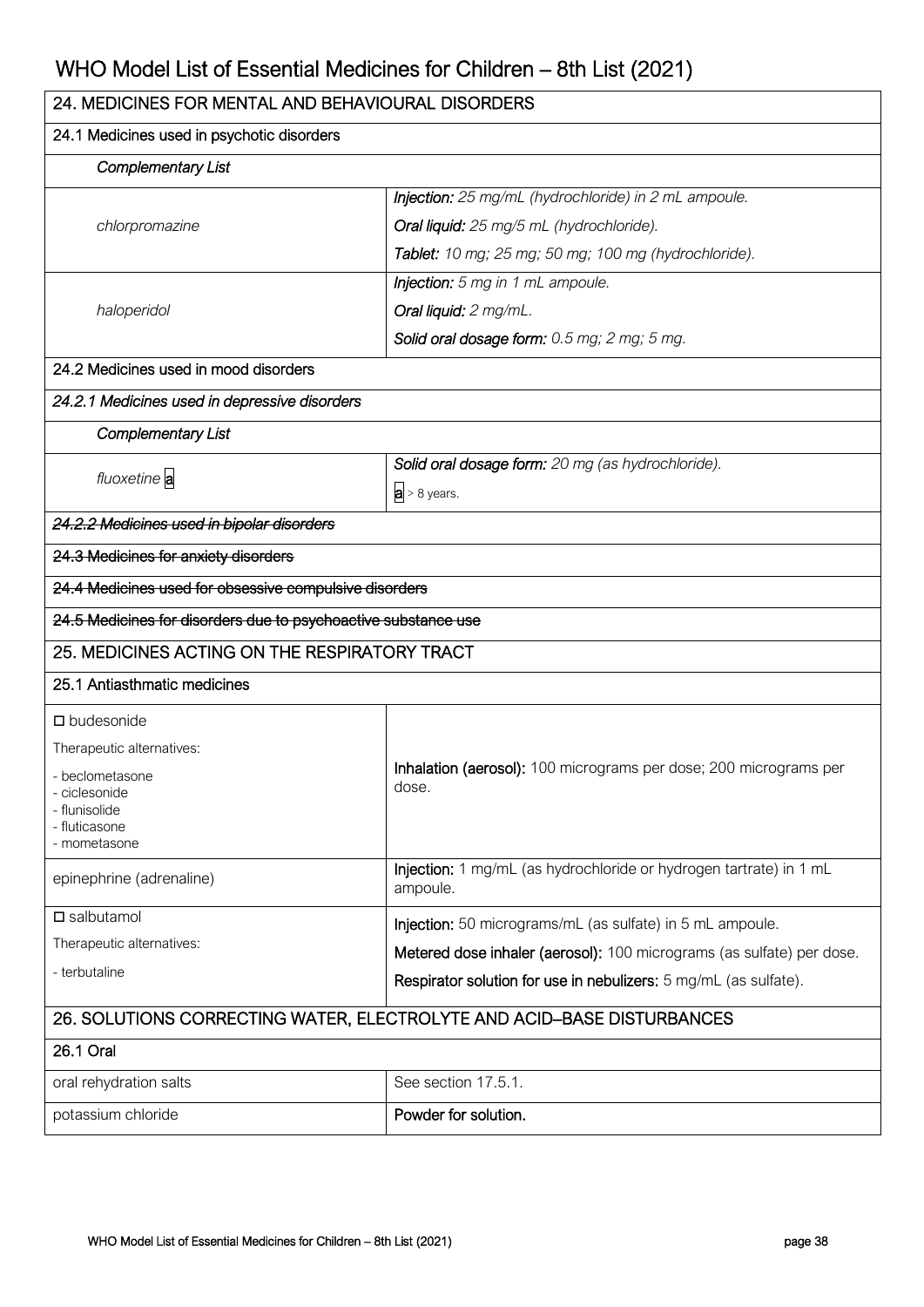| 26.2 Parenteral                   |                                                                                                                                                                                                 |
|-----------------------------------|-------------------------------------------------------------------------------------------------------------------------------------------------------------------------------------------------|
| glucose                           | Injectable solution: 5% (isotonic); 10% (hypertonic);<br>50% (hypertonic).                                                                                                                      |
| glucose with sodium chloride      | Injectable solution: 5% glucose, 0.9% sodium chloride (equivalent to<br>Na+ 150 mmol/L and Cl- 150 mmol/L); 5% glucose, 0.45% sodium<br>chloride (equivalent to Na+75 mmol/L and Cl-75 mmol/L). |
| potassium chloride                | Solution for dilution: 7.5% (equivalent to K+ 1 mmol/mL and Cl-<br>1 mmol/mL); 15% (equivalent to K+2 mmol/mL and Cl-2 mmol/mL).                                                                |
| sodium chloride                   | Injectable solution: 0.9% isotonic (equivalent to Na+ 154 mmol/L, CI-<br>154 mmol/L).                                                                                                           |
|                                   | Injectable solution: 1.4% isotonic (equivalent to Na+167 mmol/L, HCO <sub>3</sub> -<br>167 mmol/L).                                                                                             |
| sodium hydrogen carbonate         | Solution: 8.4% in 10 mL ampoule (equivalent to Na+ 1000 mmol/L,<br>$HCO3$ -1000 mmol/L).                                                                                                        |
| sodium lactate, compound solution | Injectable solution.                                                                                                                                                                            |
| 26.3 Miscellaneous                |                                                                                                                                                                                                 |
| water for injection               | 2 mL; 5 mL; 10 mL ampoules.                                                                                                                                                                     |
| 27. VITAMINS AND MINERALS         |                                                                                                                                                                                                 |
| ascorbic acid                     | Tablet: 50 mg.                                                                                                                                                                                  |
| $\square$ colecalciferol          |                                                                                                                                                                                                 |
| Therapeutic alternatives:         | Oral liquid: 400 IU/mL.                                                                                                                                                                         |
| - ergocalciferol                  | Solid oral dosage form: 400 IU; 1000 IU.                                                                                                                                                        |
|                                   | Capsule: 190 mg.                                                                                                                                                                                |
| iodine                            | lodized oil: 1 mL (480 mg iodine); 0.5 mL (240 mg iodine) in ampoule<br>(oral or injectable); 0.57 mL (308 mg iodine) in dispenser bottle.                                                      |
|                                   | Sachets containing:                                                                                                                                                                             |
|                                   | - iron (elemental) 12.5 mg (as coated ferrous fumarate)                                                                                                                                         |
| multiple micronutrient powder     | - zinc (elemental) 5 mg                                                                                                                                                                         |
|                                   | - vitamin A 300 micrograms                                                                                                                                                                      |
|                                   | - with or without other micronutrients at recommended daily values                                                                                                                              |
| pyridoxine                        | Tablet: 25 mg (hydrochloride).                                                                                                                                                                  |
|                                   | Capsule: 100 000 IU; 200 000 IU (as palmitate).                                                                                                                                                 |
| retinol                           | Oral oily solution: 100 000 IU/mL (as palmitate) in multidose<br>dispenser.                                                                                                                     |
|                                   | Tablet (sugar-coated): 10 000 IU (as palmitate).                                                                                                                                                |
|                                   | Water-miscible injection: 100 000 IU (as palmitate) in 2 mL ampoule.                                                                                                                            |
| riboflavin                        | Tablet: 5 mg.                                                                                                                                                                                   |
| thiamine                          | Tablet: 50 mg (hydrochloride).                                                                                                                                                                  |
| Complementary List                |                                                                                                                                                                                                 |
| calcium gluconate                 | Injection: 100 mg/mL in 10 mL ampoule.                                                                                                                                                          |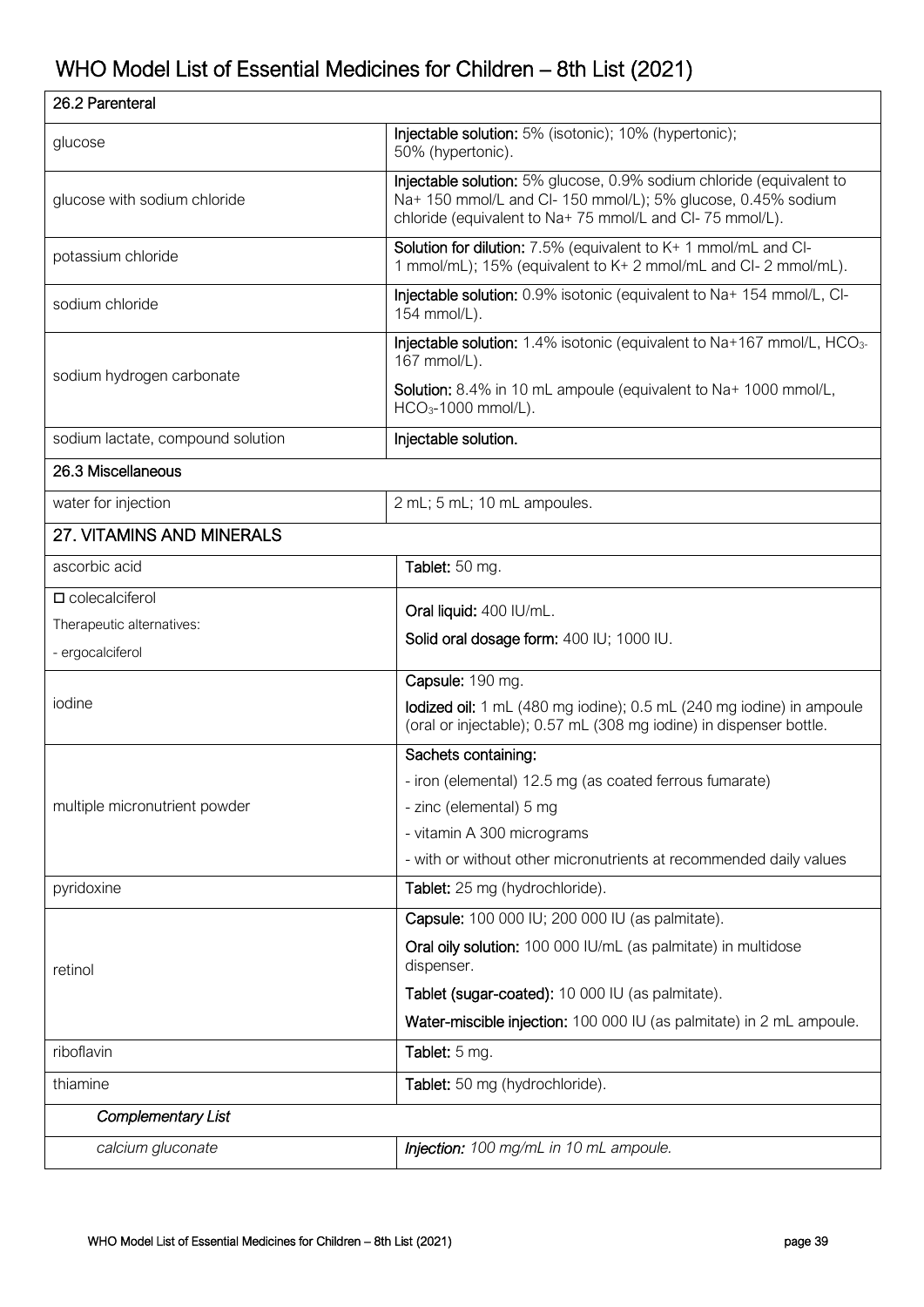| 28. EAR, NOSE AND THROAT MEDICINES                                     |                                                                                                                                                                                                                                                                                                                          |  |
|------------------------------------------------------------------------|--------------------------------------------------------------------------------------------------------------------------------------------------------------------------------------------------------------------------------------------------------------------------------------------------------------------------|--|
| acetic acid                                                            | Topical: 2%, in alcohol.                                                                                                                                                                                                                                                                                                 |  |
| $\square$ budesonide<br>Therapeutic alternatives to be reviewed (2023) | Nasal spray: 100 micrograms per dose.                                                                                                                                                                                                                                                                                    |  |
| $\square$ ciprofloxacin<br>Therapeutic alternatives:<br>- ofloxacin    | Solution (ear drops): 0.3% (as hydrochloride).                                                                                                                                                                                                                                                                           |  |
| □ xylometazoline a<br>Therapeutic alternatives to be reviewed (2023)   | Nasal spray: 0.05%.<br>a Not in children less than 3 months.                                                                                                                                                                                                                                                             |  |
| 29. MEDICINES FOR DISEASES OF JOINTS                                   |                                                                                                                                                                                                                                                                                                                          |  |
| 29.1 Medicines used to treat gout                                      |                                                                                                                                                                                                                                                                                                                          |  |
| 29.2 Disease-modifying anti-rheumatic drugs (DMARDs)                   |                                                                                                                                                                                                                                                                                                                          |  |
| <b>Complementary List</b>                                              |                                                                                                                                                                                                                                                                                                                          |  |
| hydroxychloroquine                                                     | Solid oral dosage form: 200 mg (as sulfate).                                                                                                                                                                                                                                                                             |  |
| methotrexate                                                           | Tablet: 2.5 mg (as sodium salt).                                                                                                                                                                                                                                                                                         |  |
| 29.3 Juvenile joint diseases                                           |                                                                                                                                                                                                                                                                                                                          |  |
| <b>Complementary List</b>                                              |                                                                                                                                                                                                                                                                                                                          |  |
|                                                                        | Suppository: 50 mg to 150 mg.                                                                                                                                                                                                                                                                                            |  |
| acetylsalicylic acid*(acute or chronic use)                            | Tablet: 100 mg to 500 mg.                                                                                                                                                                                                                                                                                                |  |
|                                                                        | *For use for rheumatic fever, juvenile arthritis, Kawasaki disease.                                                                                                                                                                                                                                                      |  |
| <b>30. DENTAL PREPARATIONS</b>                                         |                                                                                                                                                                                                                                                                                                                          |  |
| fluoride                                                               | Paste, cream or gel: containing between 1000 and 1500 ppm<br>fluoride (any type).                                                                                                                                                                                                                                        |  |
|                                                                        | In other appropriate topical formulations.                                                                                                                                                                                                                                                                               |  |
|                                                                        | Single-use capsules: $0.4$ g powder + 0.09 mL liquid                                                                                                                                                                                                                                                                     |  |
|                                                                        | Multi-use bottle: powder + liquid                                                                                                                                                                                                                                                                                        |  |
| glass ionomer cement                                                   | Powder (fluoro-alumino-silicate glass) contains: 25-50% silicate, 20-<br>40% aluminium oxide, 1-20% fluoride, 15-40% metal oxide, 0-15%<br>phosphate, remainder are polyacrylic acid powder and metals in<br>minimal quantities. Liquid (aqueous) contains: 7-25% polybasic<br>carboxylic acid, 45-60% polyacrylic acid. |  |
| silver diamine fluoride                                                | Solution: 38% w/v                                                                                                                                                                                                                                                                                                        |  |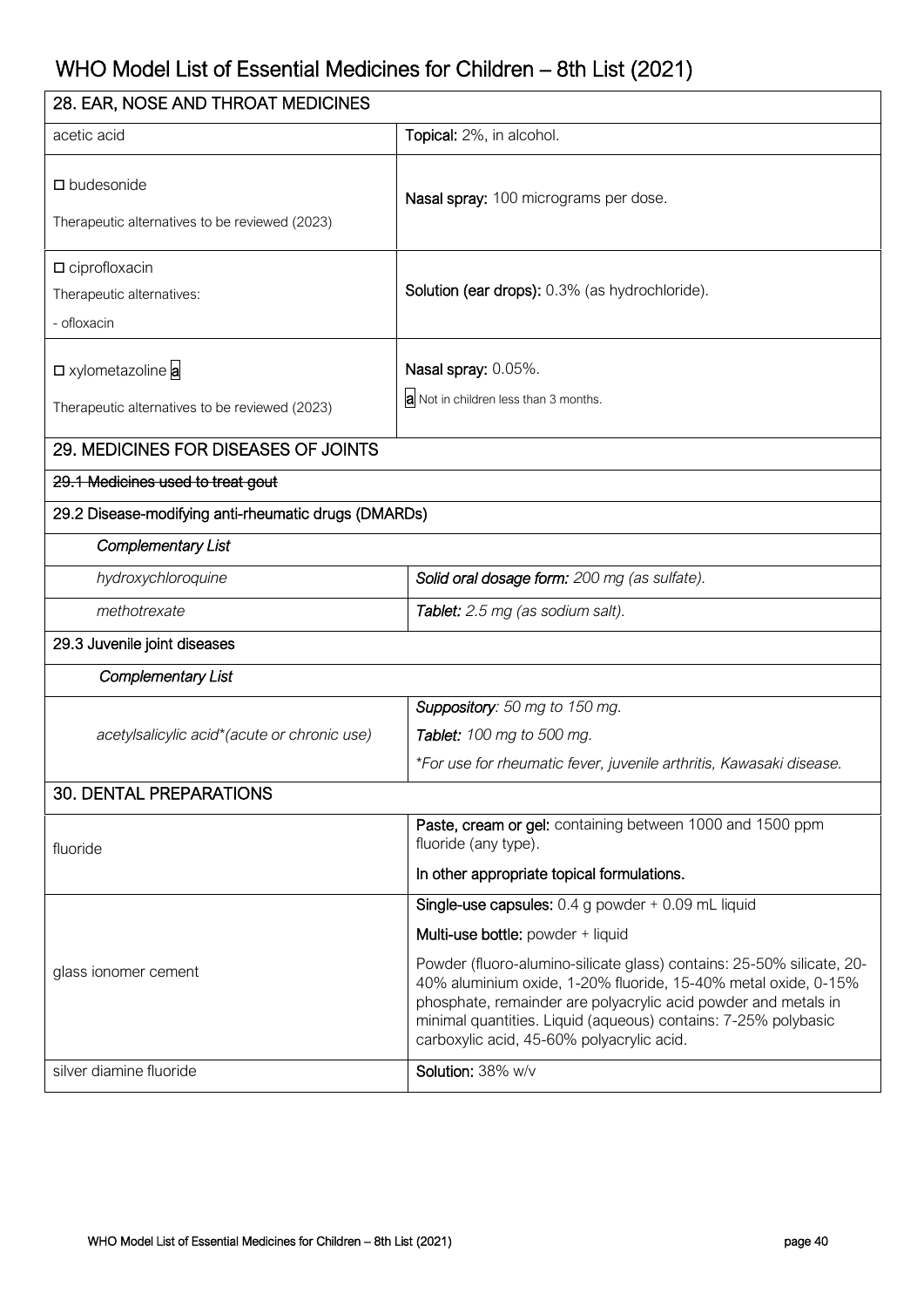### Index

| amodiaquine - sulfadoxine + pyrimethamine  19                        |
|----------------------------------------------------------------------|
|                                                                      |
|                                                                      |
|                                                                      |
|                                                                      |
|                                                                      |
| anti-rabies monoclonal antibodies 34                                 |
|                                                                      |
|                                                                      |
|                                                                      |
|                                                                      |
|                                                                      |
|                                                                      |
|                                                                      |
|                                                                      |
|                                                                      |
| artesunate + pyronaridine tetraphosphate 18                          |
|                                                                      |
|                                                                      |
|                                                                      |
|                                                                      |
|                                                                      |
|                                                                      |
|                                                                      |
|                                                                      |
|                                                                      |
|                                                                      |
|                                                                      |
|                                                                      |
|                                                                      |
|                                                                      |
|                                                                      |
|                                                                      |
|                                                                      |
|                                                                      |
|                                                                      |
|                                                                      |
|                                                                      |
|                                                                      |
|                                                                      |
|                                                                      |
|                                                                      |
|                                                                      |
|                                                                      |
|                                                                      |
|                                                                      |
|                                                                      |
|                                                                      |
|                                                                      |
| WHO Model List of Essential Medicines for Children - 8th List (2021) |

| dihydroartemisinin + piperaquine phosphate  18                                                                                                                                                                                       |  |
|--------------------------------------------------------------------------------------------------------------------------------------------------------------------------------------------------------------------------------------|--|
|                                                                                                                                                                                                                                      |  |
|                                                                                                                                                                                                                                      |  |
|                                                                                                                                                                                                                                      |  |
|                                                                                                                                                                                                                                      |  |
|                                                                                                                                                                                                                                      |  |
|                                                                                                                                                                                                                                      |  |
|                                                                                                                                                                                                                                      |  |
|                                                                                                                                                                                                                                      |  |
|                                                                                                                                                                                                                                      |  |
|                                                                                                                                                                                                                                      |  |
|                                                                                                                                                                                                                                      |  |
|                                                                                                                                                                                                                                      |  |
|                                                                                                                                                                                                                                      |  |
| epinephrine (adrenaline) 3, 37, 38                                                                                                                                                                                                   |  |
|                                                                                                                                                                                                                                      |  |
|                                                                                                                                                                                                                                      |  |
| erythropoiesis-stimulating agents  26                                                                                                                                                                                                |  |
|                                                                                                                                                                                                                                      |  |
|                                                                                                                                                                                                                                      |  |
|                                                                                                                                                                                                                                      |  |
|                                                                                                                                                                                                                                      |  |
|                                                                                                                                                                                                                                      |  |
|                                                                                                                                                                                                                                      |  |
| <u>and the contract of the contract of the contract of the contract of the contract of the contract of the contract of the contract of the contract of the contract of the contract of the contract of the contract of the contr</u> |  |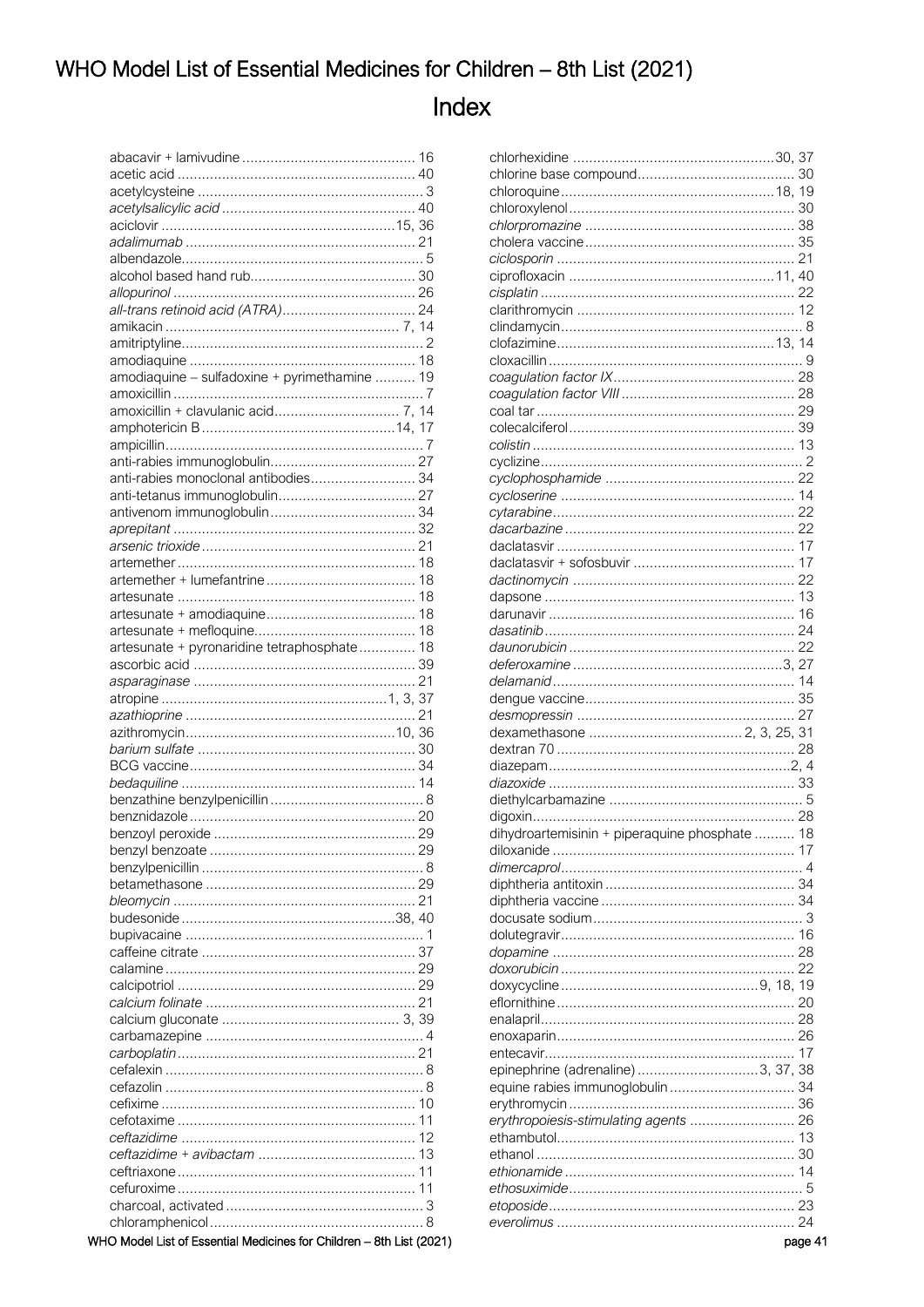| Haemophilus influenzae type b vaccine 34          |   |
|---------------------------------------------------|---|
|                                                   |   |
|                                                   |   |
|                                                   |   |
|                                                   |   |
|                                                   |   |
| human papilloma virus (HPV) vaccine  34           |   |
|                                                   |   |
|                                                   |   |
|                                                   |   |
|                                                   |   |
|                                                   |   |
|                                                   |   |
|                                                   |   |
|                                                   |   |
|                                                   |   |
|                                                   |   |
|                                                   |   |
|                                                   |   |
|                                                   |   |
| intraperitoneal dialysis solution (of appropriate |   |
|                                                   |   |
|                                                   |   |
|                                                   |   |
|                                                   |   |
|                                                   |   |
| isoniazid + pyrazinamide + rifampicin  13         |   |
| isoniazid + pyridoxine + sulfamethoxazole +       |   |
|                                                   |   |
|                                                   |   |
|                                                   |   |
|                                                   |   |
|                                                   |   |
|                                                   |   |
|                                                   |   |
|                                                   |   |
|                                                   |   |
|                                                   | 4 |
|                                                   |   |
|                                                   |   |
|                                                   |   |
| lidocaine + epinephrine (adrenaline)  1           |   |

| meningococcal meningitis vaccine  35      |  |
|-------------------------------------------|--|
|                                           |  |
|                                           |  |
|                                           |  |
|                                           |  |
|                                           |  |
|                                           |  |
|                                           |  |
|                                           |  |
|                                           |  |
|                                           |  |
|                                           |  |
|                                           |  |
|                                           |  |
|                                           |  |
|                                           |  |
|                                           |  |
| multiple micronutrient powder  39         |  |
|                                           |  |
|                                           |  |
|                                           |  |
|                                           |  |
|                                           |  |
|                                           |  |
|                                           |  |
|                                           |  |
|                                           |  |
|                                           |  |
|                                           |  |
|                                           |  |
|                                           |  |
|                                           |  |
|                                           |  |
|                                           |  |
|                                           |  |
| oral rehydration salts - zinc sulfate  32 |  |
|                                           |  |
|                                           |  |
|                                           |  |
|                                           |  |
|                                           |  |
|                                           |  |
|                                           |  |
|                                           |  |
|                                           |  |
|                                           |  |
|                                           |  |
|                                           |  |
|                                           |  |
|                                           |  |
|                                           |  |
|                                           |  |
|                                           |  |
|                                           |  |